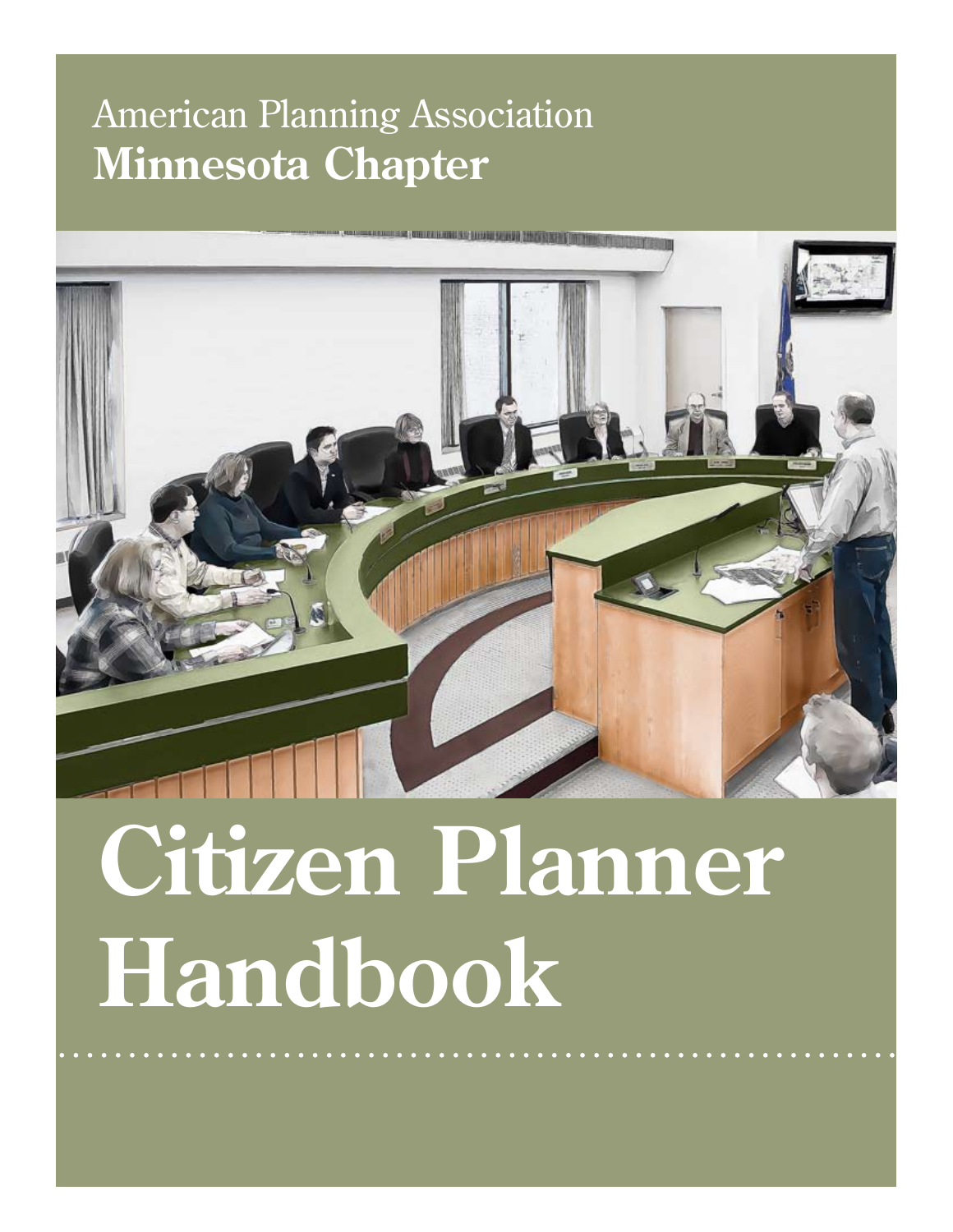## **Contents**

#### **Handbook Review Committee**

Lance Bernard Jean Coleman Crystal Foust Chuck Froseth Cynthia Kirchoff Suzanne Rhees Cathy Waldhauser

Cover photo credit: Stan Waldhauser Layout and design: Jenn Reed Moses Updated March 2011

Thanks to the City of Golden Valley for providing the cover photo



American Planning Association **Minnesota Chapter** 

Making Great Communities Happen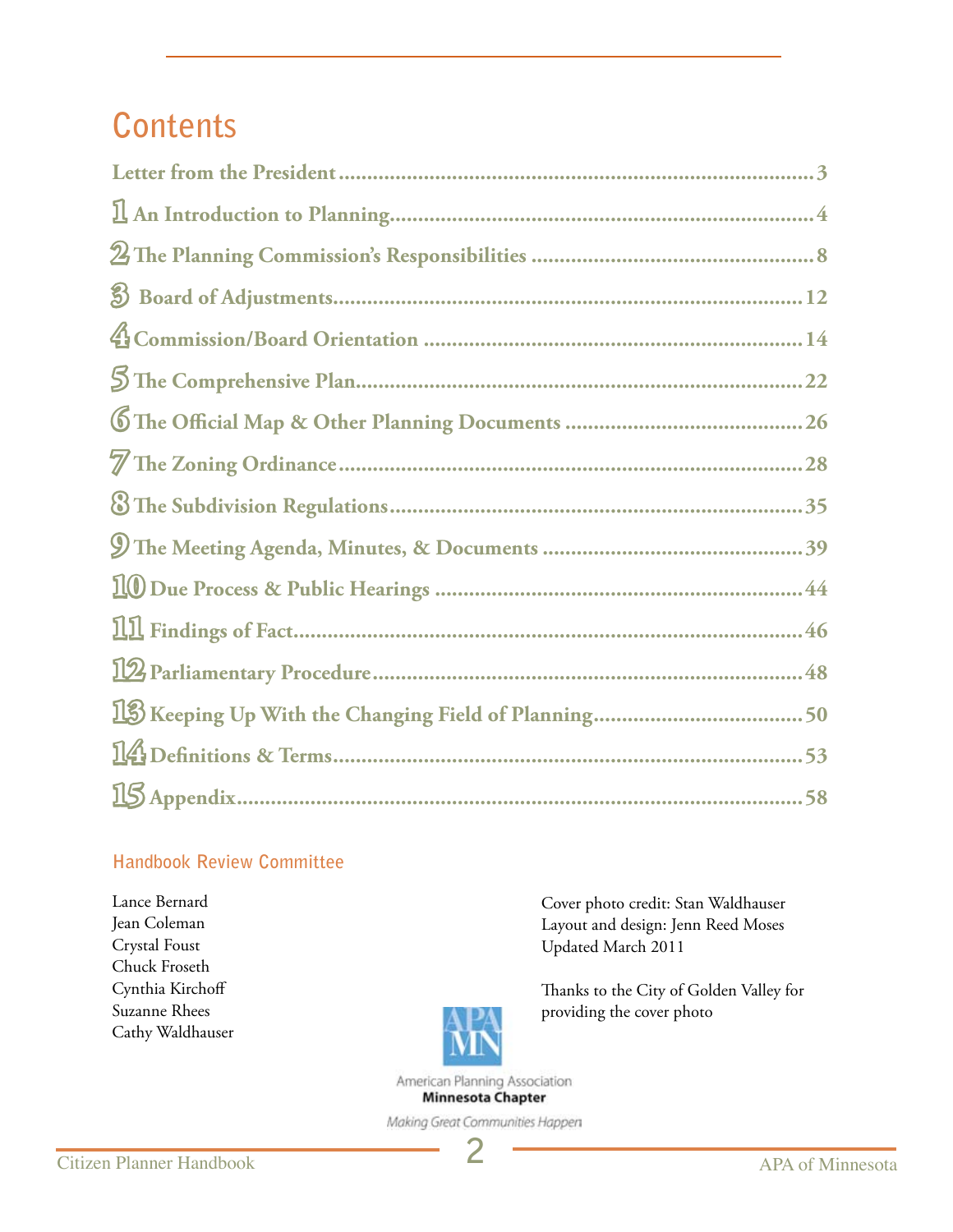#### A Letter from the President A Letter from the President and wish his new states and wish him the best of luck on his new states and wish h On behalf of the APA MN Board, we would like to thank Mike  $\mathbf{v}$  is the point person for the point person for the point person for the point person for the point person for the point person for the point person for the point person for the point person for the point person for

nation letter.

#### Dear Citizen Planners, newsletter@mnapa.com  $\mathscr{L}$

The American Planning Association of Minnesota (APA MN) represents a vast range of planning professionals involved in planning-related activities on behalf of state and regional agencies, counties, cities, towns, educational institutions, and the private sector. Our leadership as a professional institution captures more than just the professional planner. We recognize that planning enables civic leaders and citizens who are committed to creating communities that enrich people's lives. Our membership represents a growcommunities that enfield people's lives. Our intendership replaint in gradient control in the support. planning enables civic leaders and citizens wl **changes of address:**  APA Minnesota is seeking to fill the Vice president position of Minnesota (APA MIN) represents ivate sector. Our leadership as a professional institu-Manners who we are pro

APA MN provides assistance to planning commissioners, elected officials and engaged citizens with training, information and support. We have developed a number of tools to assure excellence in the decision making process. The Citizen Planner Manual is one of those tools. It is designed to give the citizen planner a foundation in civic planning and the resources needed to make sound planning decisions. The manual may not address all of the challenges you will face as a citizen planner, but it will serve as a building block to your training as you become more engaged in the planning process. APA MN provides assistance to planning commissioners, elected process. In ww.mna I will face as a citizen planner, but it will serve as a gan January 1, 2009) had logged at least 16 of the 32 required cred-

On behalf of APA MN, we want to thank you for your commitment to the organization and more importantly, your community. We hope you will consider APA MN as a resource. APA MN offers a variety of workshops and training sessions during our state and national conferences, and a national clearinghouse of training material. we want to thank you for your communitient to the  $\frac{1}{1}$ 

Sincerely,  $\sum_{i=1}^{n}$ 

Lance H. Bernard newsletter are those of the authors. Lance H. Bernard

APA MN President

Please Note: The handbook was first established by the Minnesota Planning Association (MPA) in the early 90's. It was published and copy written in 2000. In 2006, MPA dissolved and merged with APA MN. Since that time, the handbook has been overseen and updated by APA MN. Revisions to the handbook have been made by certified planners and volunteers dedicated to their profession.



 Don't let your AICP membership lapse! Non-exempt AICP members in the 2009–10 CM cohort who have not completed CM requirements have until April 30, 2011 to earn and log up to 32 credits (including 1.5 legal and 1.5 ethics credits). Missing this deadline will cause your AICP membership to lapse (retroactively to January 1, 2011) and require reinstatement before regaining use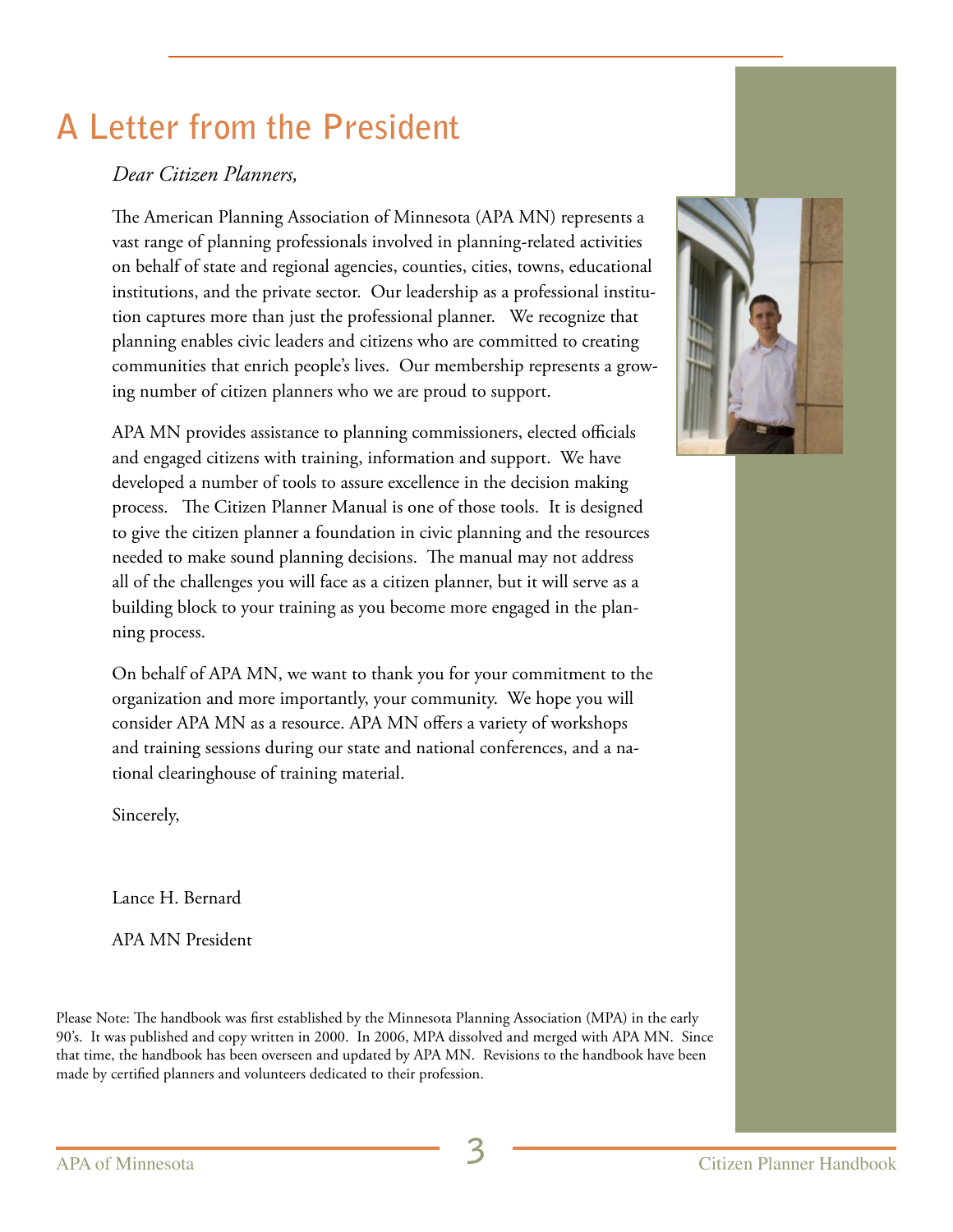# **An Introduction to Planning**

**This chapter will address the following topics:**

- **• What is Planning?**
- **• Why We Plan**
- **• The Planning Process/Concept**
- **• Authority to Plan**
- **• References**

## **What Is Planning?**

Webster's Dictionary defines planning as "the act of making or carrying out plans; the establishment of goals, policies, and procedures for a social or economic unit." Community planning is often described as an ongoing attempt to guide future development and redevelopment of a neighborhood, city, town, county, or region in order to promote the public health, safety, and welfare.

The American Planning Association offers the following definition:

Planning, also called urban planning or city and regional planning, is a dynamic profession that works to improve the welfare of people and their communities by creating more convenient, equitable, healthful, efficient, and attractive places for present and future generations.

Planning enables civic leaders, businesses, and citizens to play a meaningful role in creating communities that enrich people's lives.

Good planning helps create communities that offer better choices for where and how people live. Planning helps communities to envision their future. It helps them to find the right balance of new development and essential services, environmental protection, and innovative change.

## **Why Do We Plan?**

Communities plan in an attempt to manage change. Change occurs in all communities, regardless of size and location. Change can mean population growth or decline or changing demographics. Change can mean growing residential areas, commercial and industrial development, increased traffic, etc. It can also take the form of deteriorating neighborhoods, decline of downtowns, and loss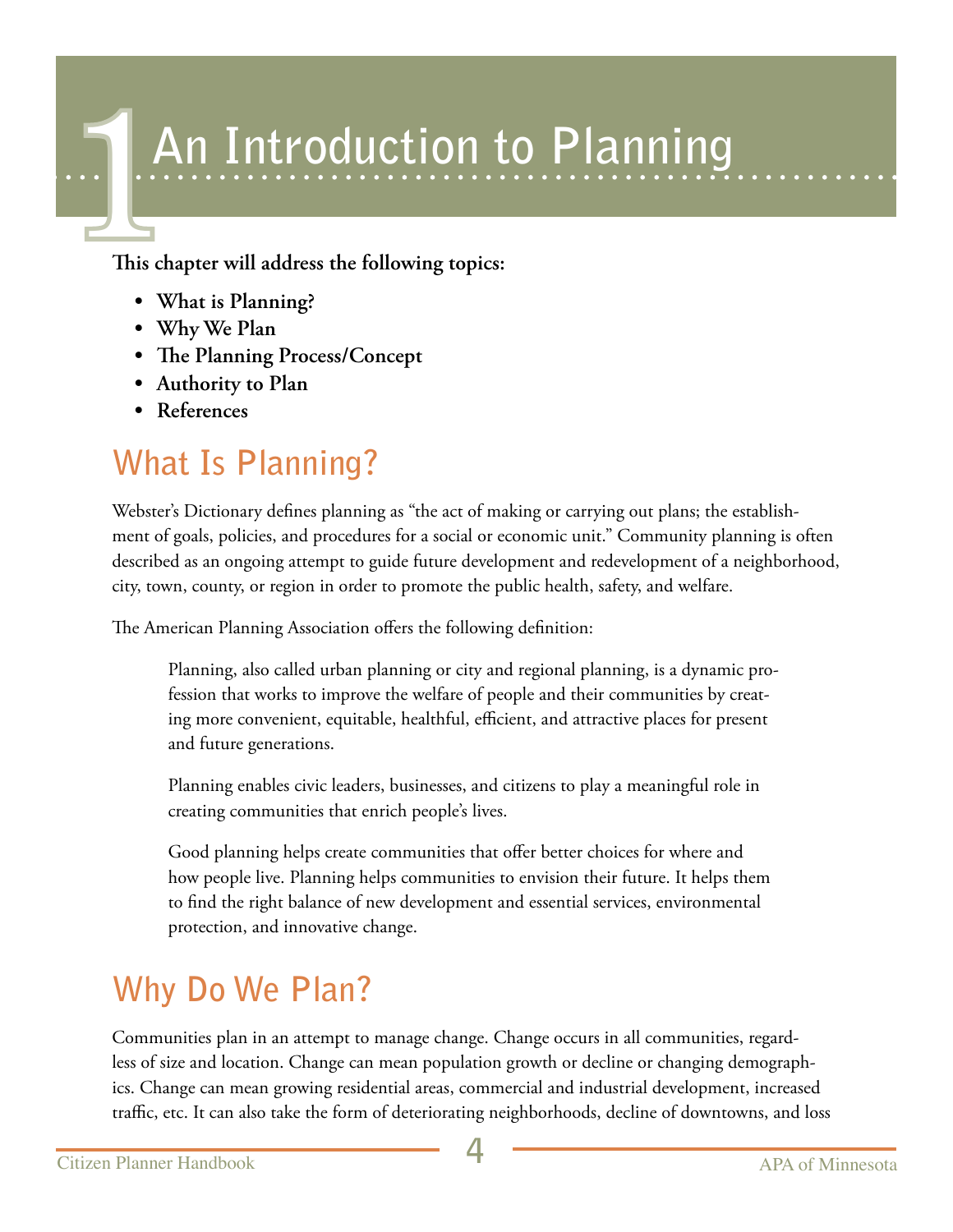of employment. Sometimes change occurs as a result of internal forces; other times it is driven by external decisions and factors.

So, communities make plans to deal with change. Even communities that want to remain the same need to plan to deal with change—otherwise, outside forces will dictate how change occurs.

Don't worry—as a planning commissioner you will not be expected to deal with all of the facets of change, at least not right away. Most planning commissions have four areas of concentration:

- 1. Developing the community's comprehensive plan
- 2. Creating and maintaining land use plans
- 3. Planning for capital improvements and/or special projects
- 4. Reviewing development applications

Larger communities may have other boards or commissions that get involved in planning the future of the community. Examples of these include park boards, downtown associations, economic development authorities, housing authorities, etc.

## **The Planning Process**



**Figure 1** shows the basic planning process that is typically used when trying to address a problem or an issue:

**1. Problem Identification:** In order to be effective at planning, commissioners need to make sure they address the right problems. Sometimes the problem is obvious, such as the need for new land and utilities to support development. Other times, one problem may be based on another, such as downtown or neighborhood deterioration resulting in loss of population.

**2. Identify Options:** There is usually more than one solution to any given problem. Commissioners should seek out a reasonable range of solutions, and give them all due consideration. Even ideas that sound a bit radical at first may have merit, and could prove to be the best option available.

**3. Involve the Public in Choosing the Best Option:** Because most planning decisions affect the entire community, it is important that the public have a meaningful opportunity to participate in the decision making process. The planning commission plays an important role in the citizen participation process.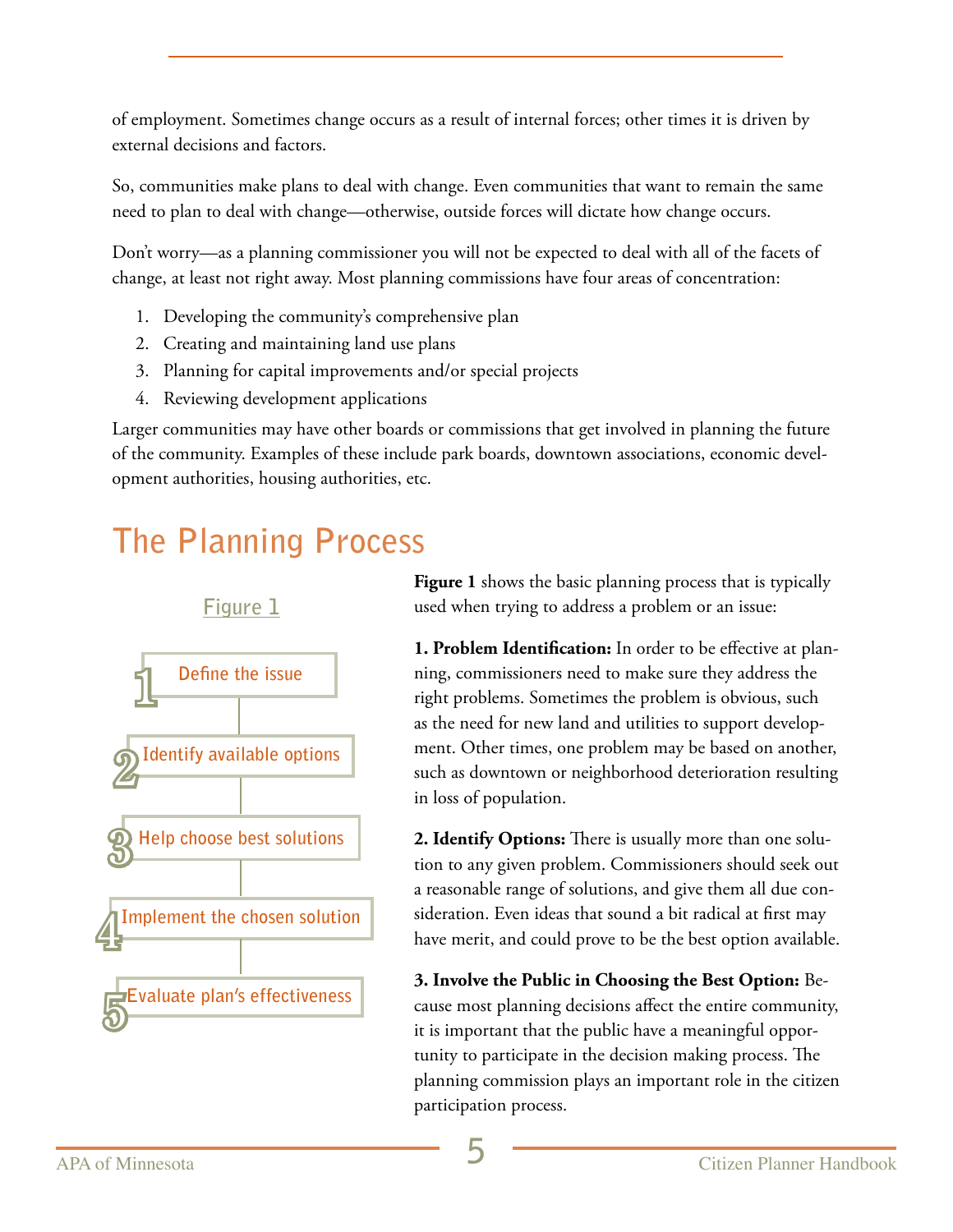**4. Implementation:** Once the best solution has been chosen, the community needs to implement it. The planning commission should play a role here too—developing, evaluating, or proposing policies, ordinances (for example, zoning regulations) and administrative procedures for carrying out the necessary actions.

**5. Evaluation:** It is important that the commission evaluate the effectiveness of the solutions that were implemented. Did they work, or not? If not, what went wrong? What happened instead of what was anticipated? Will a different option work better, or does the community need to redefine the problem? The cycle continues.

## **Authority to Plan**

The authority to engage in land use planning is set forth in Minnesota law. Planning is considered to be an exercise of the police powers of the state. City, township, and county planning is based on state law (often called state planning enabling legislation)<sup>1</sup>. Under enabling legislation, planning is supposed to begin with an analysis of community needs and goals which are then formulated into a Comprehensive Plan. The Comprehensive Plan then becomes the guiding policy for community development, and the zoning ordinance and other land use regulations must be based on this comprehensive plan.

There will be more discussion later in this handbook about the need for comprehensive plans and the important relationship between plans and land use regulations.

## **In Summary**

The planning commission is an appointed advisory body that:

- receives its charge from state enabling legislation;
- researches, studies, and generates ideas on planning issues in order to guide community land use planning;
- informs the governing body as to what citizens want and where the best long range interests of the community lie;
- evaluates information from staff, other public agencies, and testimony gathered in public hearings regarding development proposals, ordinance amendments, capital improvements, and other land use issues, in order to make recommendations to the governing body; and
- supports its decisions with findings of fact designed to promote the health, safety and welfare of citizens, and guided by the Comprehensive Plan.

<sup>1</sup> For cities and townships, the authority to plan is found in Minnesota Statutes Section 462.353. Counties are authorized to plan under Minnesota Statutes Section 394.23.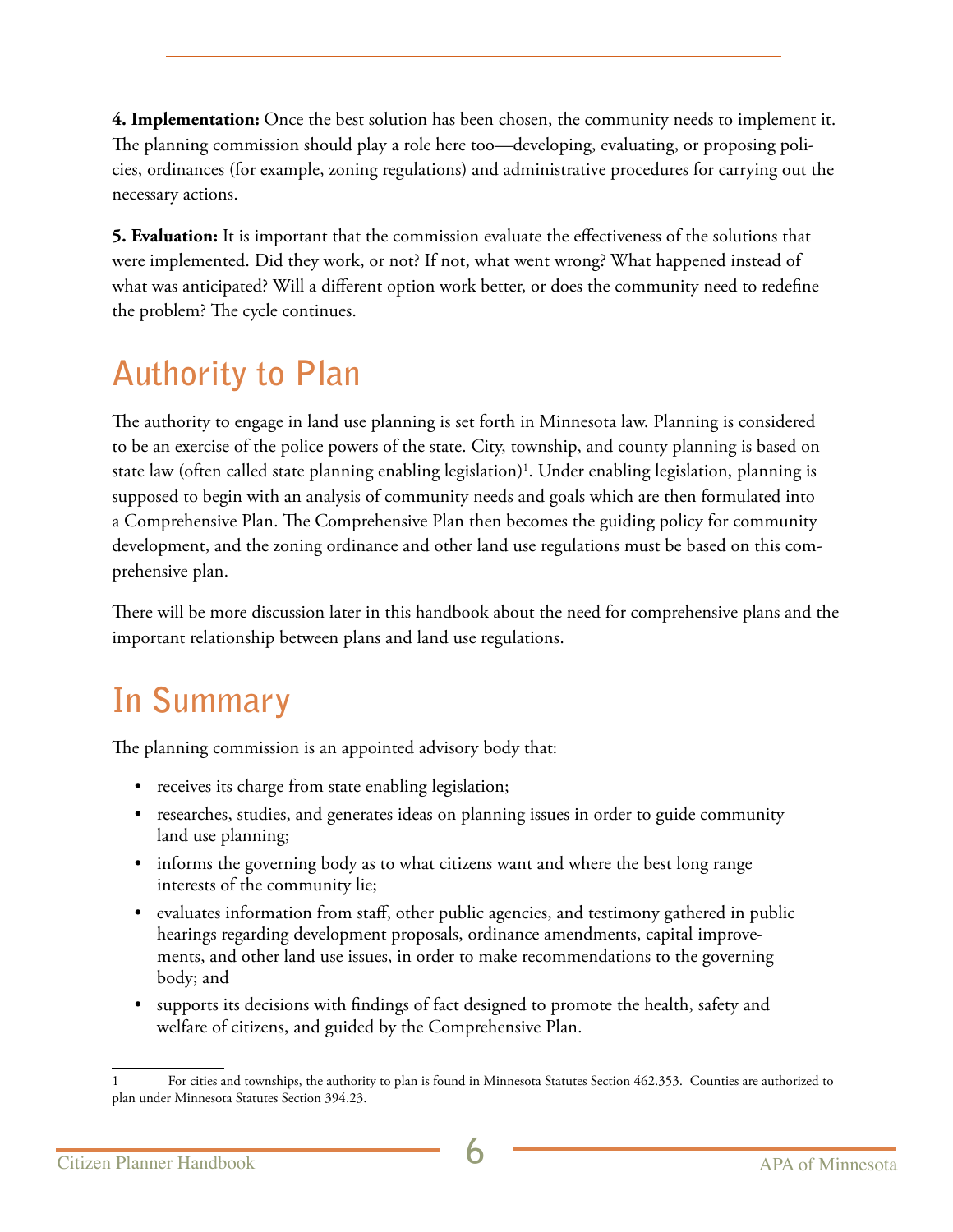## **References for Further Reading**

Some excellent resources to read on the basic concepts of planning include:

*The Citizen's Guide to Planning*, 4th edition, by Christopher J. Duerksen and C. Gregory Dale. APA Planners Press, Chicago, 2009.

*Planning*, a monthly magazine published by the American Planning Association. www.planning.org.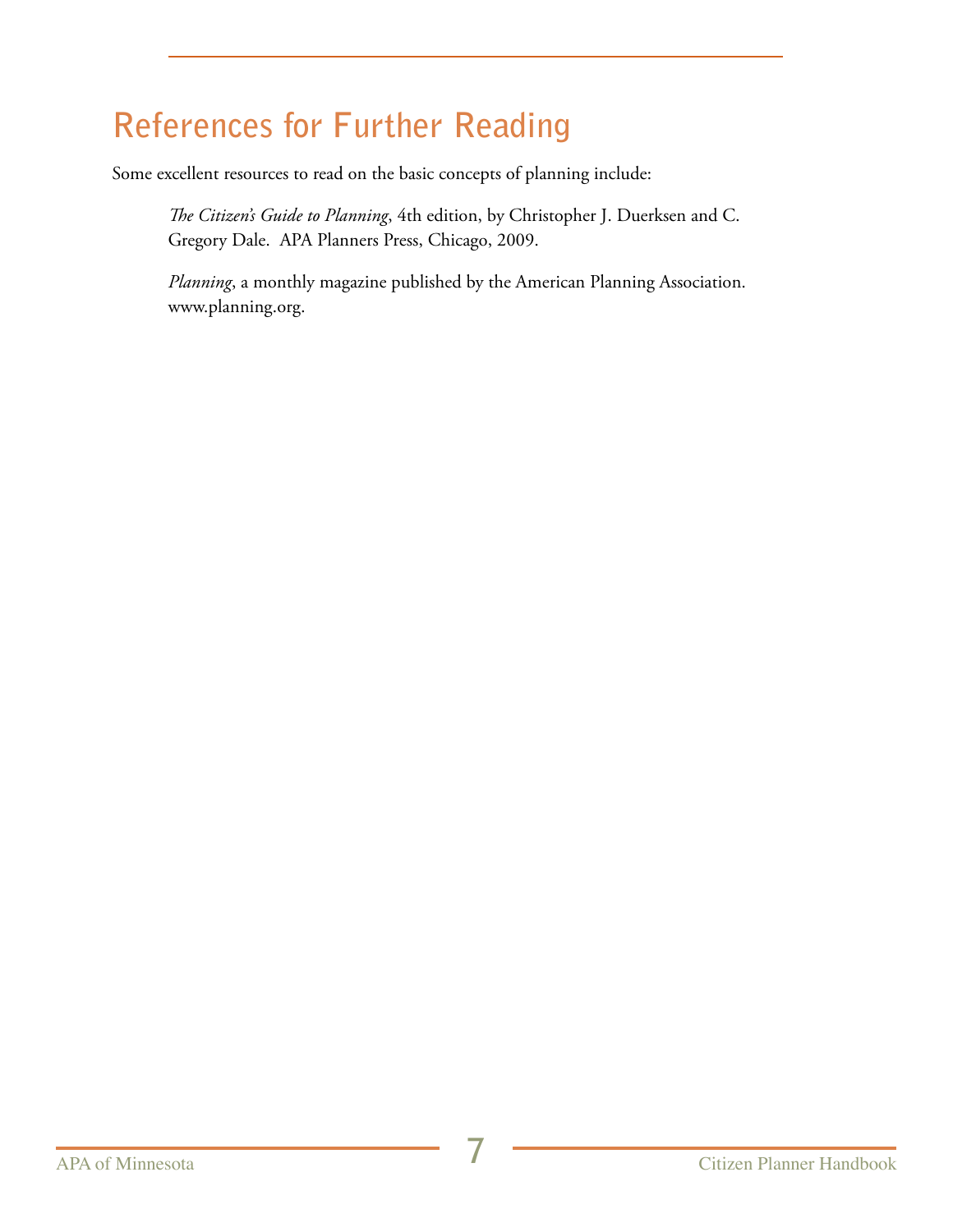## **The Planning Commission's Responsibilities** 2

**This chapter will address the following topics:**

- **• Overview**
- **• Makeup of a Planning Commission**
- **• Chain of Command**
- **• Tasks/Responsibilities**
- **• Organizational Chart**

## **Overview**

The planning commission's role is to make recommendations regarding community development and land use to governing bodies (city councils, town boards, county boards of commissioners). These bodies depend on objective and equitable recommendations from the Commission. They will consider these recommendations to support decisions that may be politically unpopular, but also farsighted and responsible. Without sound recommendations, policy makers are more subject to political pressure.

Although it is impossible for members of planning commissions to function completely outside of the political arena, it is the role of the planning commission to make decisions based on objective *findings2* and established policies, not political expediency.

In other words, the planning commission is supposed to look at the big picture of what is good for the community's development and well-being. The planning commission does not base its recommendations on who speaks the loudest and most often, nor should it get caught up in the NIMBY (Not In My Back Yard) mentality. The commission should consider facts and evidence, and make recommendations based on its findings and ordinances.

## **Makeup of a Planning Commission**

Minnesota law authorizes local governments to create planning commissions. This is usually done by ordinance. The planning commission generally consists of from five to nine volunteers from the

<sup>2</sup> In the context of planning, findings refers to a listing of facts, evidence, and observations regarding a specific issue before the planning commission.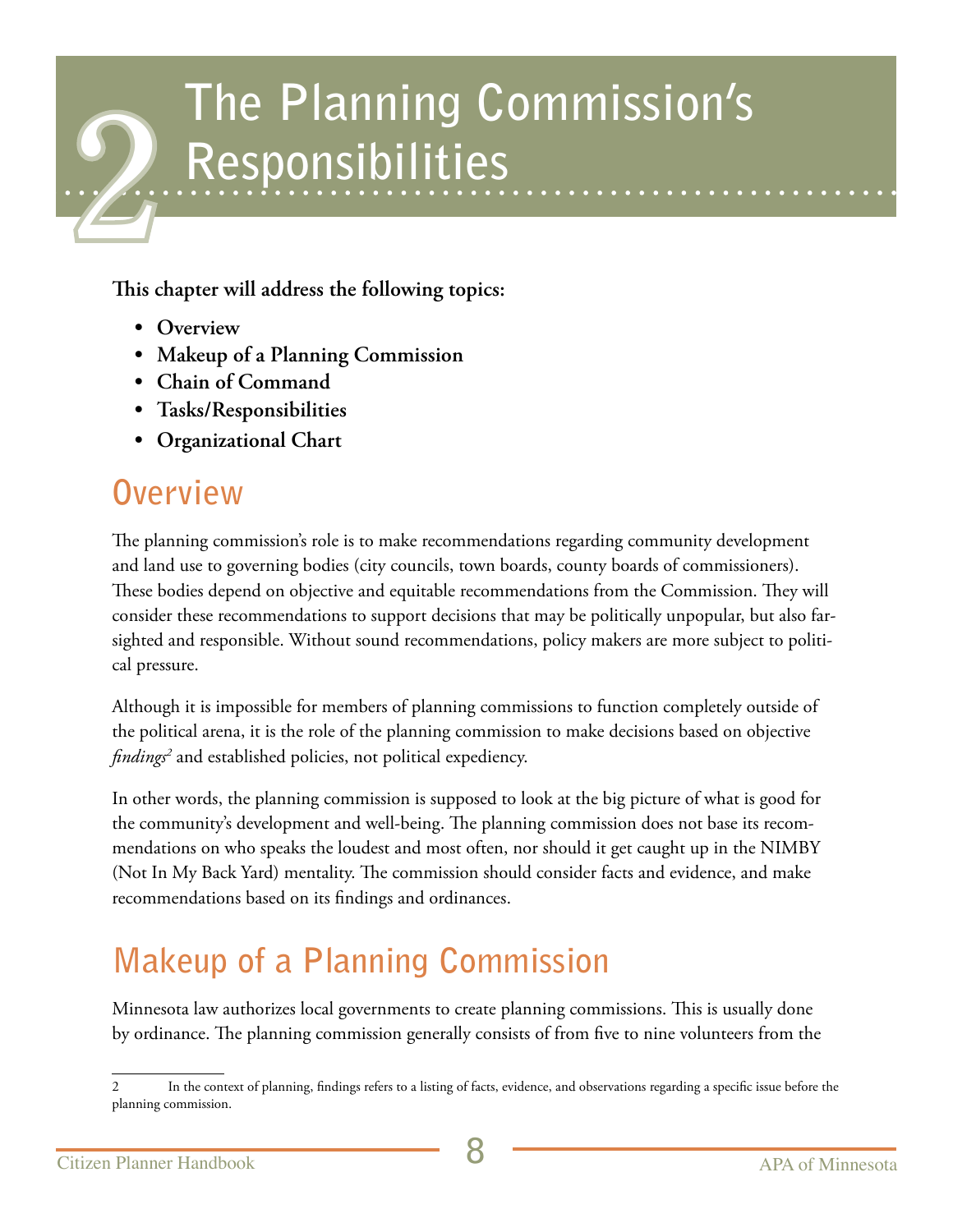community in which the commission has jurisdiction. Most commissioners are unpaid, although some communities do provide a per diem.

While Minnesota law does not set forth any minimum requirements for an individual to be appointed as a planning commissioner, it is important that the makeup of a planning commission be intergenerational (though members must usually be at least of voting age) and integrated by gender, race, and economic status so that a broader perspective on community issues can be incorporated into the decision making process.

A person does not have to be a realtor, surveyor, engineer, developer, architect, or other "expert" to serve on a planning commission. However, the job does have certain qualifications:

- A commitment to attend meetings of the commission
- A commitment to becoming informed about the issues before the commission
- The ability to listen to different perspectives on an issue
- A commitment to being objective and fair in evaluation of issues before the commission
- The ability to make hard decisions in the public's interest in the face of controversy
- A commitment to public service and a respect for the ability of a good planning process to help guide the development of the community

## **Chain of Command**

Under state law, there are several ways in which a commission can be organized and staffed. Minnesota Statutes Section 462.354 states that a municipality may by charter or ordinance create a planning agency. The planning agency is an advisory body, except where other powers and duties are imposed by statute, by charter, or by ordinance consistent with the municipal charter. The planning agency may take the following alternative forms:

- 1. It may consist of a planning commission, which may or may not include municipal officials among its members. The planning commission may be provided with staff, which may be a division of the administrative structure of the municipal government. The commission advises the governing body. (This is the most common structure.)
- 2. It may consist of a planning department with a planning commission advisory to it; the department is advisory to the governing body and the municipal administration. The planning department may be provided with an executive director and other staff.

While these organizational options pertain specifically to cities and towns, the structure for county or township planning commissions is similar.

An organizational chart can be used to diagram your community's government structure, and the placement and role of the planning commission in this structure. If your community has one, please insert it on page 11.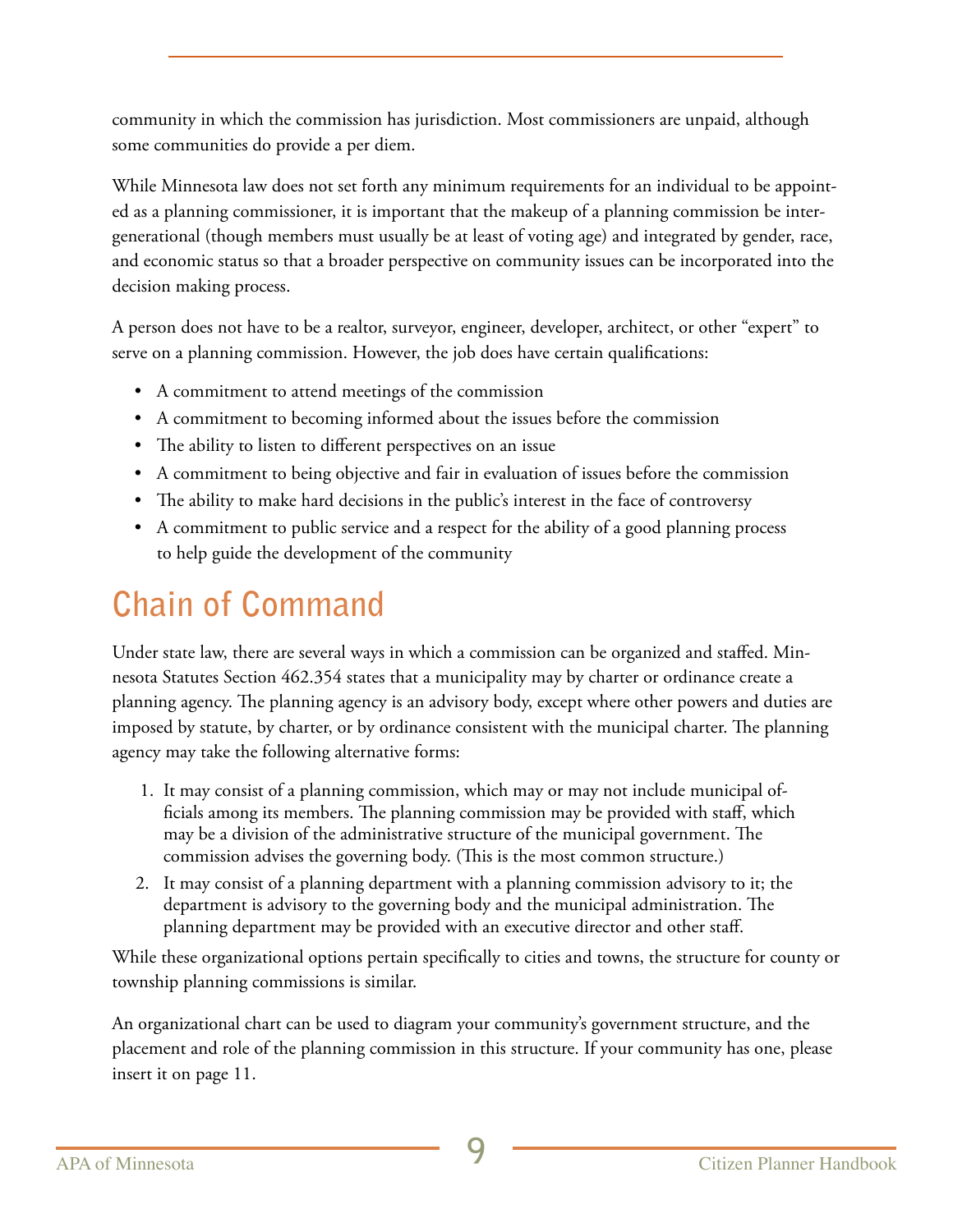## **Tasks/Responsibilities**

The responsibilities of a planning commission will vary among jurisdictions depending upon the policies of the community related to planning, the attitude of the governing officials, quality of leadership and staff support, the level of urbanization, etc. Generally speaking, a planning commission is responsible for the following:

- Assist in preparing and updating the Comprehensive Plan. This plan contains the goals, policies, standards, and maps which guide the physical, social, and economic development of a community. The planning commission assists in establishing these goals and policies by studying background data, examining development problems and opportunities, and working to create a vision of the future of the community.
- Assist in preparing or reviewing official controls such as zoning ordinances, subdivision regulations, site plan regulations, building codes, well ordinances, sanitary codes, gravel extraction ordinances, and others.
- • Review and make recommendations on development proposals, rezonings, subdivisions, and conditional/special use permits.
- Assist in the preparation of a Capital Improvement Program.
- Act as liaison to other governmental units such as the school district, regional planning agencies, and state agencies.

Through these activities, the planning commission instills the planning perspective into the local government's decision making processes.

The planning commission operates as both a legislative body and a quasi-judicial one. Preparing or revising plans or ordinances are considered legislative functions, and city boards and commissions have more flexibility in decision-making. Administering an existing zoning ordinance is considered a quasi-judicial function, which carries the force of law and may be subject to court review. Therefore, cities must follow rules that provide due process and equal protection under the law. planning commission rules and procedures are discussed in Chapters 9 through 12 of this handbook.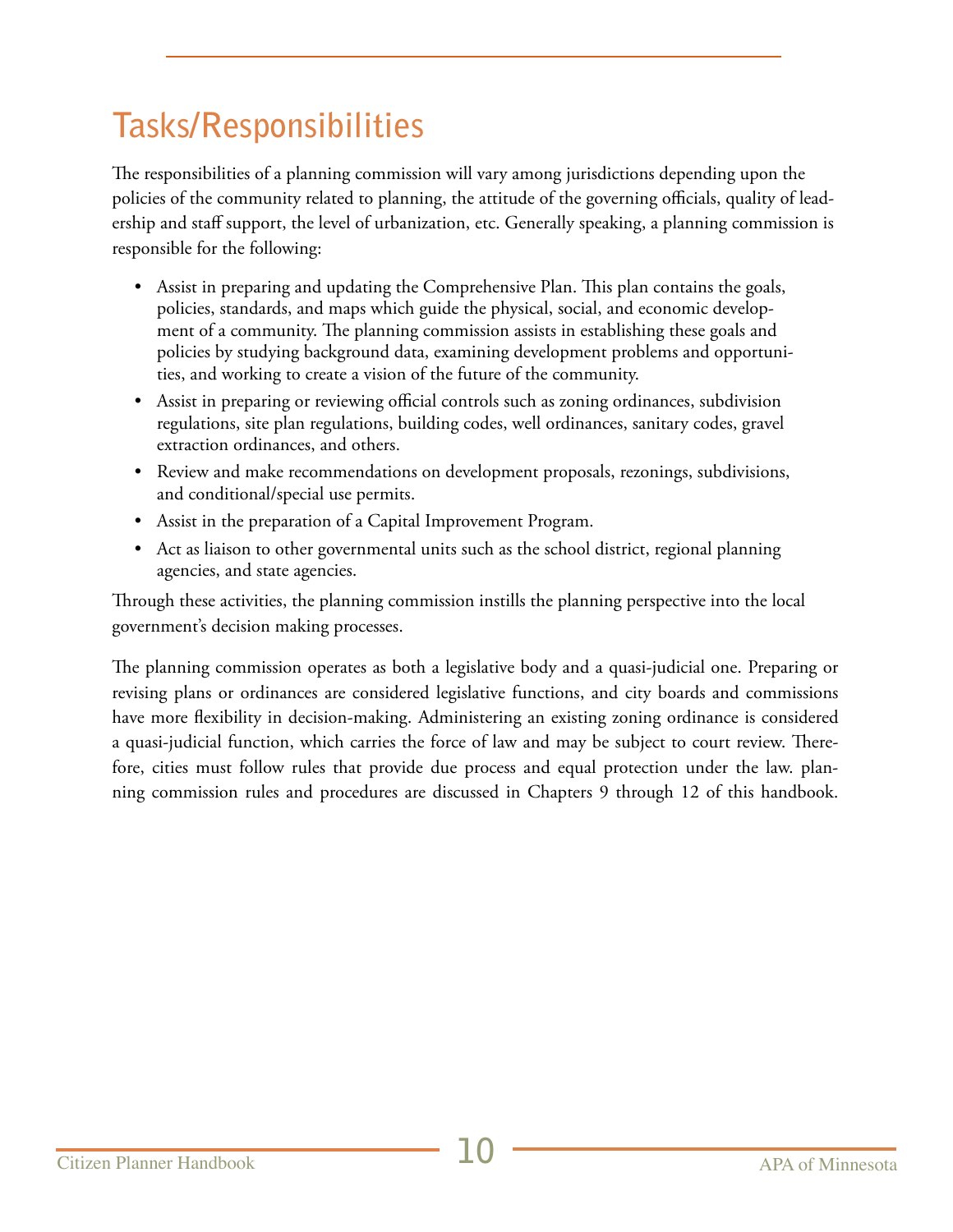**Insert Your Organization Chart Here**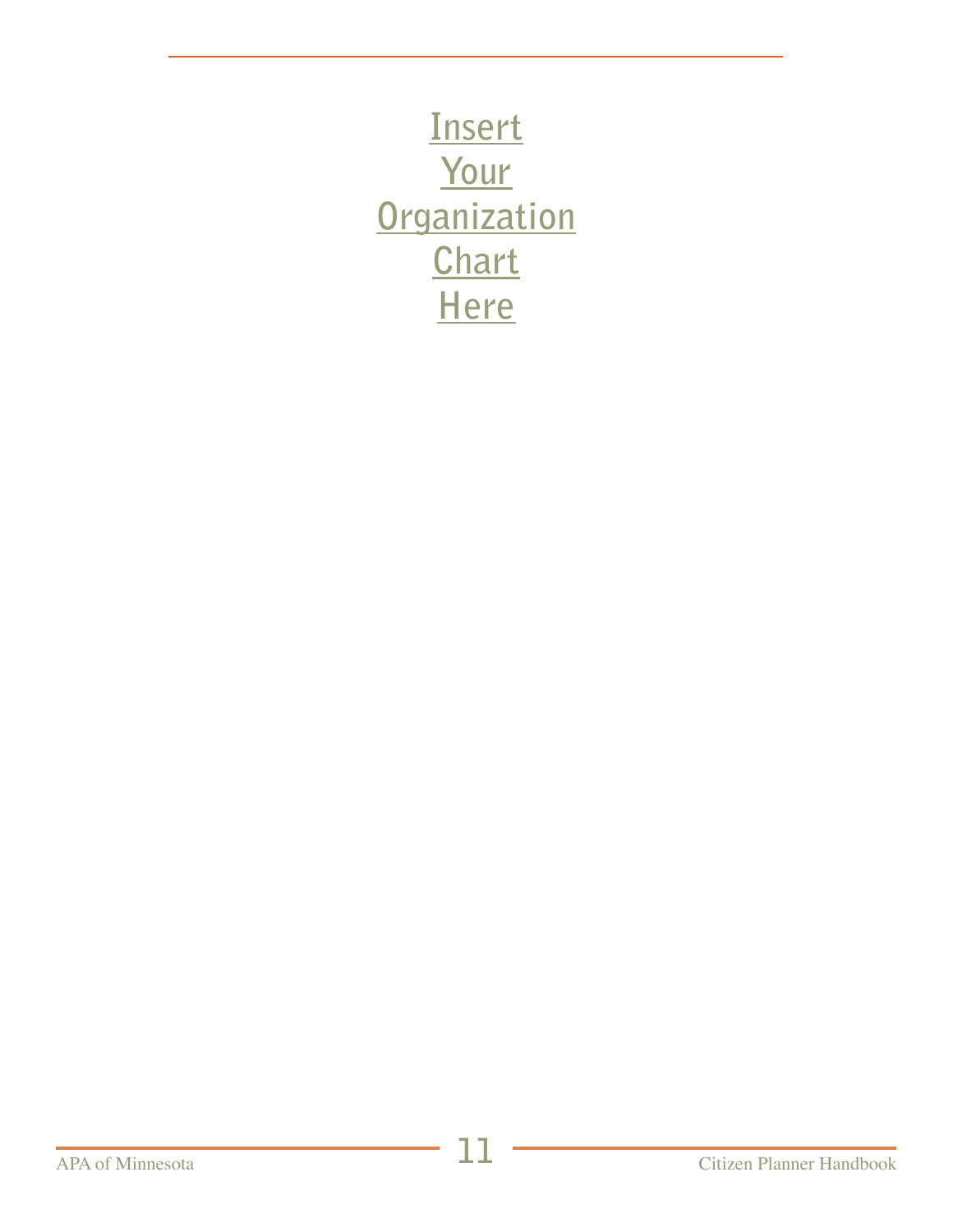# **Board of Adjustments**

**This chapter will address the following topics:** 

- **• The Makeup of the Board of Adjustments**
- **• The Responsibilities of the Board**
- **• The Board's Authority**

A Minnesota city, town, or county which has a Zoning Ordinance or an Official Map must establish a Board of Appeals and Adjustments by ordinance to consider variance requests and appeals to the provisions of the zoning regulations or its interpretations.

## **Makeup of the Board**

In cities and townships, the Board may be a separate board, the governing body, the planning commission or a committee of the planning commission. In counties, the Board of Adjustment cannot be the governing body or the planning commission; it must be a separate entity.

The Board usually consists of five to nine volunteer members who meet on a monthly or as-needed basis. Qualifications for this board are similar to those for the planning commission. The job of the Board member can be difficult because the members must be willing to deny requests made by their neighbors and others in their community.

## **Responsibilities**

The board of adjustments has the following responsibilities:

- Review appeals of actions by the zoning administrator. Administering the zoning ordinance often involves some interpretation on the part of the zoning administrator. If a person disagrees with the zoning administrator's interpretation on a requirement, that person may ask the board of adjustments to make a ruling. Both the appellant and the zoning administrator will have an opportunity to make their case before the board.
- Consider requests for variances from the literal provisions of the zoning ordinance. The zoning ordinance contains specific standards that are applied to the development of property. Sometimes there are unique circumstances on a given parcel that make it infea-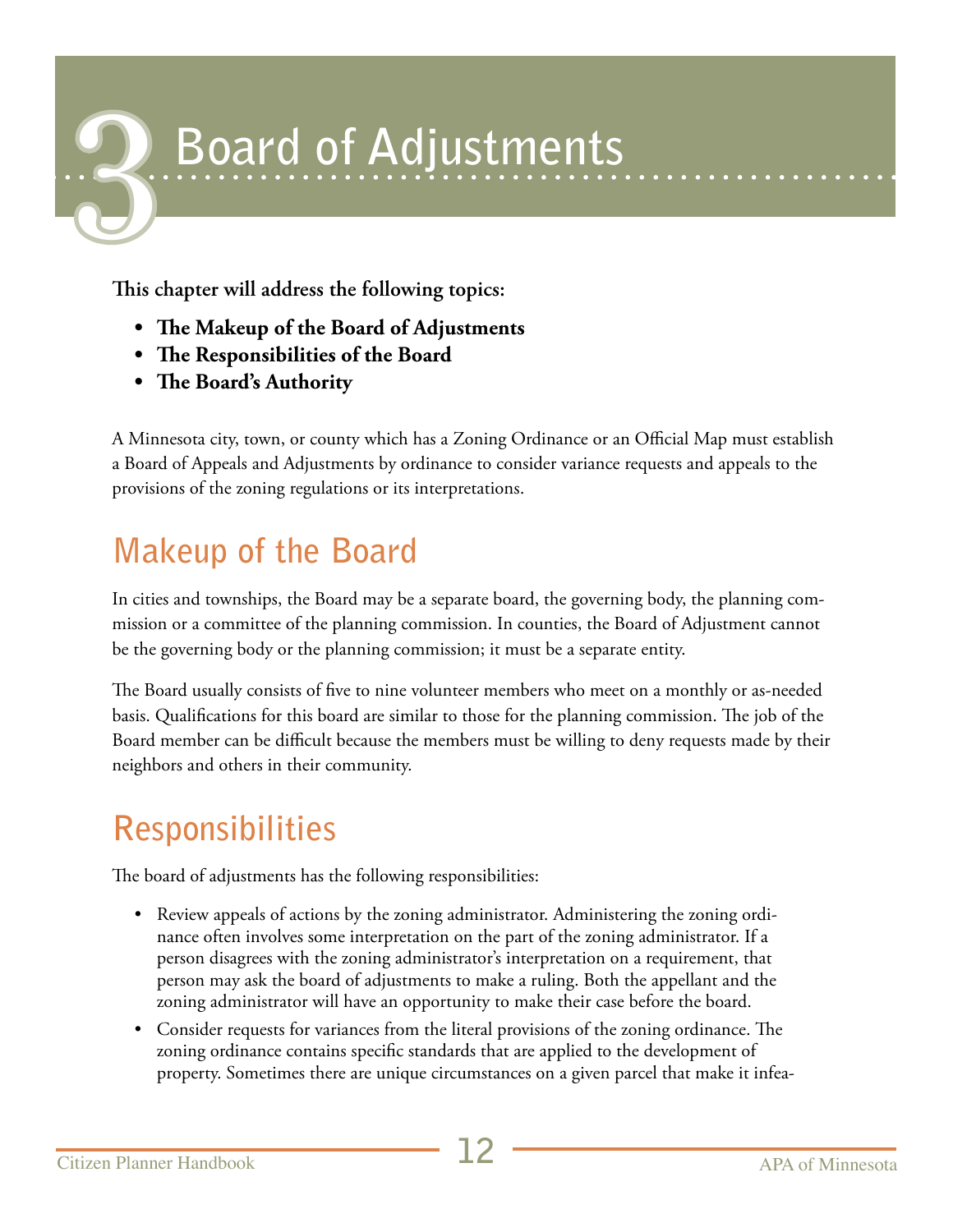sible to meet all of the standards. In such a case, the owner of the property can make an appeal to the board of adjustments and ask for a variance from the requirements.

• Other duties as the governing body may direct.

Meetings of the board of adjustments are conducted in the form of a public hearing. The proceedings often appear somewhat like a trial, in which the case is explained, evidence is presented, and testimony is taken. The board then reviews the information and makes a decision on the matter.

## **Authority**

Depending upon the jurisdiction and the powers conferred upon it, the board either:

- makes recommendations and is advisory to the governing body; or
- makes final decisions on variances and interpretations/appeals.

However, it should be noted that the discretion of the board is strictly limited by state enabling legislation, which states that the board must make specific findings regarding the presence of practical difficulties prior to granting a variance. You can read more about "findings of fact" in Chapter 11.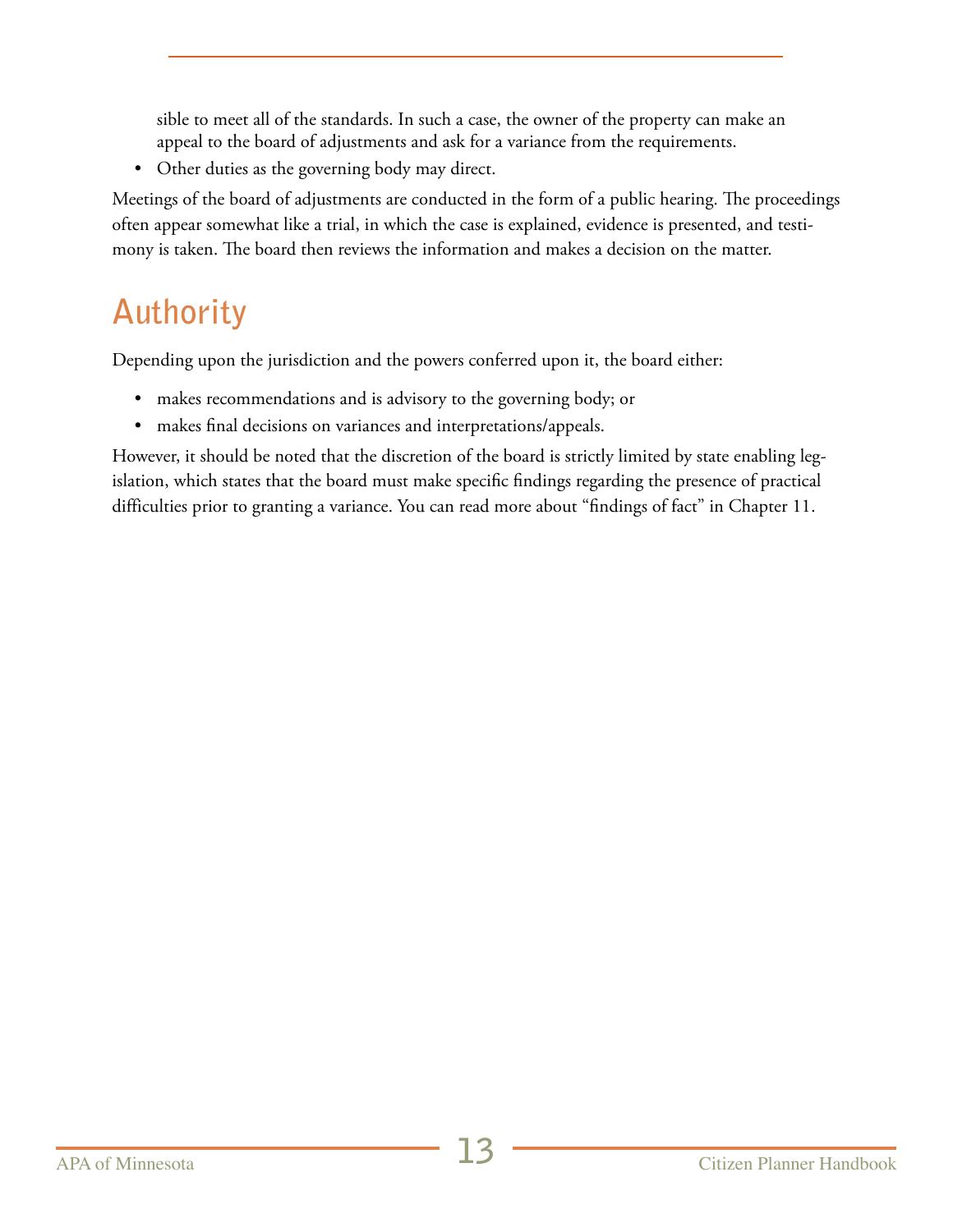# **Commission/Board Orientation** 4

**This chapter includes the following items:**

- **• Checklist of Planning Commission Orientation Topics**
- **• Sample Planning Commission Mission Statement**
- **• Sample Bylaws**

New members of the planning commission and/or the board of adjustments should be provided with an orientation session(s) outlining their roles and responsibilities. They should also be provided with resource materials such as local ordinances, maps, etc.

Provided below is a checklist of items that should be covered in the orientation sessions:

- \_\_\_\_ Brief review of the community's Comprehensive Plan and other significant planning documents
- \_\_\_\_ Explanation of the structure and workings of the zoning ordinance
- \_\_\_\_ Explanation of how to read and interpret the zoning map
- \_\_\_\_ Review of the subdivision regulations
- \_\_\_\_ Discussion of other land use controls enforced in the community (flood plain regulations, shoreland management, airport zoning, etc.)
- \_\_\_\_ Review of the community's official map
- \_\_\_\_ Review of commission/board agendas and minutes
- \_\_\_\_ Review samples of reports provided to the commission/board for variances, rezonings, conditional uses, etc.
- \_\_\_\_ Review policies on conflict of interest
- \_\_\_\_ Discuss training opportunities

Training courses are available for planning commissioners and board of adjustments members from the American Planning Association–Minnesota Chapter and other organizations in the state. A listing of contacts is provided in the Appendix.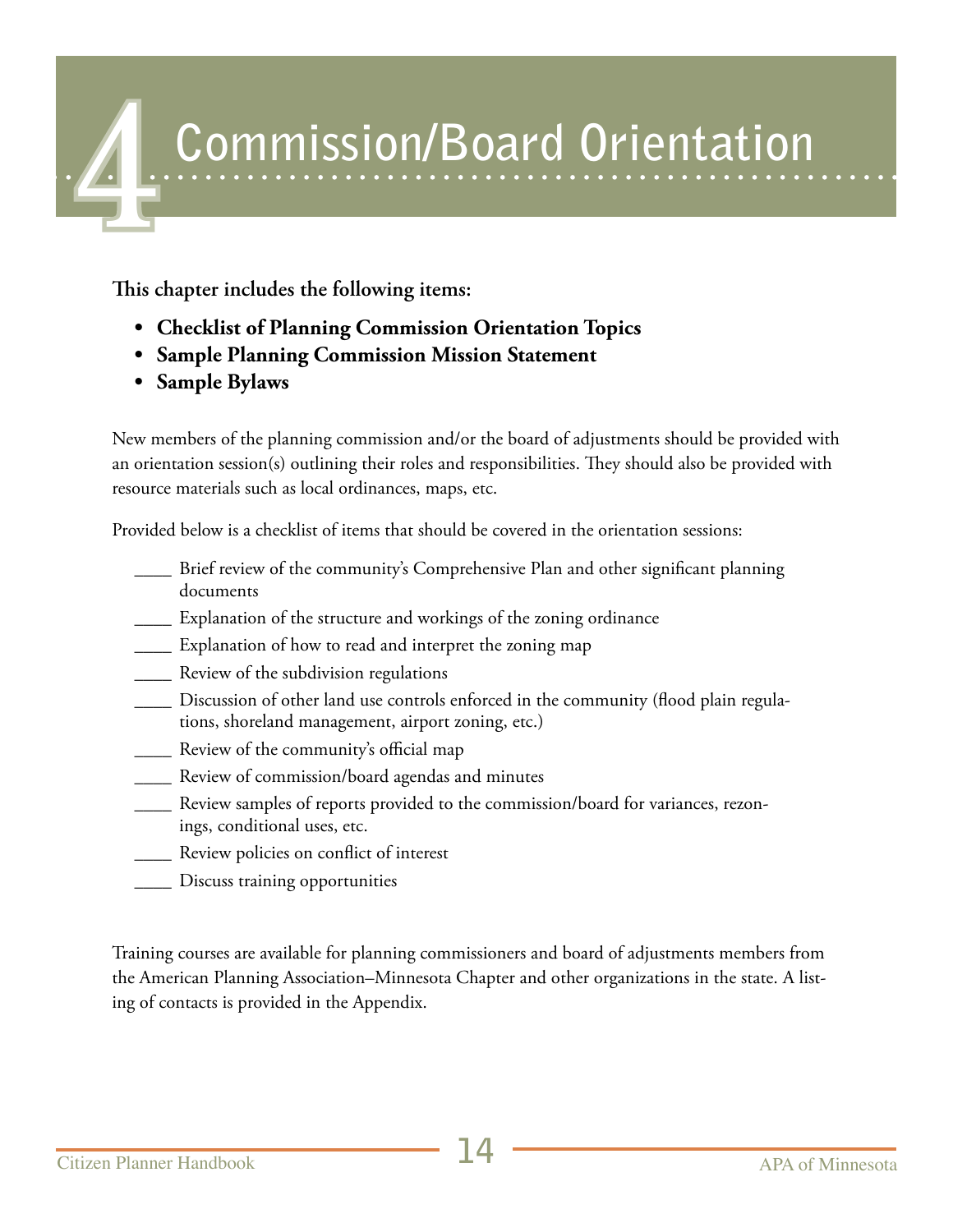#### **Sample Planning Commission Mission Statement**

Recognizing that community planning is a continuing and dynamic process, always subject to societal changes, the City/Township/County of \_\_\_\_\_\_\_\_\_\_\_\_\_\_\_\_\_\_\_\_\_Planning Commission has set forth the following mission statement to clarify its role in the planning process.

- 1. The Planning Commission is a \_\_\_\_member volunteer citizen Commission appointed by the (governing body) and staffed by
- 2. The Commission is charged with reviewing, evaluating, and updating the City/ Township/County Comprehensive Land Use Plan with the objective to maintain and/or implement the community values defined as quality of life in both a living and working environment. The Commission must then communicate these updates to the (governing body).
- 3. To accomplish the annual review of the Comprehensive Plan, the Commission encourages constructive citizen and staff participation in the public planning process through public hearings and at regular meetings, through newsletters, and through neighborhood, area, or district planning meetings.
- 4. The Commission shall complete studies and recommend long term development plans and policies which are consistent with the Comprehensive Plan and the values of the community which are life enriching, economically beneficial, and environmentally sound.
- 5. The Commission shall utilize (and recommend utilization by other City/Township/County public officials and entities) implementation tools such as zoning and land use permits, subdivision approvals, official mapping, capital improvements programming, and housing plans.
- 6. The Commission shall encourage efficient utilization of existing infrastructure and buildings and innovative and effective management of public and private land.
- 7. The Commission shall create, with the assistance of the staff, a land use, economic, and demographic information base for use by citizens and developers.
- 8. Noting that the City/Township/County of \_\_\_\_\_\_\_\_\_\_\_\_ is part of a larger community, the Commission will encourage joint meetings and sharing of information with other commissions and committees within the City/Township/ County, and with adjacent Planning Commissions.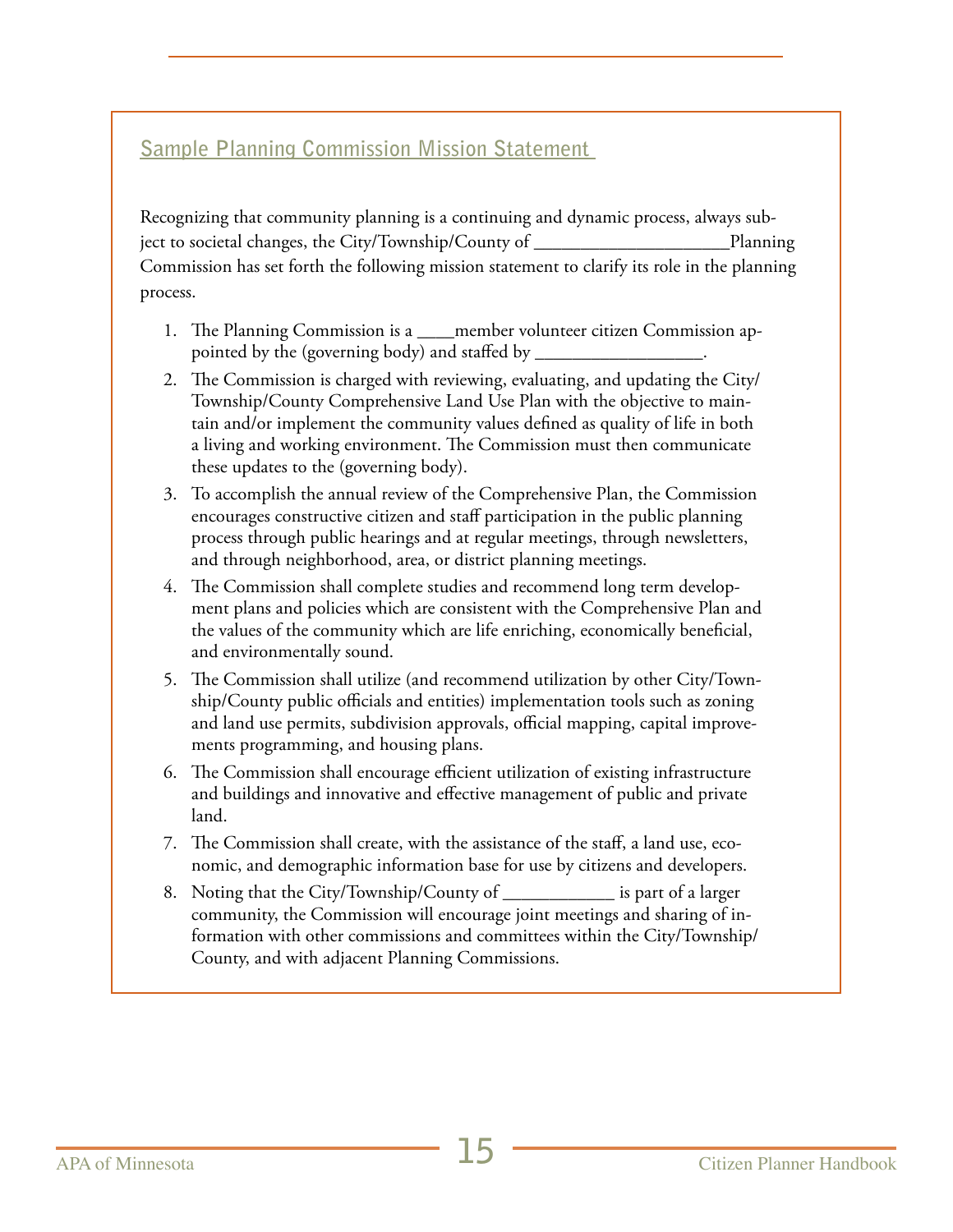#### **Sample Bylaws**

These bylaws were drafted for a city, but may be adapted for townships and counties by changing the language. Governmental units that wish to use these as a guide should make changes as needed to fit local policies and procedures.

#### **Article I. Introduction**

Section 1. Purpose

It is the intent of the\_\_\_\_\_\_\_\_\_\_\_\_\_\_\_\_\_\_\_\_\_\_\_\_\_\_\_\_\_ Planning Commission to conduct its business and perform its responsibilities and duties in an orderly, efficient, fair and lawful manner. These bylaws are established for that purpose.

Section 2. Application of Bylaws

Unless otherwise specifically indicated, these bylaws shall apply to the transaction and administration of all Planning Commission business and the conduct of all Planning Commission meetings and hearings.

#### **Article II. Offices and Duties**

Section 1. Offices Designated

The Commission, at its first regular meeting in January of each year, shall select a Chairperson and Vice Chairperson.

Section 2. Recording of Meetings

The \_\_\_\_\_\_\_\_\_\_\_\_\_\_\_\_\_\_\_\_\_shall supply a qualified staff member to perform all general corresponding and recording secretarial duties for the Planning Commission.

#### Section 3. Duties of Officers

The duties and powers of the offices of the Planning Commission shall be as follows:

#### A. Chairperson

- 1) Preside at all meetings of the Commission
- 2) Call special meetings of the Commission in accordance with the City Ordinance
- 3) Sign documents of the Commission
- 4) See that all actions of the Commission are properly taken
- 5) Cancel or postpone any regularly scheduled meetings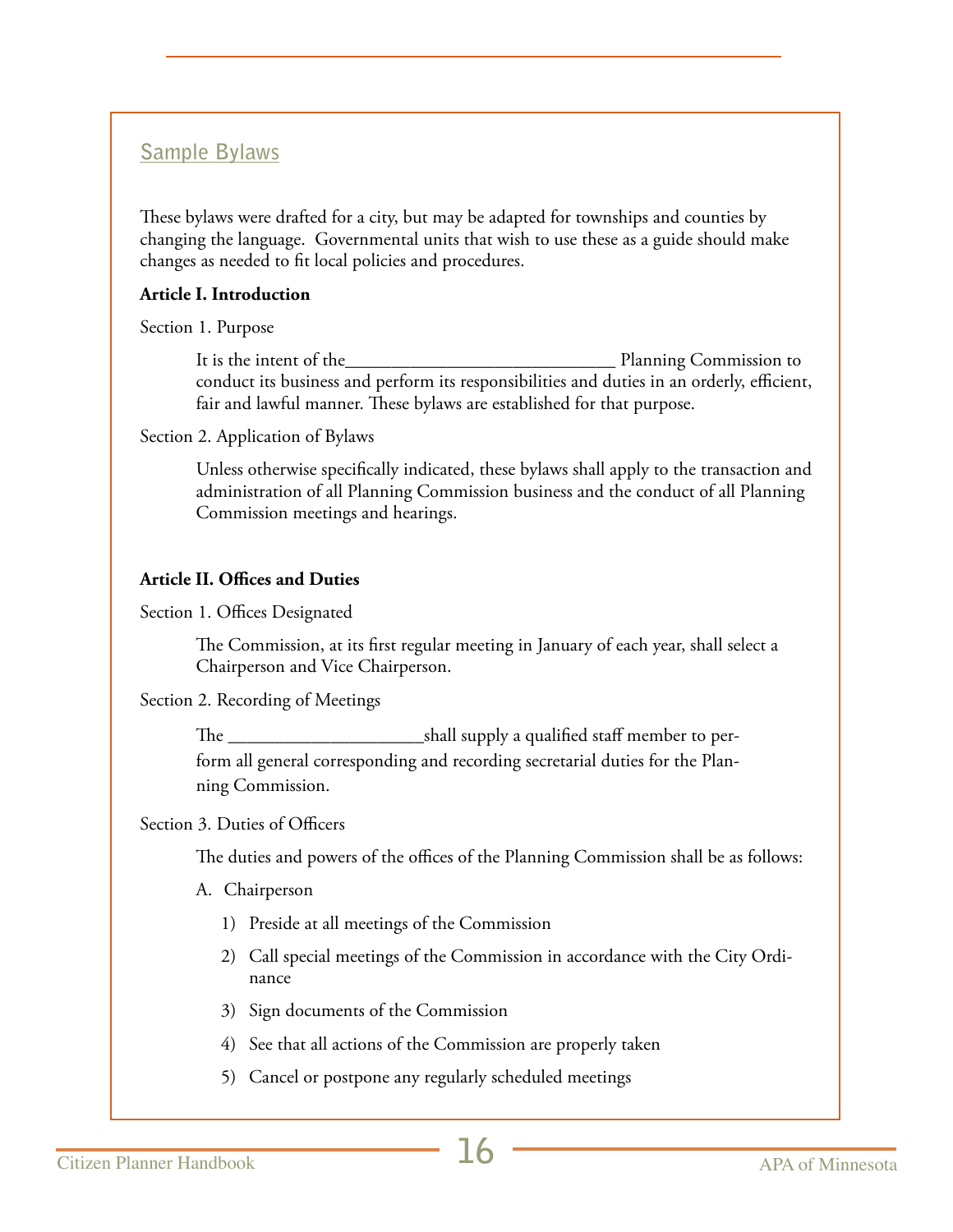6) Order end to disorderly conduct and direct law enforcement to remove disorderly persons from Planning Commission meetings

B. Vice Chairperson

In the event of the absence, disability, or disqualification of the Chairperson, the Vice Chairperson shall exercise or perform all the duties and be subject to all the responsibility of the Chairperson.

C. Secretary

A city, county, or township staff member will be assigned to perform the functions of Secretary. The Secretary shall keep record of the proceedings of every meeting of the Planning Commission.

#### **Article III. Members**

Section 1. Number.

The Planning Commission shall consist of \_\_\_\_ voting members.

Section 2. Members Appointed.

Voting members shall be appointed by the City Council, County Board, or Township Board for a three year term. Terms shall run from January 1 through December 31. Terms shall be staggered so that there will be continuity of the Commission.

Section 3. Voting.

A member must be present to vote.

Section 4. Vacancies.

Vacancies shall be filled by appointment of the City Council, County Board, or Township Board.

#### **Article IV. Meetings and Hearings**

Section 1. Notice

Notices of all meetings and hearings of the Planning Commission shall be made in accordance with all statutory and ordinance notification requirements.

Section 2. Meetings

All meetings of the Planning Commission shall be open to the public.

#### Section 3. Workshops

Workshops and other meetings whose sole purpose is for general information and/or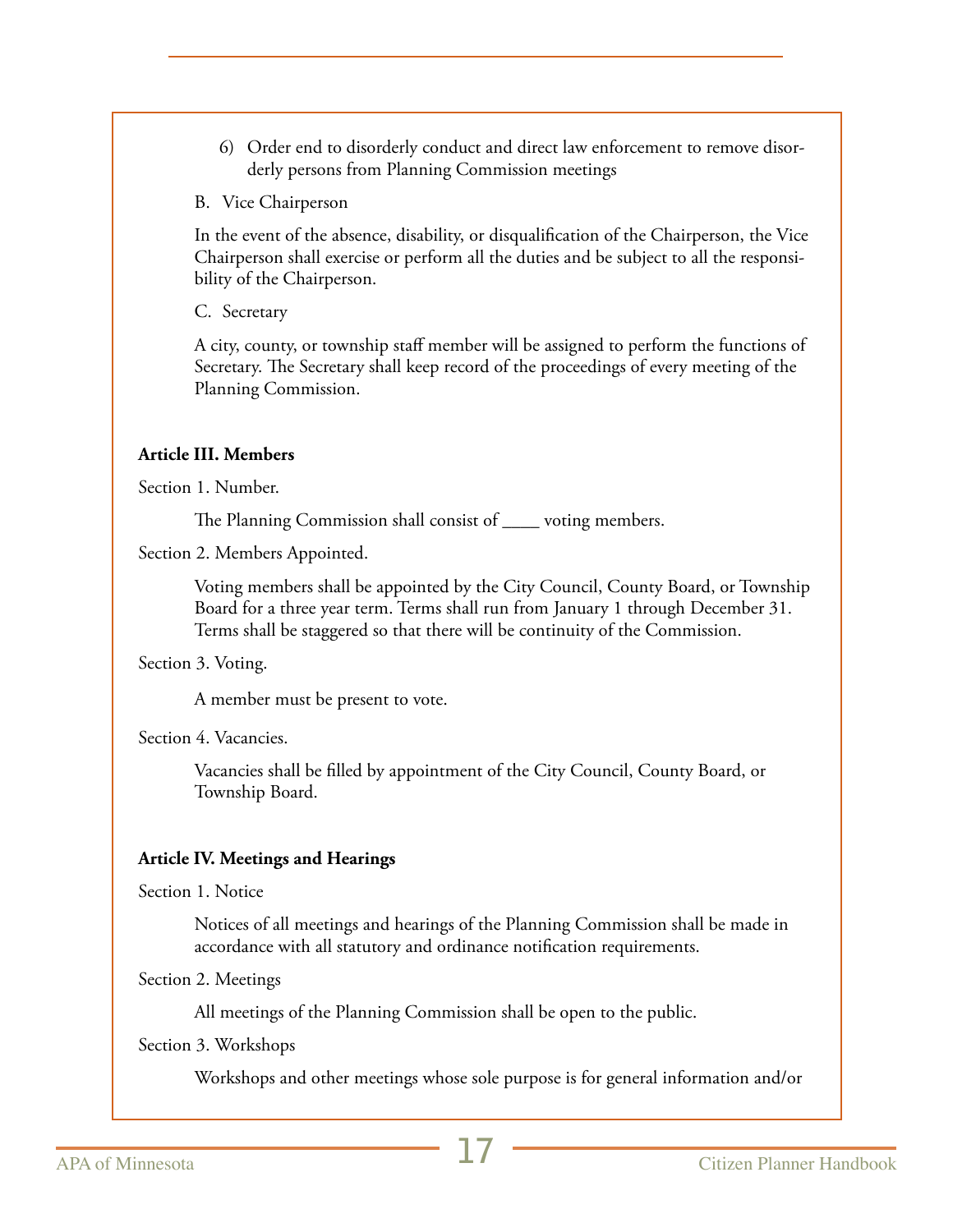educational purposes will be open to the public. Public testimony may or may not be allowed.

Section 4. Meeting Records

All tapes, minutes, evidence, exhibits, correspondence, maps, plats, etc. shall be made a part of the record, become the property of the City/County/Township of \_\_\_\_\_\_\_\_\_\_\_\_\_\_\_\_\_\_\_\_\_, and be maintained as a permanent record.

Section 5. Meetings

A. Date and Time

The Planning Commission shall meet regularly on the \_\_\_\_\_\_\_ of the month at \_\_\_ pm, or as soon as practical.

B. Location

The Commission shall meet in regular session in the City Hall Chambers/Board Room/Township Hall, or otherwise designated by ordinance.

- C. Order of Business
	- 1) Approval of Agenda
	- 2) Approval of Minutes
	- 3) Public Hearings
	- 4) Old Business
	- 5) New Business
	- 6) Communications and Reports
	- 7) Other
	- 8) Adjourn
- D. Special meetings

The Chairperson, Vice Chairperson, City Council, or Mayor may call for a special meeting at any time. Notice of the time and place shall conform to the Open Meeting Law.

E. Additional Agenda Items

Agenda items are to be added at the workshop meeting. If no workshop meeting is held, additions may be made by calling the Chairperson one week prior to the regular monthly meeting.

Section 6. Parliamentary Procedure

All Commission meetings shall be governed by Robert's Rules of Order Newly Revised in all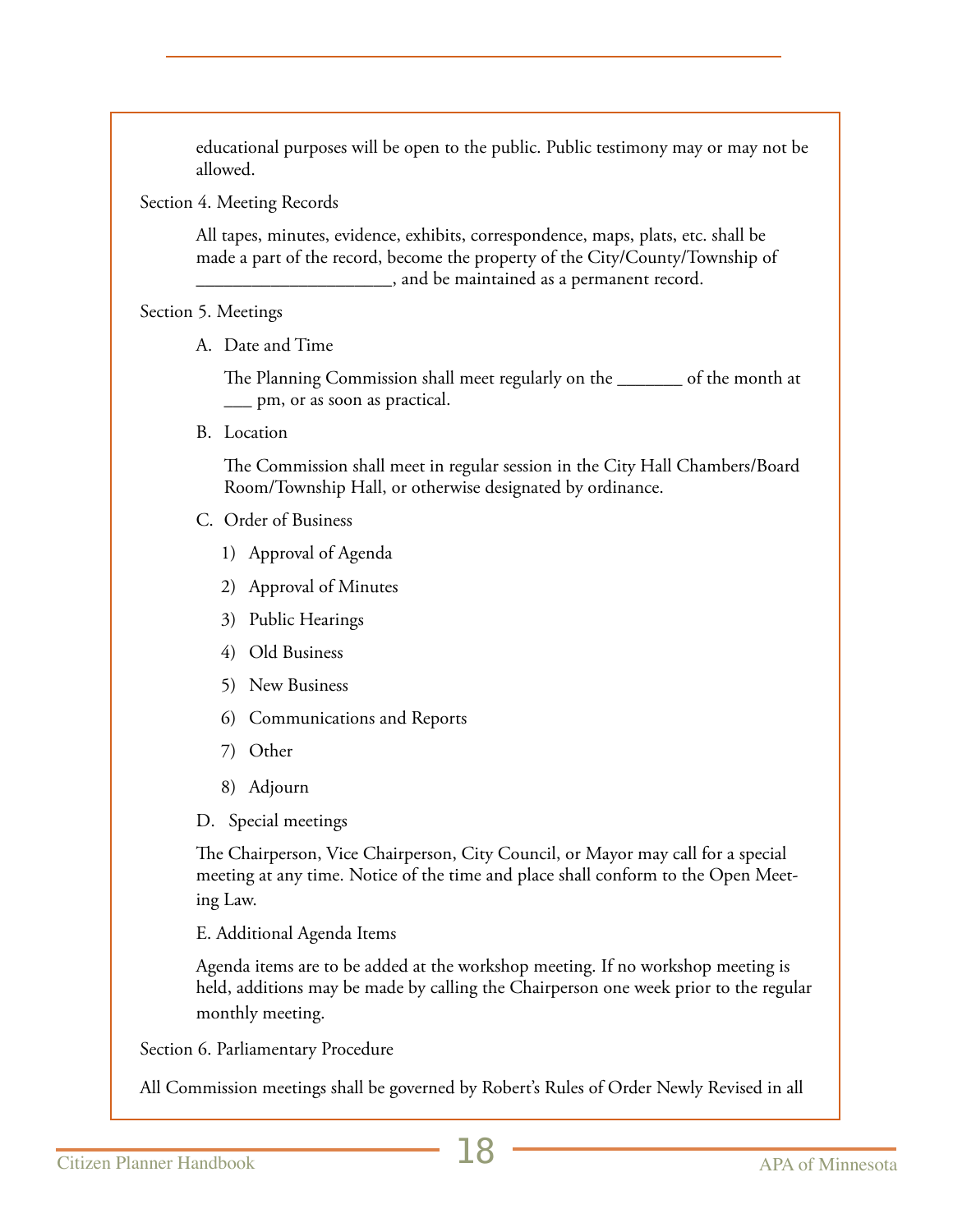cases to which they are applicable and not in conflict with these bylaws, City Code, or other rules this Commission may adopt.

Section 7. Agenda

- A. The agenda shall be prepared by planning staff for the Planning Commission meeting and shall close at noon the \_\_\_\_\_\_ prior to the meeting.
- B. Any Planning Commission member can place an item on the agenda. No item shall be placed on the agenda unless the item is expressed in such a way as to clearly show the subject matter involved.
- C. The agenda may be amended during a Planning Commission meeting by a majority vote of the Commission.
- D. The agenda shall generally organize matters to be addressed at the meeting so as to best promote opportunities for effective public input and the timely and efficient performance of Planning Commission responsibilities. Items of business likely to attract the attendance of many persons should generally be placed early on the agenda.
- E. Planning staff shall prepare a written report detailing the request and the ordinance provisions that apply to the matter.

Section 8. Procedure for Public Hearings.

- A. Planning staff or consultants, if any, shall summarize for the public the relevant issues of the application contained in the written staff report. The Commission members may direct questions to staff regarding the application.
- B. The Chairperson shall call the public hearing to order and declare the time, and prior to taking testimony, shall explain:
	- 1) The order of testimony
	- 2) The purpose and requirements of the public hearing under Minnesota law
	- 3) That each speaker shall provide their name and address and that public comments should be limited to matters pertinent to the application under review and avoid duplicative testimony. The Chairperson may place reasonable time limits on public comments, depending on the number of persons waiting to testify on the matter.
	- 4) The type of application under consideration
- C. The applicant and/or representative shall be given an opportunity to present evidence in support of the request and rebut any issues or conditions identified in the staff report
- D. Members of the public, if any, may testify, either in person or through their agent. Written testimony submitted may be read and will be added to the public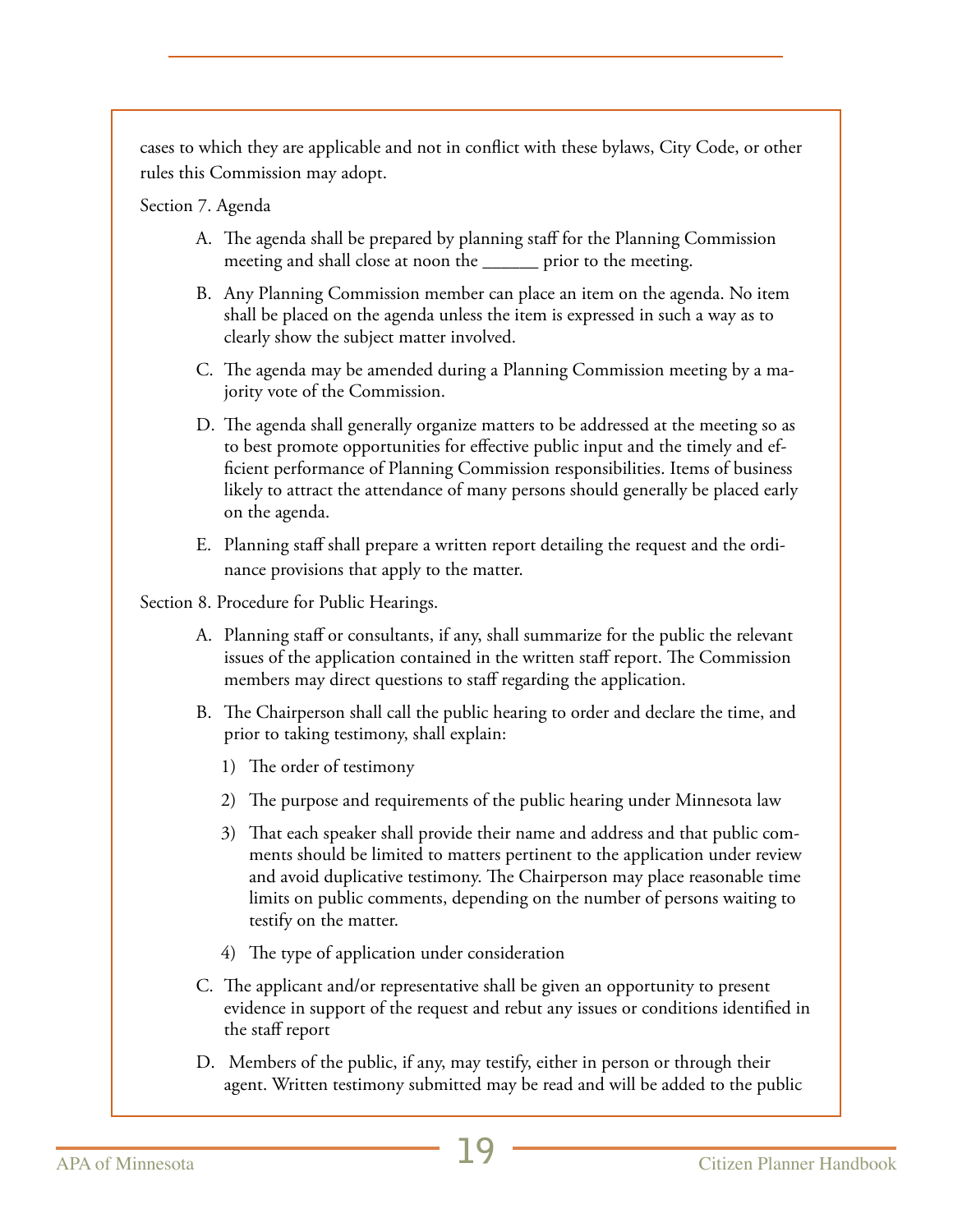record.

- E. The applicant shall have an opportunity to answer questions from the Commission.
- H. The Commission shall close the public hearing by motion and majority vote of the Commission. The Commission may deliberate and decide the matter.
	- 1) The Commission may direct questions to the applicant, planning staff, or public to clarify issues but no further testimony may be received from the public.
	- 2) If the Commission identifies relevant facts that remain unknown or disputed, the Commission may postpone closing the hearing by motion and majority vote until the Planning Commission's next meeting and refer the issue to planning staff for further fact finding.

Section 9. Protocol for Public Hearings

- A. Everyone who wishes to give testimony shall be given a reasonable opportunity to speak.
- B. All statements or questions should be directed to the chairperson.
- C. All statements should be as factual as possible and should not involve personalities.
- D. Speakers should refrain from repeating what has already been stated.
- E. Each speaker shall provide his or her name and address to the recorder.
- F. The Planning Commission reserves the right to question any speaker.
- G. Written testimony may be received.
- H. No additional testimony may be offered after the close of the public hearing.

Section 10. Communications with Public and Applicant

- A. General. Prior to the public hearing or Commission deliberation, no Commission member shall lobby the merits of a pending case with staff, applicant, Commission member, or the general public.
- B. Disclosures. If a commissioner has discussed the pending case, the commissioner shall disclose the facts relating to such discussion during the public hearing.
- C. Exception. Nothing in this section shall preclude the general information communication by Commission members relating to the general conduct of a meeting or hearing, nor shall anything in this section forbid staff or commissioners from discussing with commissioners an upcoming meeting, so long as the facts or merits of the meeting are not discussed.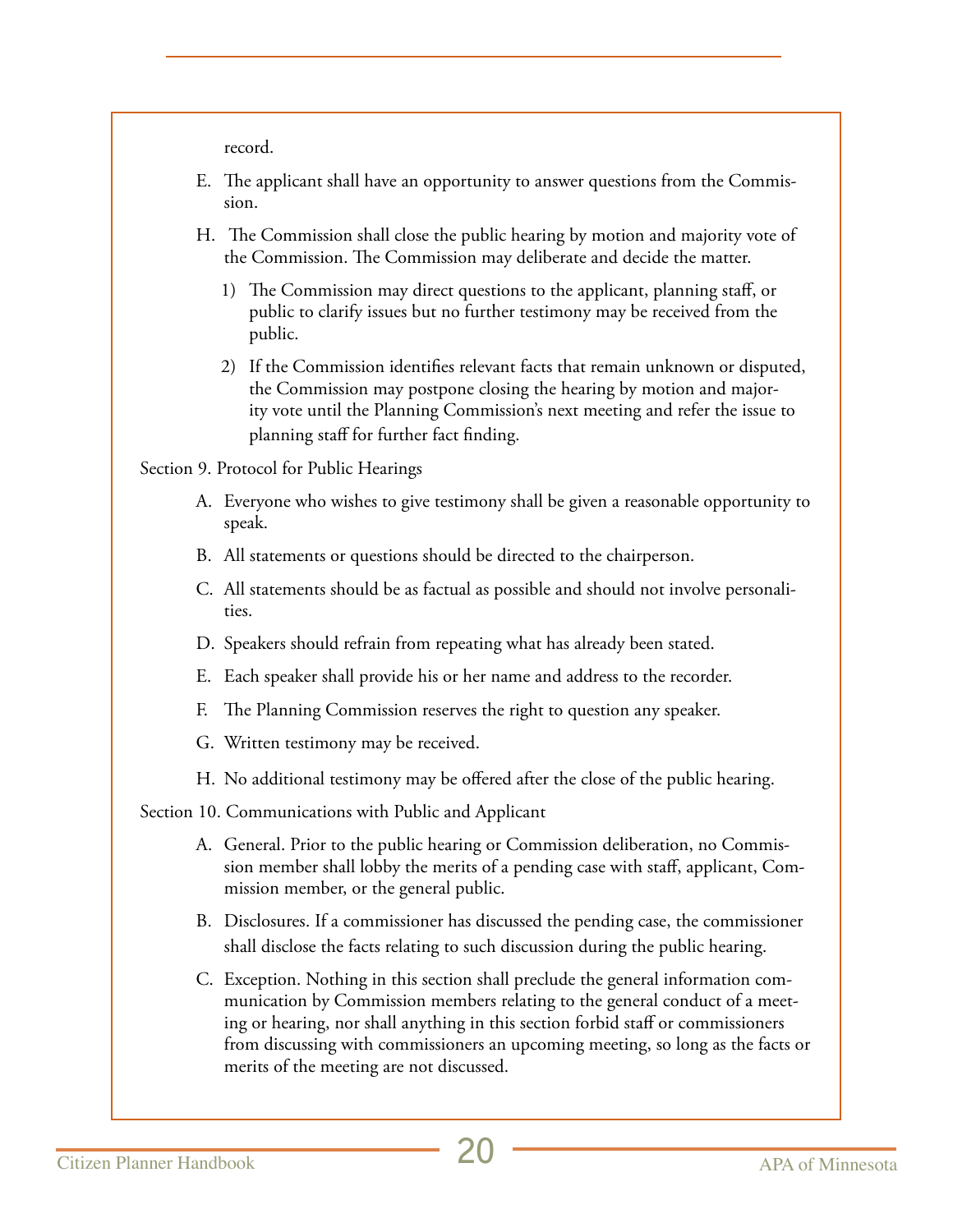Section 11. Quorum

A majority of the Commission members entitled to vote shall constitute a quorum for the transaction of business.

Section 12. Conflict of Interest

Any member of the Planning Commission who shall feel that he or she may appear to have, or in fact has, a conflict of interest on any matter that is on the Planning Commission agenda shall voluntarily excuse himself or herself, vacate his or her seat, and refrain from discussing and voting on said matter as a Planning Commissioner.

A conflict of interest is any direct contractual, pecuniary, or other beneficial interest in the outcome of a matter before the Planning Commission.

Section 13. Orientation for new Planning Commissioners

To assist new Planning Commission members in learning their responsibilities, and to develop their understanding of the planning process as quickly as possible, they will be required to:

- A. Attend an orientation session with (staff, Planning Commission Chair, other).
- B. Read the Planning Commissioner Orientation Manual.

#### **Article IV. Education, Conference and Convention Policy**

The (governing body) and Planning Commission of The Trecognize and accept the concept that the acquisition and maintenance of a body of knowledge and skills are necessary and desirable to perform the job of the Planning Commissioner. Further, both groups encourage and highly recommend periodic attendance at various educational opportunities, conferences, and conventions.

The following is the policy of the \_\_\_\_\_\_\_\_\_\_\_\_\_\_\_\_\_\_\_\_\_\_\_\_\_ Planning Commission on educational meetings, conferences, and conventions:

- A. Attendance at educational meetings, conferences, and conventions is subject to availability of funds.
- B. Attendance at educational meetings, conferences, and conventions is voluntary. Planning Commission members are encouraged to attend educational meetings, conferences, and conventions.
- C. Involvement in relevant professional organizations such as APA-MN, office holding, or committee work is considered educational.
- D. Planning Commission members are encouraged to participate in the budget process and to request allocations for educational purposes.
- E. In the event of budget constraints, the acquisition of skills and knowledge through educational meetings, conferences, and conventions shall take precedence over the maintenance of same.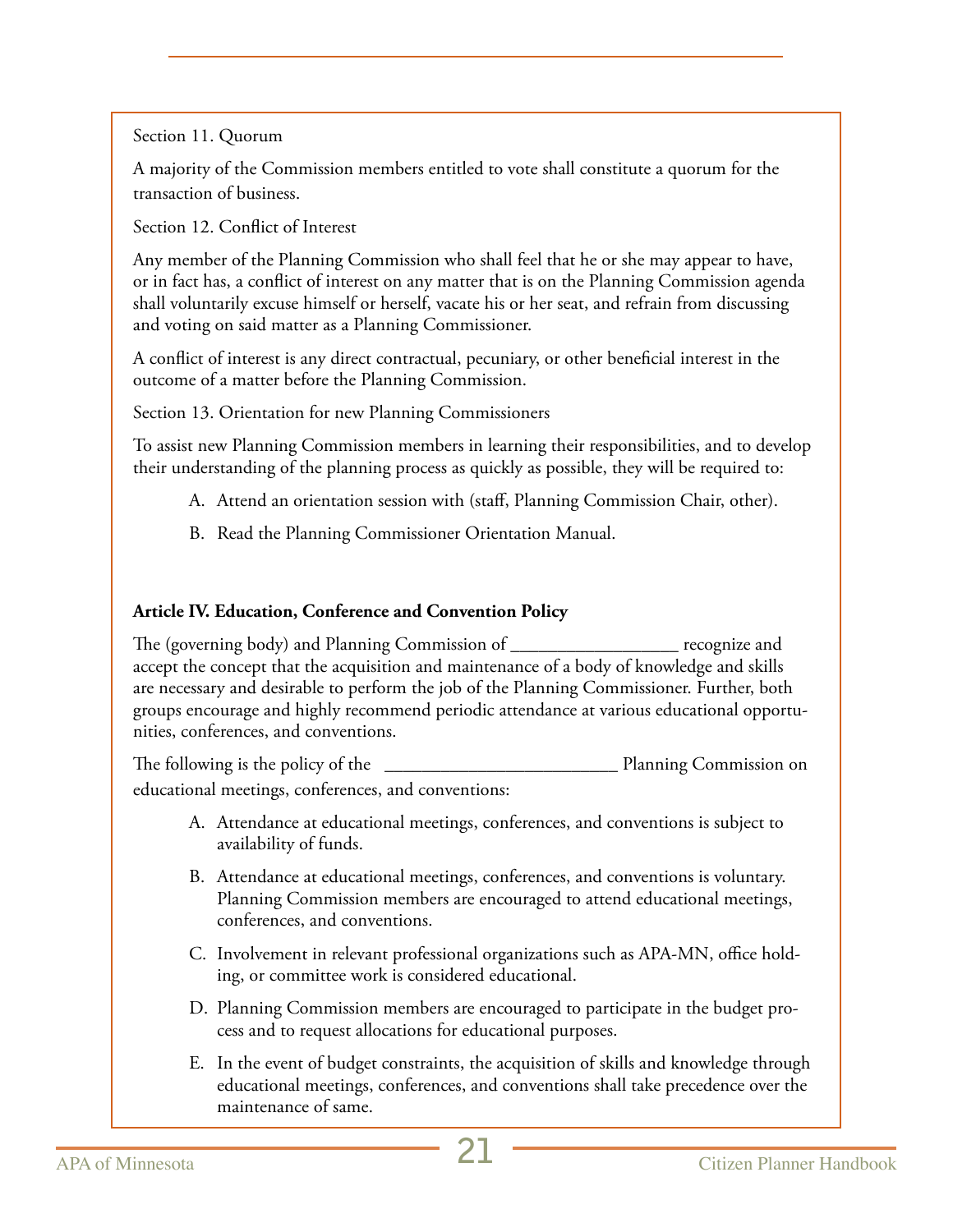## **The Comprehensive Plan**

#### **This chapter will address the following topics:**

- **• What is a Comprehensive Plan?**
- **• How is it Used?**
- **• Why Should a Community Have a Comprehensive Plan?**
- **• How is it Developed?**
- **• How Often Should it be Updated?**

### **What is it?**

"The term Comprehensive Municipal Plan means a compilation of policy statements, goals, standards, and maps for guiding the physical, social, and economic development, both private and public, of the municipality and its environs...and it may include, but is not limited to, the following: statements of policy, goals, standards, a land use plan, including proposed densities for development, a community facilities plan, a transportation plan, and recommendations for plan execution. A Comprehensive Plan represents the planning agency's recommendation for the future development of the community." (Minnesota Statutes Section 462.352 Subd. 5.)

### **How is it Used?**

The Comprehensive Plan is supposed to serve as a resource for guiding decisions about the development of the community. (You might say that it is the "program statement" for the development of the community.) It helps identify important community elements, features and values, goals and objectives. It is used by those involved in "building the community" to make sure that what they build achieves the desired outcome. Decisions about future development of the community should be consistent with the Comprehensive Plan.

For example, the land use component of the plan may use a map to divide the community into broad land use categories such as residential (various densities), commercial, industrial, public, etc. Then, as the zoning ordinance is defined (or redefined), its zoning categories and maps should generally reflect the land use element of the Comprehensive Plan.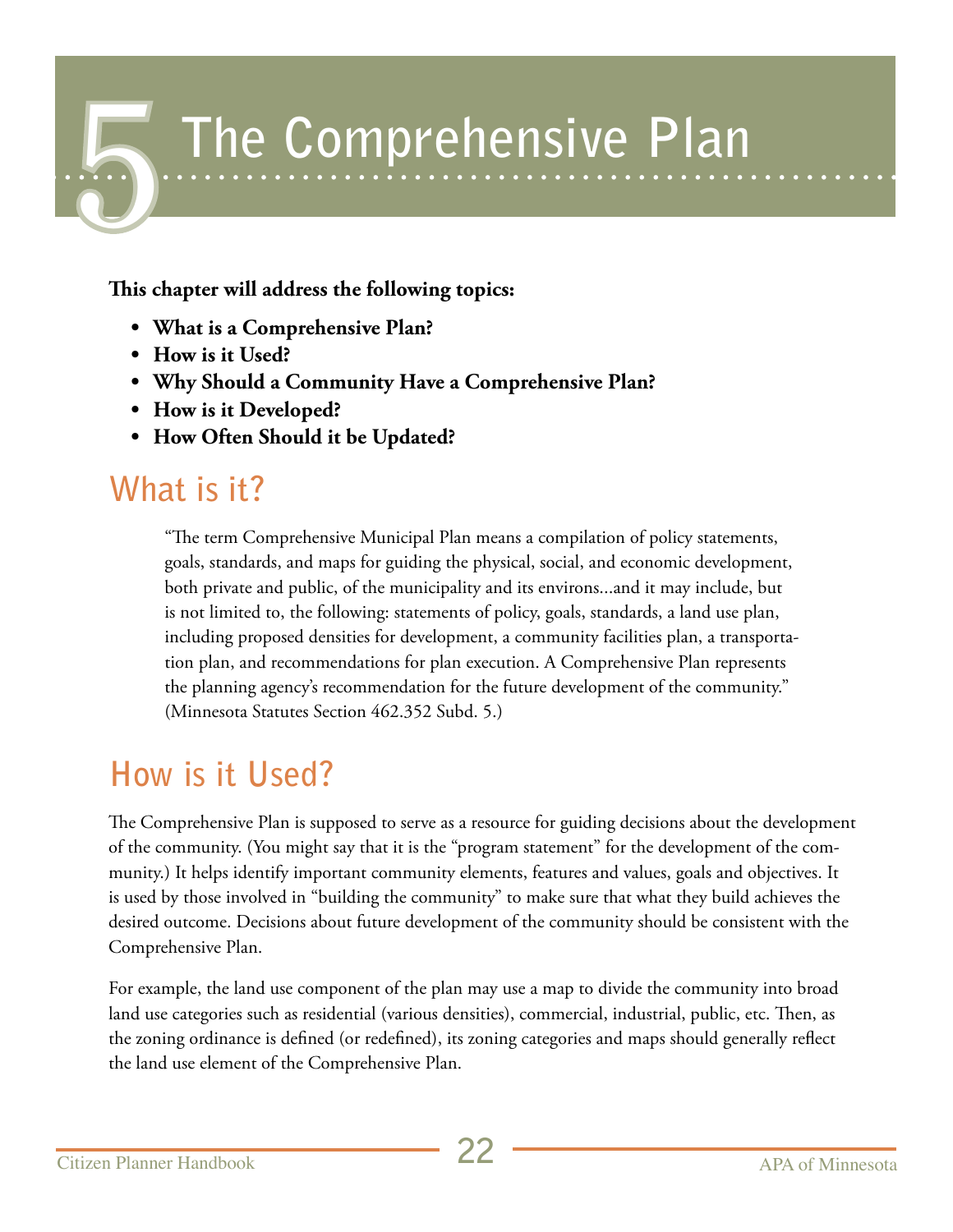In order for the Comprehensive Plan to provide useful guidance to local government officials and the general public, it needs to be current and accurately reflect the community's history and vision for the future. If it becomes outdated, or out of synchronization with community realities, then it will not be respected as a worthwhile guide.

Finally, as a policy document, the Comprehensive Plan does not set forth mandates, laws, or ordinances. Its purpose is to guide decisions related to those instruments. Elected officials still have the option of making decisions that run counter to the Comprehensive Plan, but at least those decisions can be evaluated in a broader context, with a clear understanding of the interrelationship of the factors involved.

## **Why Should a Community Have a Comprehensive Plan?**

While not every unit of local government in Minnesota is required to adopt a Comprehensive Plan,<sup>3</sup> there are several good reasons why every community/county should have one:

- 1. A Comprehensive Plan can help both the public and private sectors of the community make better development decisions. If the Comprehensive Plan is out of date (or nonexistent) it cannot adequately serve as a guide for the development of the community.
- 2. Land use decisions can benefit from a Comprehensive Plan that considers the "best" locations for various uses, the ability to service various areas of the community, compatibility with adjacent uses, etc.
- 3. The community can anticipate needed public improvement projects, and be better prepared to finance them, if it has a Capital Improvements Program (see Chapter 6). A Capital Improvements Program helps identify, prioritize, and program future capital expenditures.
- 4. A Comprehensive Plan can help avoid unplanned growth and development around the community. Unplanned development can cause urban sprawl, and eventually place a burden on the community when the unplanned areas demand urban services.
- 5. Planning for growth and development leads to greater efficiencies in the provision of infrastructure and services to developing areas. Communities need to plan for future growth and development, particularly in the arena of annexation, sprawl, urban service boundaries, and coordination with adjoining jurisdictions.
- 6. Other quality of life issues can also be addressed through the plan, such as how big a community wants to become, preservation of natural areas and sensitive environments, provision of recreation areas, housing quality and quantity, aesthetics, etc.

<sup>3</sup> In the seven county metropolitan area, all cities are required to adopt a comprehensive plan and submit it to the Metropolitan Council for review under Minnesota Statutes Section 462.355, Subd. 1a. See the Local Planning Handbook, http://www.metrocouncil. org/planning/LPH/handbook.htm.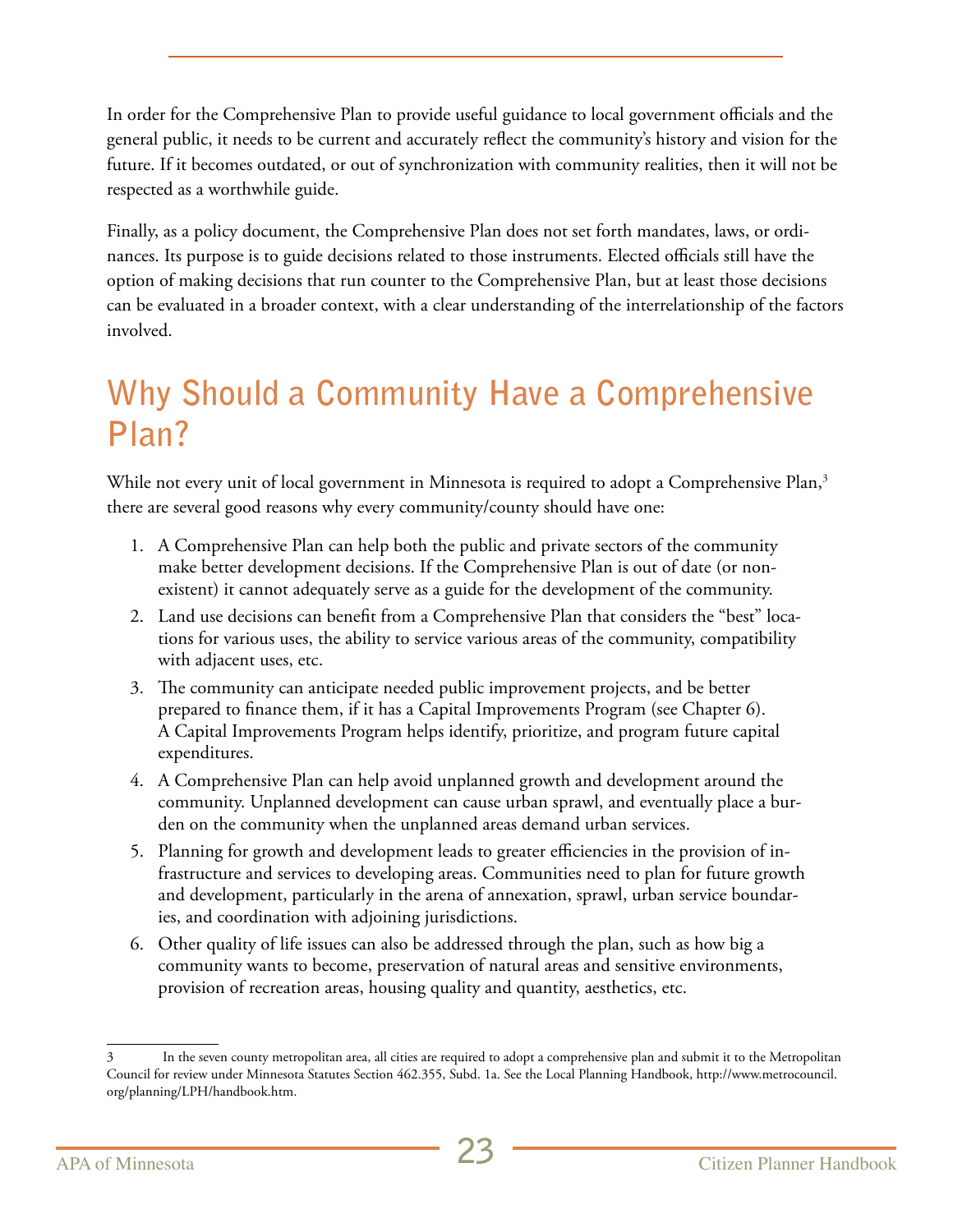7. Land use ordinances and decisions based on a Comprehensive Plan will hold up better under judicial scrutiny if challenged in a court of law.

Failure to adequately plan for the future development of the community can adversely affect the quality of life enjoyed by its residents. The cost of government will be higher to provide services than would otherwise be needed if the community planned its growth and development. Important natural and cultural features that reflect the community's heritage may be lost to unplanned development. Investments in public facilities that are not carefully planned may lead to inefficiencies and lost opportunities.

### **How is the Comprehensive Plan Developed?**

The process for creating a Comprehensive Plan is not "etched in stone" and varies from community to community, depending on such factors as community size, scope of the plan, planning experience, and resources available.

While it is beyond the scope of this handbook to outline a detailed comprehensive planning process, the following relatively simple three-phase approach is offered for consideration.

**Phase 1:** Identifies the community's existing resources, and makes projections about future growth, population, and housing trends. The purpose of this phase is to provide an understanding of the community's resources as they exist today, and make some predictions or forecasts about the future.

**Phase 2:** Identifies and clarifies key issues that the community needs to address in the comprehensive plan. This phase focuses on the subjective/value-based decisions that the community should face as it plans for the future. The purpose of this phase is to help answer the question—How do we want our community to look and function 10–20 years from now?

**Phase 3:** Transforms the information from the previous two phases into policies that will guide the future development of the community.

Under Minnesota Statutes Section 462.355 (Section 394.24 for counties), the planning commission is responsible for the development of the Comprehensive Plan. Commissions working in larger communities may have experienced planning staff available to do the bulk of the work on the planning process. Most commissions serving smaller communities do not have experience with such matters. Oftentimes consultants are used to facilitate the process, gather data, and help draft plans and policies, while the commission provides oversight and quality control.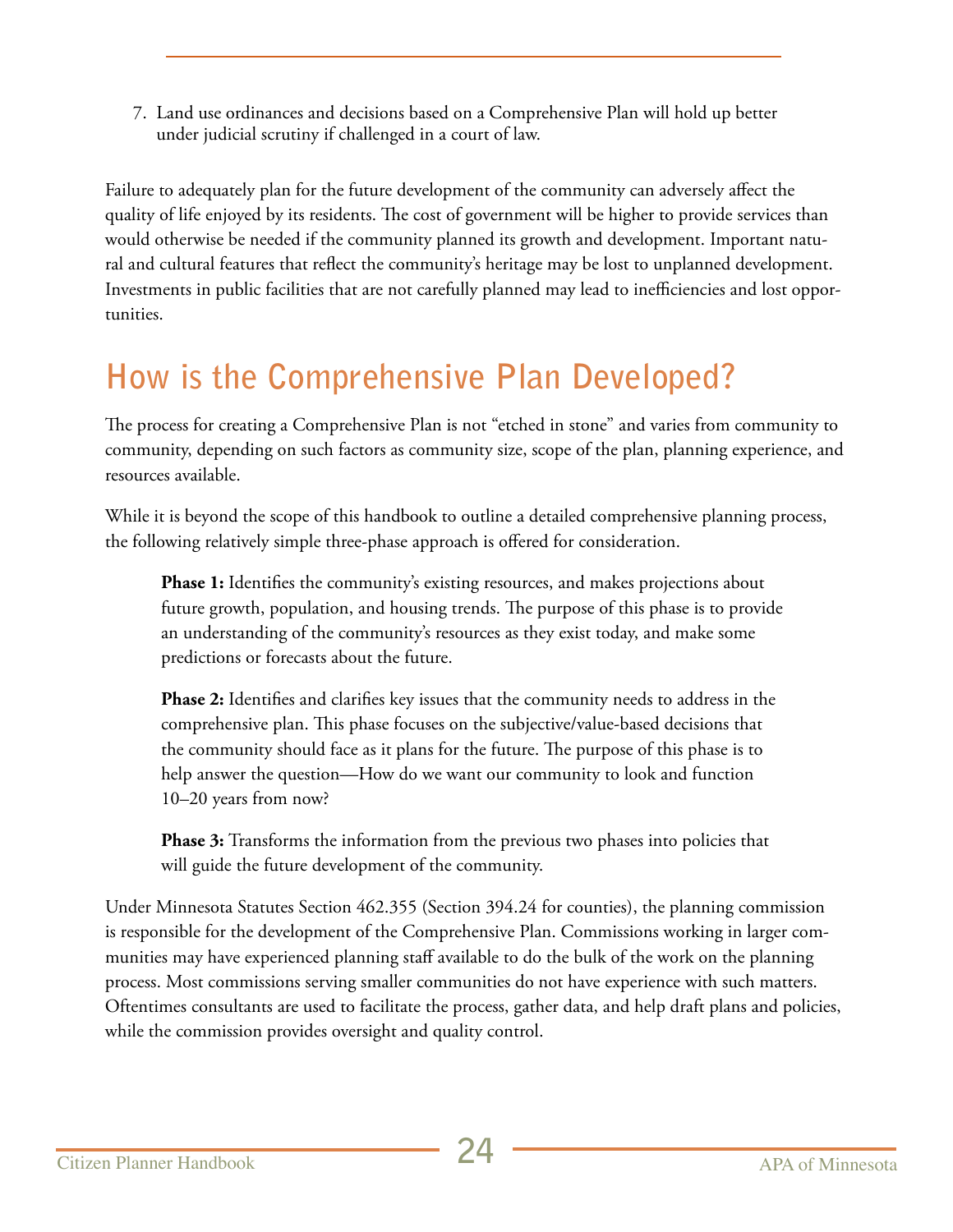## **How Often Should the Plan Be Updated?**

A Comprehensive Plan should be updated on a periodic basis. The general rule of thumb is that every 5 years it should be reviewed to consider new trends, changing economic conditions, and community goals. A ten-year interval between plan updates is typical, although the timing will depend on each community's rate of growth and change. (Communities in the Metro area are required to update their plans every ten years.) Answers to the following questions will help you decide if your community's Comprehensive Plan needs updating:

- Do the policies spelled out in the plan still reflect the community's desires or expectations?
- Are the City's administrative policies and actions consistent with those found in the Comprehensive Plan?
- Do the policies in the Comprehensive Plan provide useful direction?
- Are the policies too specific or not specific enough?
- Have the actions recommended in the plan largely been completed or rendered irrelevant by changing circumstances?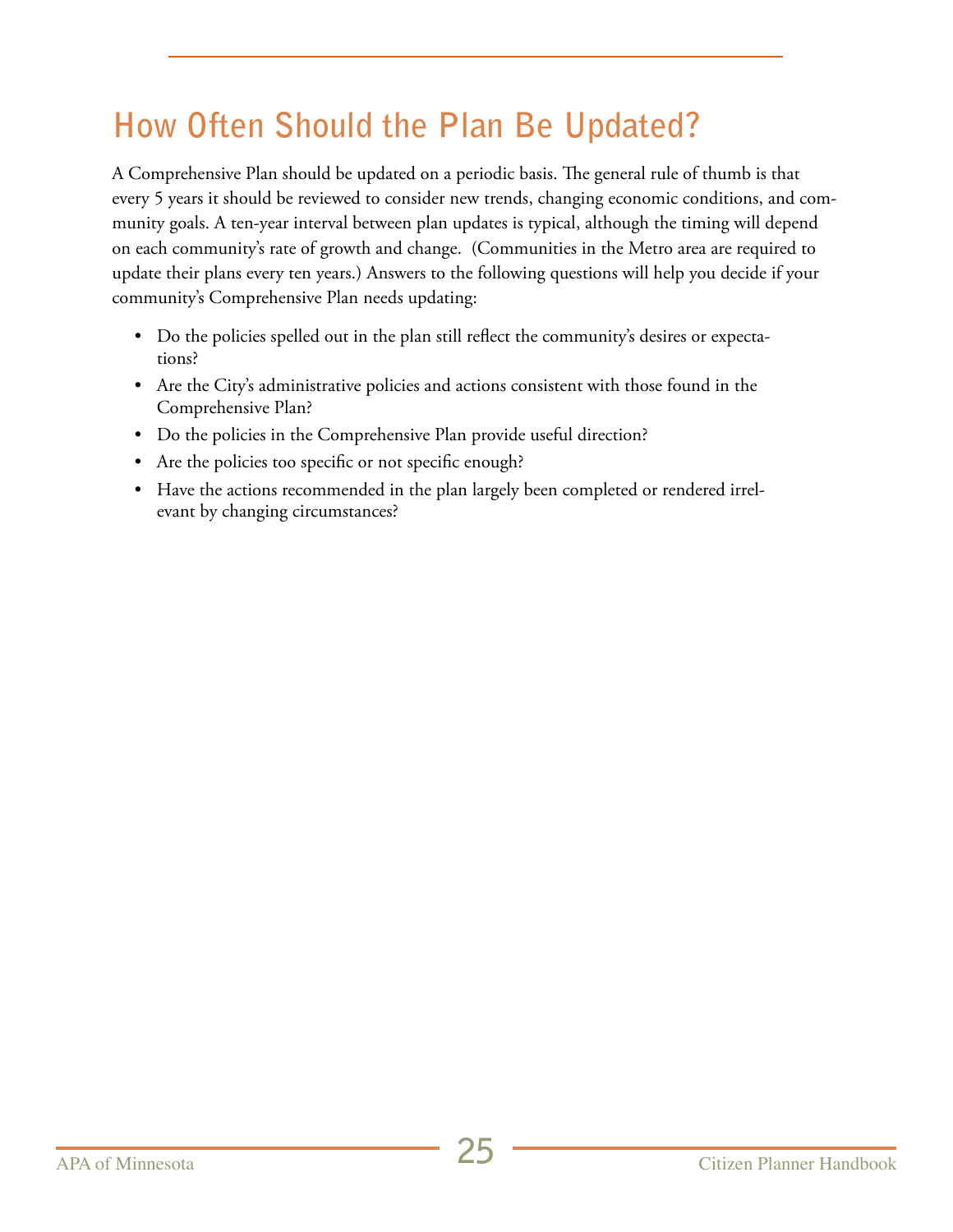# **The Official Map<br>
& Other Planning Documents**

**This chapter of the manual will address planning documents that work in conjunction with the Comprehensice Plan:** 

- **• The Official Map**
- **• The Capital Improvements Program**
- **• The Overall Economic Development Program**
- **• Other Types of Plans**

## **The Official Map**

The Official Map is a process authorized by Minnesota Statutes Section 462.352 to identify land needed for a public purpose (i.e., streets, aviation purposes, and other necessary public facilities or services) in order to implement the Comprehensive Plan.

After adoption of a major thoroughfare plan or community facilities plan, the community may adopt an Official Map by ordinance. Once an area that is privately owned has been delineated for a public purpose on the Official Map, the city is not required to pay for buildings or structures that may be subsequently placed within the mapped areas without a permit.

## **Capital Improvements Program**

The Capital Improvements Program is a planning document which defines and sets priorities for the community's capital projects, usually for a five-year period with annual updates. It usually includes text, maps, tables of projects, costs by year, and a proposed method for project financing.

This plan is intended to ensure that improvements are made to the community on an equitable basis and that utility projects precede street projects, etc. The Capital Improvements Program may be adopted after holding public hearings which give residents an opportunity to gain a better understanding of the improvement process and time to anticipate improvements and investments in their area.

The plan is not a final commitment to projects, and each project requires additional approval by the governing body prior to proceeding. The plan assists the governing body in determining what projects to commit to on an annual basis and also prepare bonding documents if needed.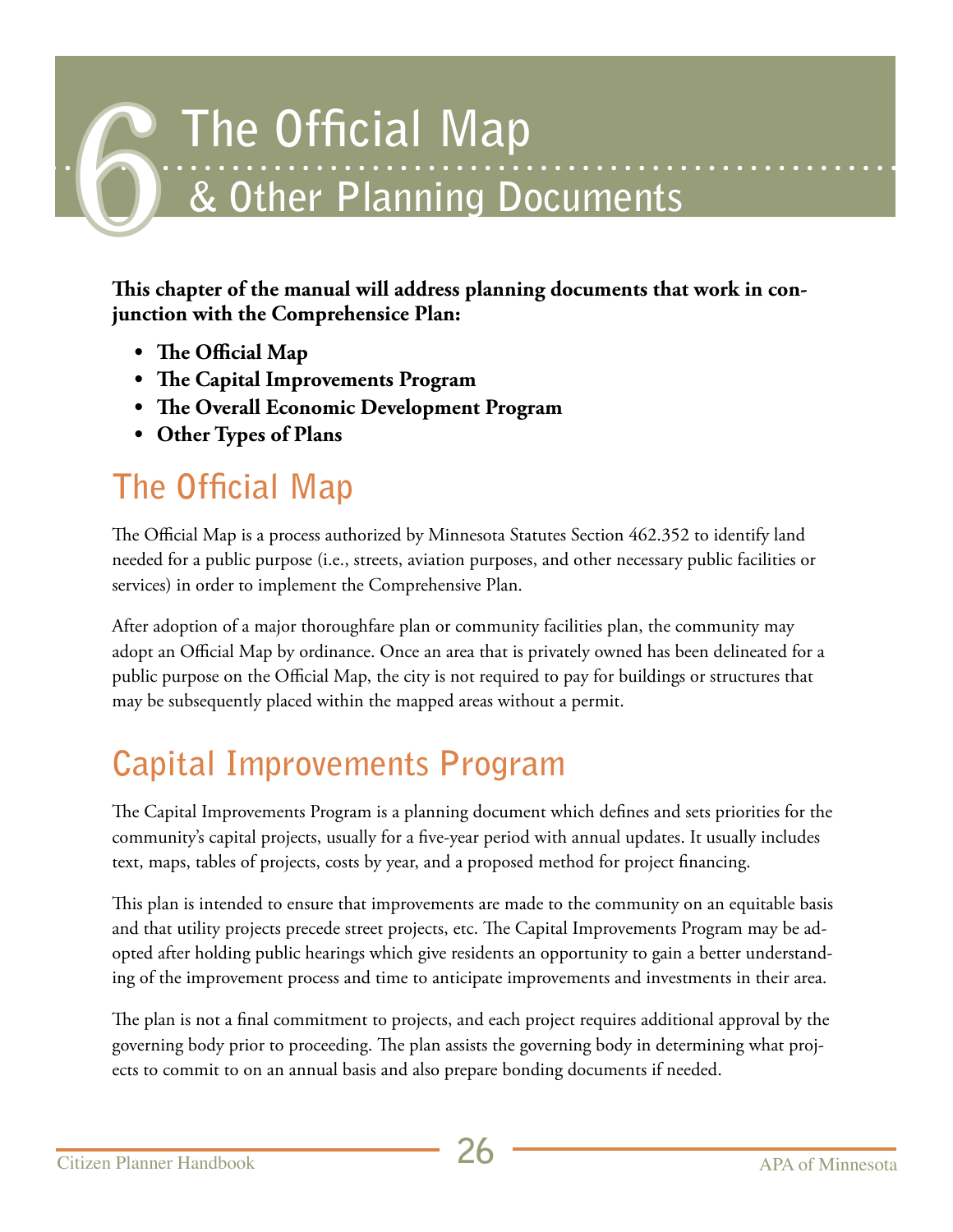The Capital Improvements Program is a responsible part of the planning process because it places fiscal responsibility on goals and helps the community develop at a reasonable and affordable rate.

The Capital Improvements Program should reflect the goals and plans of the Comprehensive Plan.

## **Other Types of Plans**

There are many other types of plans that planning commissions may be involved in, including park and open space plans, watershed plans, downtown or neighborhood revitalization plans, transit station area plans, and other plans that apply the basic planning process to a specific area or corridor. These plans may be integrated into or treated as elements of a comprehensive plan. While these plans are typically prepared by staff or consultants, the planning commission may be interested in these plans as they relate to the Comprehensive Plan and community ordinances and regulations.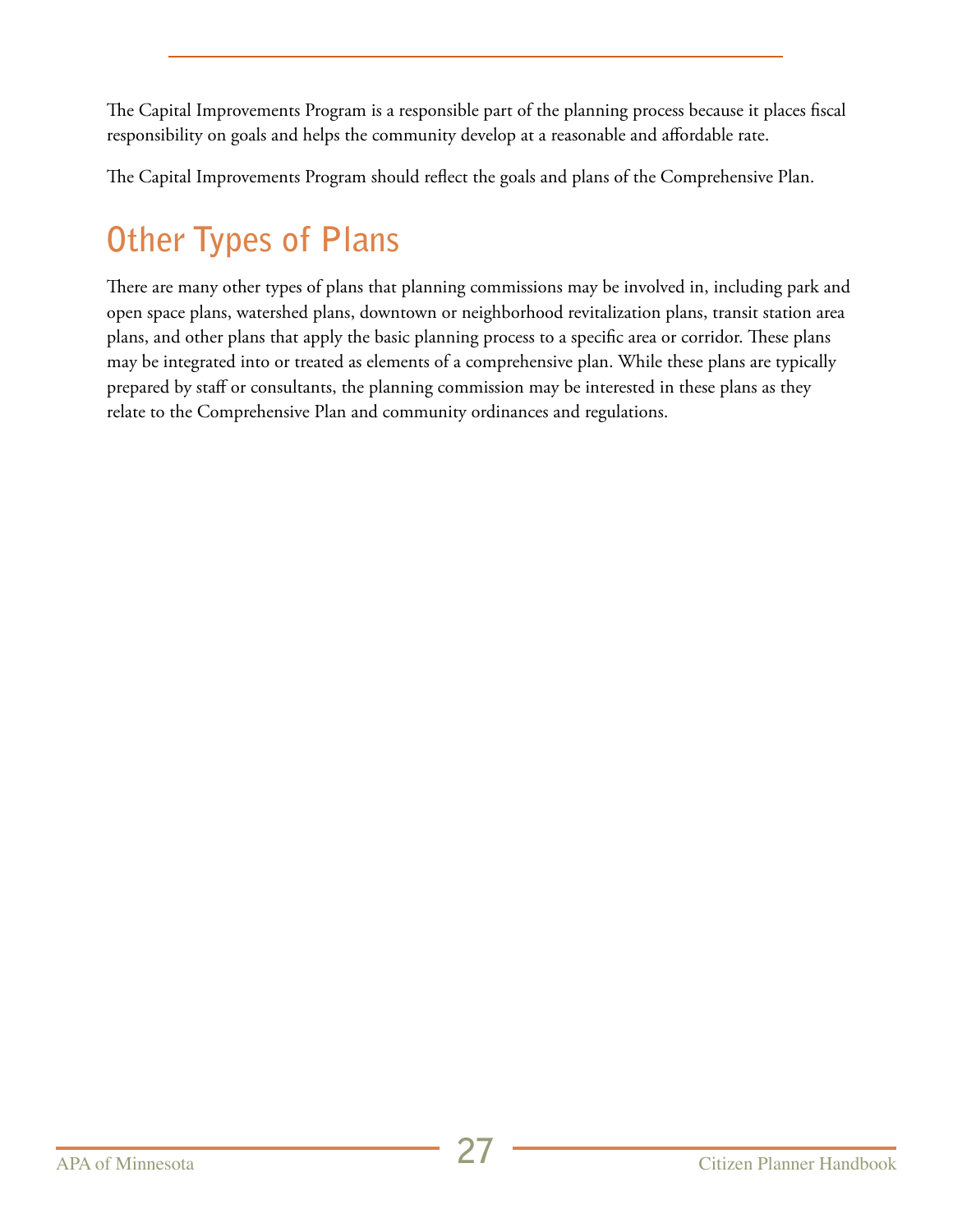## **The Zoning Ordinance**

**This chapter addresses one of the most important topics for the Planning Commission: zoning. It includes:**

- **• The Zoning Map**
- **• Creating Zoning Districts**
- **• The Zoning Text**

The Zoning Ordinance translates the land use goals of the Comprehensive Plan into an ordinance or law which regulates the way in which the land may be used by property owners. The ordinance regulates the development of individual lots and the use of land and buildings within the community. The regulations are contained in two important documents: the Zoning Map and the text of the Zoning Ordinance.

## **Zoning Map**

All of the land in the community is divided into zoning districts which are drawn and shown on the jurisdiction's official map. The purpose of the districts are to outline what land uses are acceptable in which areas of the community. A typical zoning map will designate areas for commercial uses, residential uses, industrial uses, etc.

Figure 2 shows part of a zoning map from a small city in Minnesota. The zoning districts are outlined with heavy lines, and are identified with bold letters and numbers such as R-1, R-2, B-1, PU, etc. Each of these designations permit



**Figure 2**

specific types of land uses within their boundaries. For example, the R-1 areas may allow only single family dwellings, while the R-2 areas may allow duplexes or triplexes in addition to single family dwellings. The B-1 area may allow only commercial uses, or only upper-story residential units in mixed-use buildings. Likewise, commercial uses are often prohibited from developing in residential districts.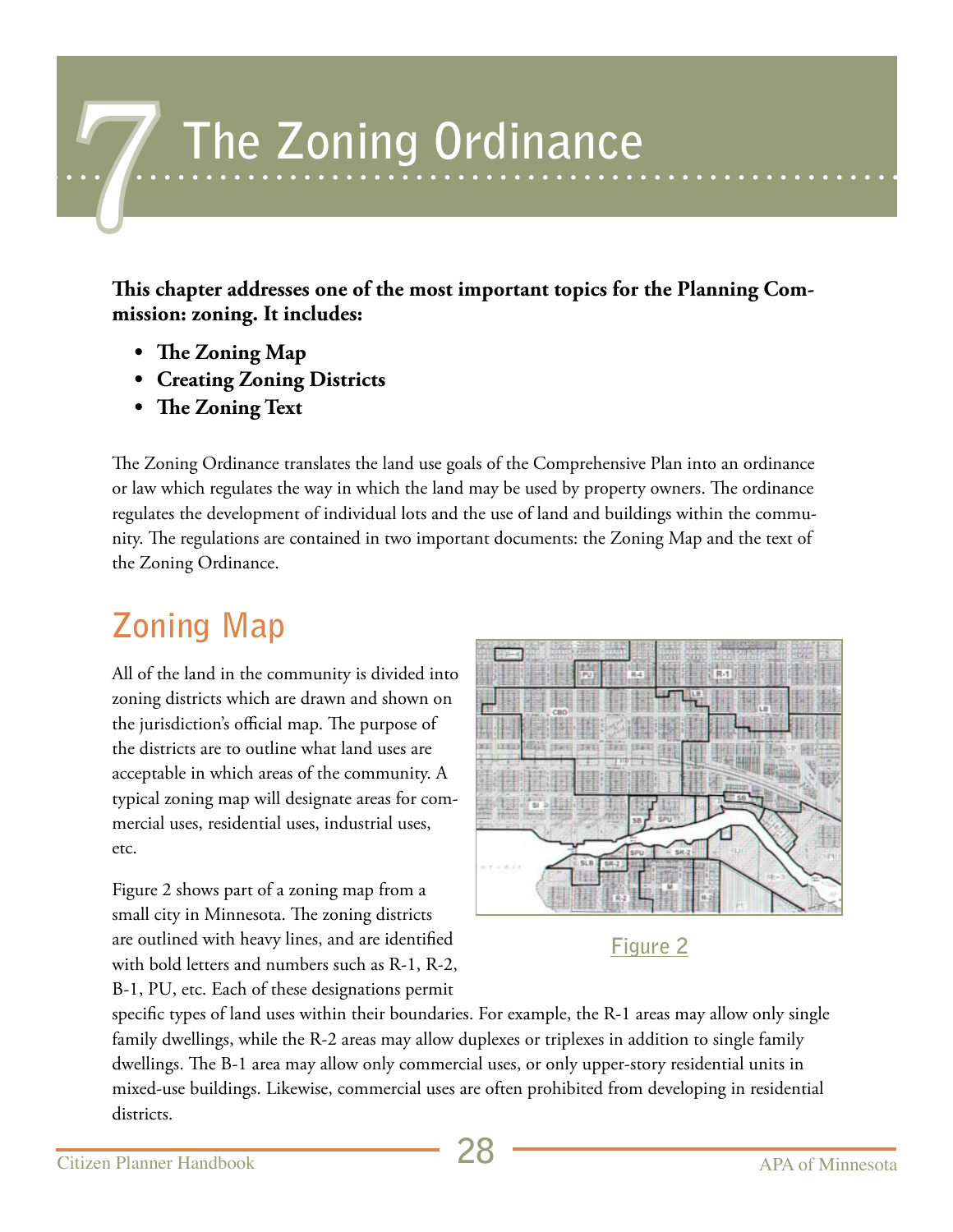## **Creating Zoning Districts**

The zoning of a property must comply with its Comprehensive Plan designation in cities in the seven-county metropolitan area. In many cases, the zoning districts closely represent the actual land use in the community. For example, areas already developed as residential generally are zoned as such, and commercial district boundaries tend to follow established commercial areas. Creating districts to follow existing development is fairly easy, though care must be taken to make sure that district boundaries are not arbitrary or creating "single use" districts.

Many communities use zoning districts to guide certain types of development into specific areas. This is especially true in newer communities and those experiencing growth. Areas that are undeveloped or in need of redevelopment may be zoned to encourage certain land use activities. Areas may be set aside for residential, commercial, industrial, or open space needs. As the community continues to develop, those uses are channeled into the appropriate zone.

Since the zoning map is a legal document, the boundaries of the zoning district must be drawn with care and precision. Errors delineating a district boundary may cause a land owner hardship or development delays, and could even affect such things as mortgage financing and property taxes.

Usually zoning boundaries follow centerlines of streets, alleys, railways, or other landmarks, so as to allow for easier interpretation of a parcel's designation. However, sometimes the boundaries may need to follow individual lot lines or cross through unplatted parcels. When this occurs, extra care must be taken to ensure that the boundaries are appropriately placed.

## **Zoning Ordinance Text**

While the zoning map outlines the various zoning districts, it is the actual text of the zoning ordinance that spells out the specific land use regulations. The ordinance addresses such matters as:

- How the ordinance will be enforced
- Definitions
- A general description of the intent of each zoning district
- What specific uses are allowed in each zone, including permitted uses, restricted uses, and conditional uses
- Minimum requirements for lot size, setbacks, fences, landscaping, etc.
- Off-street parking requirements
- Regulations of signs
- Process for seeking variances, rezonings, conditional use permits, etc.
- Treatment of non-conforming uses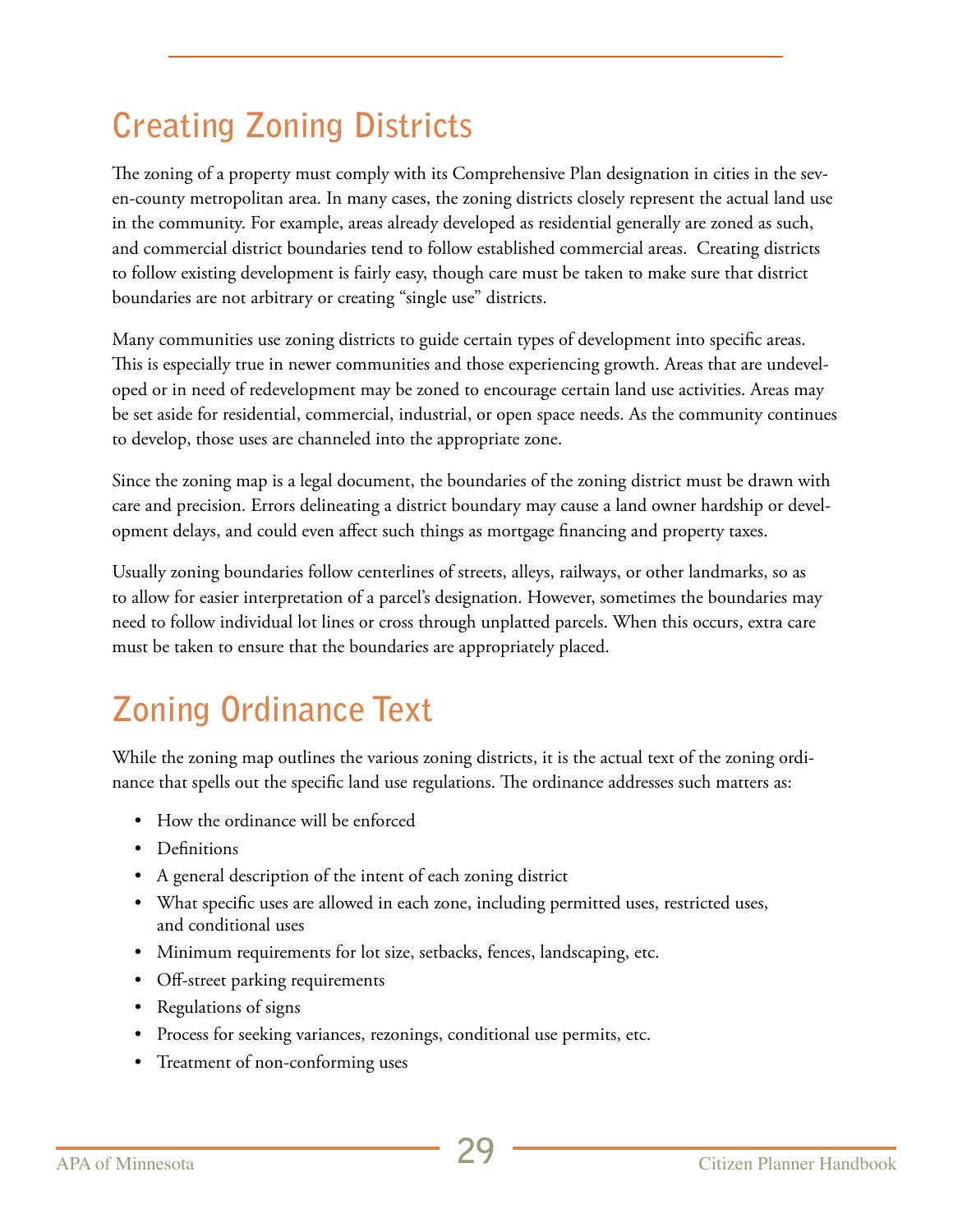#### **Administration and Enforcement**

The provisions of the zoning ordinance are usually administered and enforced by the zoning administrator. The zoning administrator generally has the following duties:

- Determine that all building permits comply with the terms of the zoning ordinance
- Conduct inspections of buildings and uses of land to determine compliance with terms of the ordinance
- Maintain permanent and current records of the ordinance
- Process applications for variances, rezonings, ordinance changes, CUPs, etc.
- Initiate proceedings against a person or entity violating the zoning ordinance
- Interpret the ordinance when questions arise about the literal provisions of the ordinance

A property developer usually is required to submit a site plan for approval prior to starting construction. The site plan shows how the proposed project will comply with the ordinance requirements, such as building setbacks, provision of off-street parking, location of signs, landscaping, etc. Figure 3 shows an example of a site plan.

The site plan requirements may vary depending on the type of development or the scope of the project. For example, many communities require less information for a single family dwelling or duplex than they would for a commercial development. Large projects may require a site plan drawn by a civil engineer, while the site plan for a new garage on a residential lot may be drawn by the property owner.

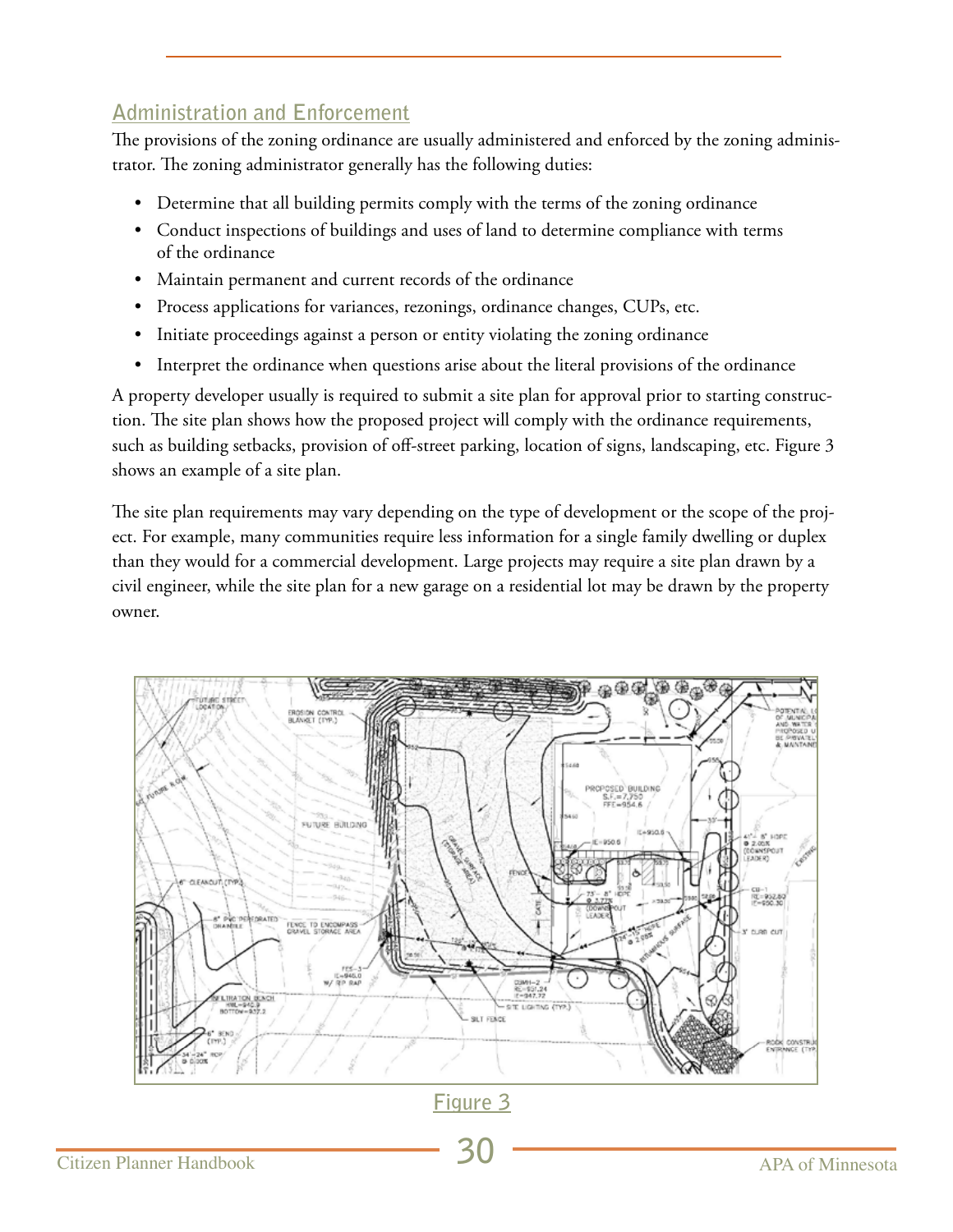#### **Description of Districts**

The zoning ordinance usually provides a brief description of the intent of each district. This description helps in the initial determination of boundaries on the zoning map, and is referred to when a property owner seeks a new zoning classification. An example of the purpose and intent description of a district follows:

| Table 23.7-1 Permitted Uses |       |       |       |       |       |       |  |  |
|-----------------------------|-------|-------|-------|-------|-------|-------|--|--|
| <b>Use</b>                  | $R-1$ | $R-2$ | $R-3$ | $B-1$ | $B-2$ | $I-1$ |  |  |
| Residential                 |       |       |       |       |       |       |  |  |
| Single-Family Dwelling      | P     | P     | P     |       |       |       |  |  |
| Duplex                      |       | P     | P     |       |       |       |  |  |
| Multi-Family                |       |       | P     | P     |       |       |  |  |
| Commercial                  |       |       |       |       |       |       |  |  |
| Bar/Lounge                  |       |       |       |       | P     |       |  |  |
| Bookstore                   |       |       |       | P     | P     |       |  |  |

#### **Figure 4**

#### *AG AGRICULTURAL DISTRICTS*

Purpose and Intent. These districts are intended to allow for the continuation of agricultural practices and activities especially in areas that may be annexed to the City of

\_\_\_\_\_\_\_ where public services are not yet available, an alternative use is not imminent and the owner desires to continue to farm the land. For uses permitted by right refer to Chapter 23.5(F).

#### **Use Categories in Districts**

Each zoning district allows certain types of land uses which are specifically spelled out in the zoning ordinance. This usually occurs in a "table of permitted uses" and is often supplemented with other sections of the ordinance which give more detail about permitted, restricted, and conditional uses. Figure 4 shows an example of part of a table of permitted uses:

The table of permitted uses shows that duplexes are permitted in R-2 and R-3 zones, but they are not permitted in any of the other zones, while multi-family dwellings are permitted in the B-1 districts as well as the residential zones.

**Permitted Uses** are allowed by right in the district. Permitted uses are subject to dimensional regulations and any required building permits, but as long as they meet the requirements for the zoning and/or building codes, they have to be permitted. (Not all jurisdictions have a building code; some counties or townships issue zoning permits which state that the proposed development conforms to the zoning ordinance, but do not address structural issues.) Permitted uses are also known as primary or principal uses.

**Accessory Uses** are located on the same lot, but are subordinate or incidental to principal use. Accessory uses are subject to dimensional regulations and required building permits. They include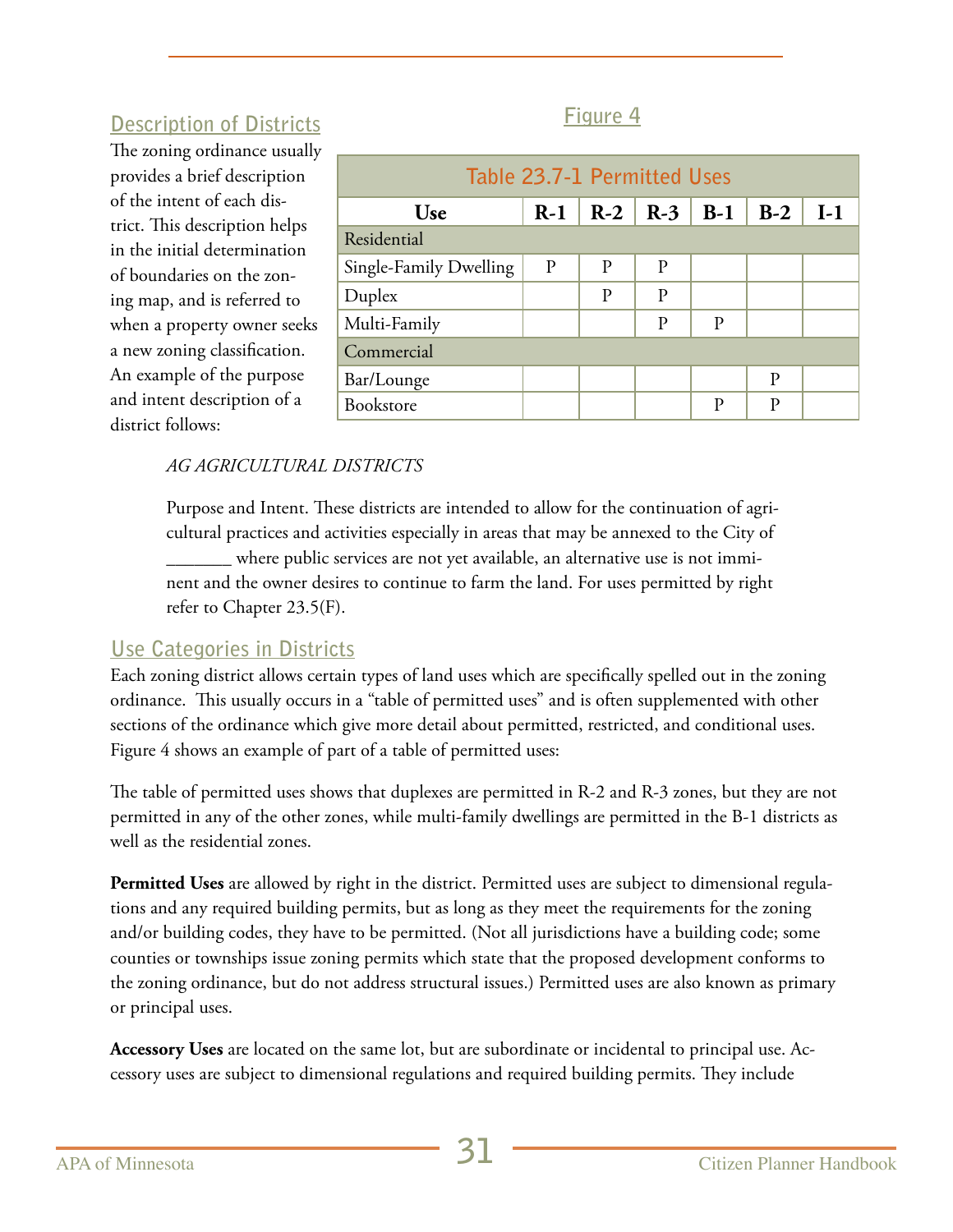detached garages and outbuildings which may be desired to enhance the use of the property but not change the primary permitted use of the parcel.

**Restricted Uses** are allowed by right in the district if special restrictions are met and maintained. Restricted uses are subject to dimensional regulations and any required building permits, and as long as they meet the requirements for the zoning and/or building codes, they have to be permitted.

**Conditional Uses** are permitted in a district only upon issuance of a Conditional Use Permit (CUP). They are land uses that would not be appropriate generally, but may be allowed with appropriate conditions upon a finding that the use or development conforms to the Comprehensive Plan of the community, and the use is compatible with the existing neighborhood. A CUP differs from a restricted use in that the CUP requires a special application, a public hearing, and formal action by the governing body, whereas a restricted use does not.

Planned Unit Development (PUD) is a site-specific zoning district intended to provide flexibility in development location and design. The PUD process allows variety (a mixture of land uses, housing types, and densities) to maximize the development potential of land while remaining sensitive to its unique and valuable natural characteristics. PUDs may involve density transfer. Project density may be clustered, basing density on number of units per acre rather than specific lot dimensions, and the land saved may be used for common and public open space.

**Overlay Districts** provide for specific standards which are applied in addition to the general standards of one or more 'underlying' primary zoning districts. Examples include: floodplain districts, wetland districts, shoreland management districts, and airport zoning districts.

#### **Minimum Requirements for Lot Size, Yards, Fences, Landscaping**

Not only does the zoning ordinance determine where certain uses may be located in the community, it usually regulates the placement, size, and bulk of structures. Often referred to as site development requirements, these standards address such things as:

- Minimum lot size (area) and minimum lot width
- Front, rear, and side building setbacks from property lines
- Building coverage ratios (how much of the lot can be covered by buildings or impervious surfaces)
- Maximum building size and height
- Setbacks for parking areas
- Landscaping requirements (usually does not apply to single family residential uses)
- Minimum standards for parking lot design

If a property cannot meet the site development requirements, the owner will need to apply for a variance from the requirements.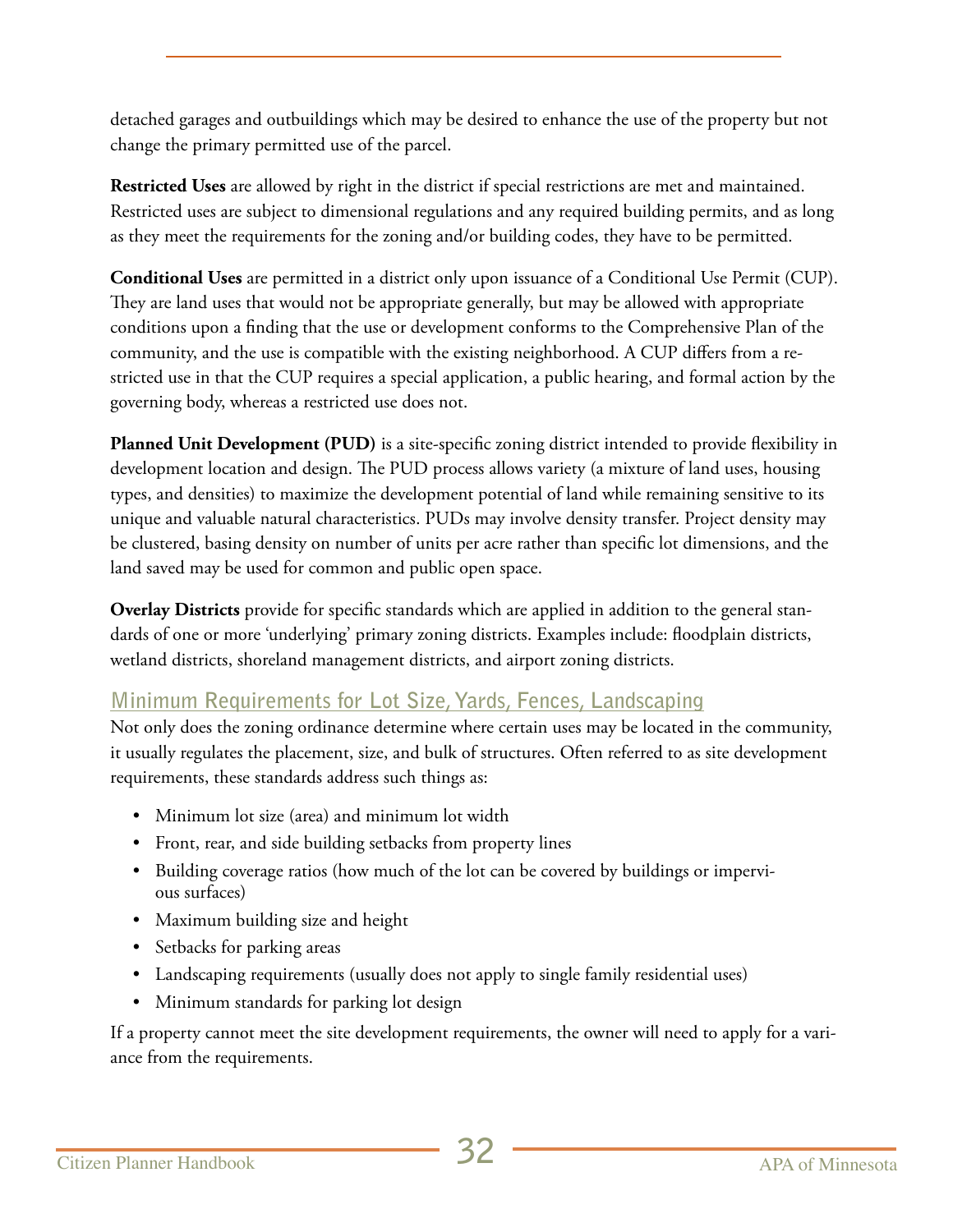#### **Off-Street Parking Requirements and Sign Regulations**

Most zoning ordinances include special sections for requiring off-street parking and regulating signs. The intent of off-street parking requirements is to insure that property owners provide adequate parking for tenants, patrons, and occupants of the property. The ordinance will generally require a specific number of parking spaces based on the land use. A formula is used to determine the actual number of stalls required. For example, an apart-



ment complex may be required to provide 1.5 stalls per dwelling unit, while a retail complex may be required to provide 1 stall per 250 square feet of retail space. There are guidebooks that can help a community make determinations on parking requirements, supplemented with actual observations of parking lot use.

Sign regulations are often one of the most controversial parts of the zoning ordinance. These regulations often address the size and location of signs, whether or not temporary or portable signs are permitted, and how many signs can be displayed on a property. As a general rule, ordinances cannot regulate the content (the message) of signs without running afoul of First Amendment (free speech) issues.



#### **Process for Seeking Variances, Rezonings, Conditional Use Permits**

The Zoning Ordinance outlines the procedural requirements for seeking special considerations to its literal provisions. If an individual wants to change the zoning of a parcel, or cannot meet all of the required setbacks, or needs a CUP, certain steps must be followed in order to process the request. The ordinance will generally require the following:

- 1. The petitioner (person seeking the change) must apply to the planning authority using forms provided by the authority.
- 2. The petitioner may need to provide documentation supporting the request for a change. The documentation might include such items as a survey or site plan, a written description of why the request is needed, an impact study, and a filing fee.
- 3. The planning authority notifies neighbors and property owners within a given distance of the subject property that a request for variance, rezoning, or CUP has been made.
- 4. The petitioner will be allowed an opportunity to present his/her case to the planning authority, as will neighbors who may support or oppose the request. In some cases, the planning authority has the ability to make the decision to approve or deny the request, and sometimes the request must go to the governing body for ultimate determination.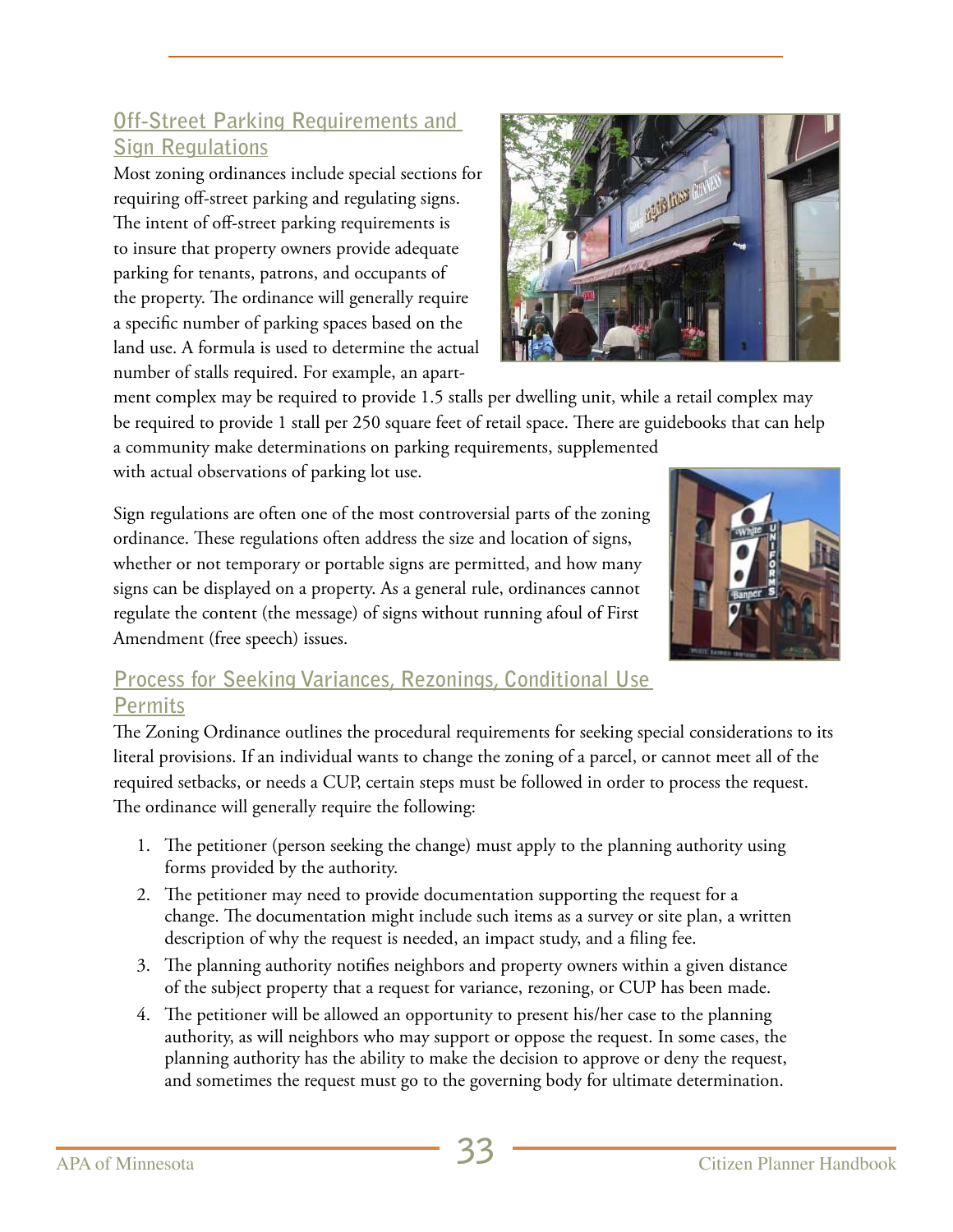#### **60-Day Rule**

When administering the zoning ordinance, the zoning administrator must recognize that the local government has only 60 days to review a written request related to zoning or it is deemed automatically approved under Minnesota Statutes Section 15.99. Courts have demanded strict adherence to this rule. The 60-day rule does not apply to plat or subdivision approvals or building permits. Subdivision statute Section 462.358 provides its own time periods of 120 days for preliminary plat approval and 60 days for final plat approval.

The 60-day period does not begin to run until the local government receives a complete application. If a local government denies a request, it must give the applicant written reasons for denial at the time it denies the request. If the written statement for denial is not adopted at the same time as the denial, it must be adopted at the next meeting following the denial but before the expiration of the 60-day period. The written statement must be consistent with the reasons stated in the record at the time of denial.

The failure of a motion to approve a request constitutes denial so long as the members voting against the motion state on the record the reasons for denial.

A local government can extend the application deadline an additional 60 days (up to 120 days) to consider a request, if the following is provided to the applicant: (1) written notification of the extension before the end of the initial 60 day period; (2) the reasons for the extension; and (3) the anticipated length of the extension.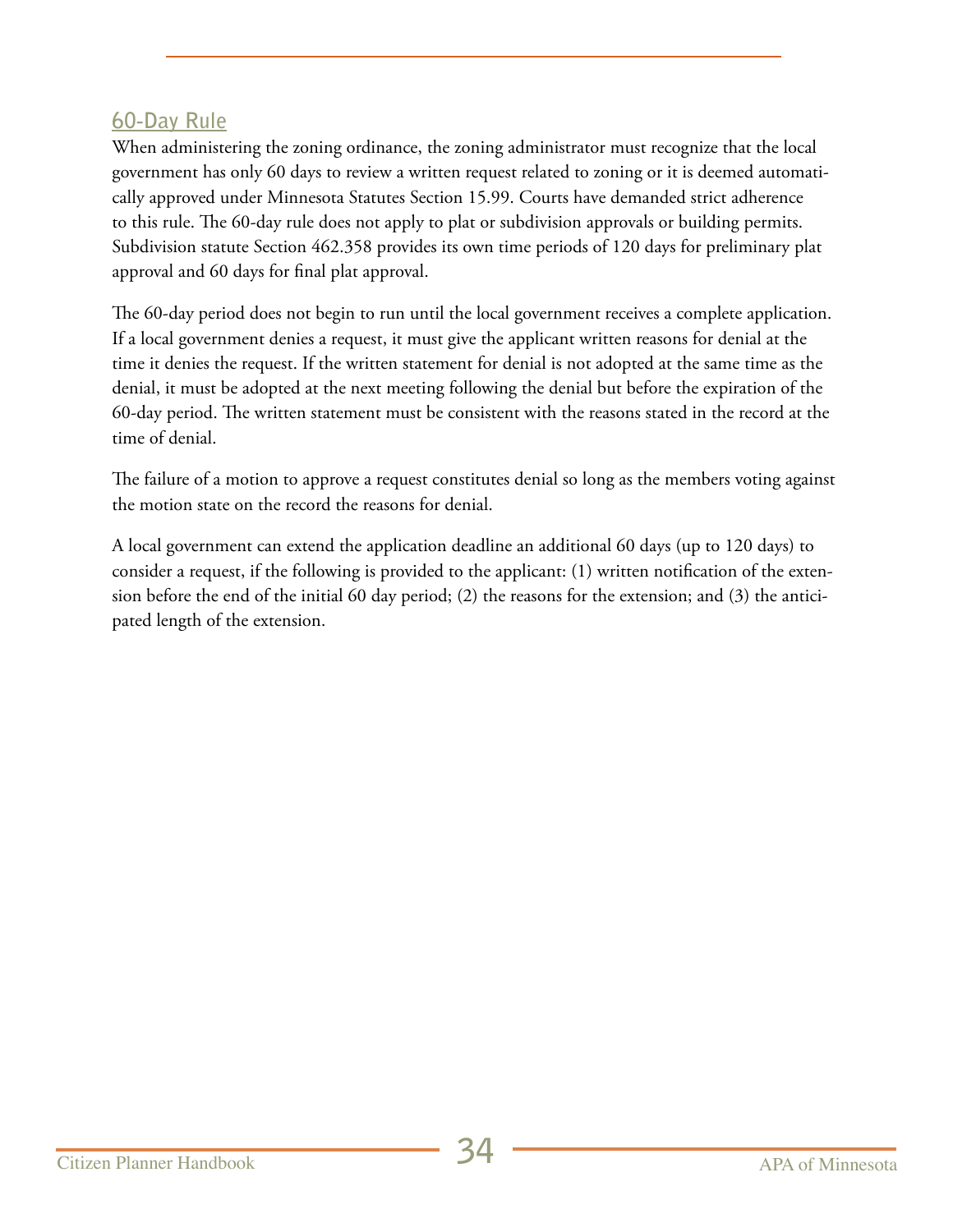## **The Subdivision Regulations**

**This chapter addresses subdivision regulations and the subdivision review process:** 

- **• The Subdivision Ordinance**
- **• The Subdivision Process**
- **• Preliminary Plat Review**
- **• Final Plat Review**

## **The Subdivision Ordinance**

Like the Zoning Ordinance, the Subdivision Ordinance also translates the Comprehensive Plan into law and establishes the procedures for dividing the community into streets, blocks, buildable lots, and open spaces consistent with the Comprehensive Plan.

The Subdivision Ordinance provides for organized and planned development of subdivided areas. It requires consideration of the coordinated layout and proper arrangement of streets and utilities, recreation areas, lot sizes which meet the minimum zoning ordinance standards, provision for drainage, pedestrian movement, and coordination with other communities.

## **The Subdivision Process**

The subdivision process begins when a land owner approaches the city with plans to divide a parcel into lots. City staff reviews the subdivision process and requirements with the developer, and discusses the importance of coordinating the developer's plans with the city's long range plans.



**Figure 5**

APA of Minnesota **35** Citizen Planner Handbook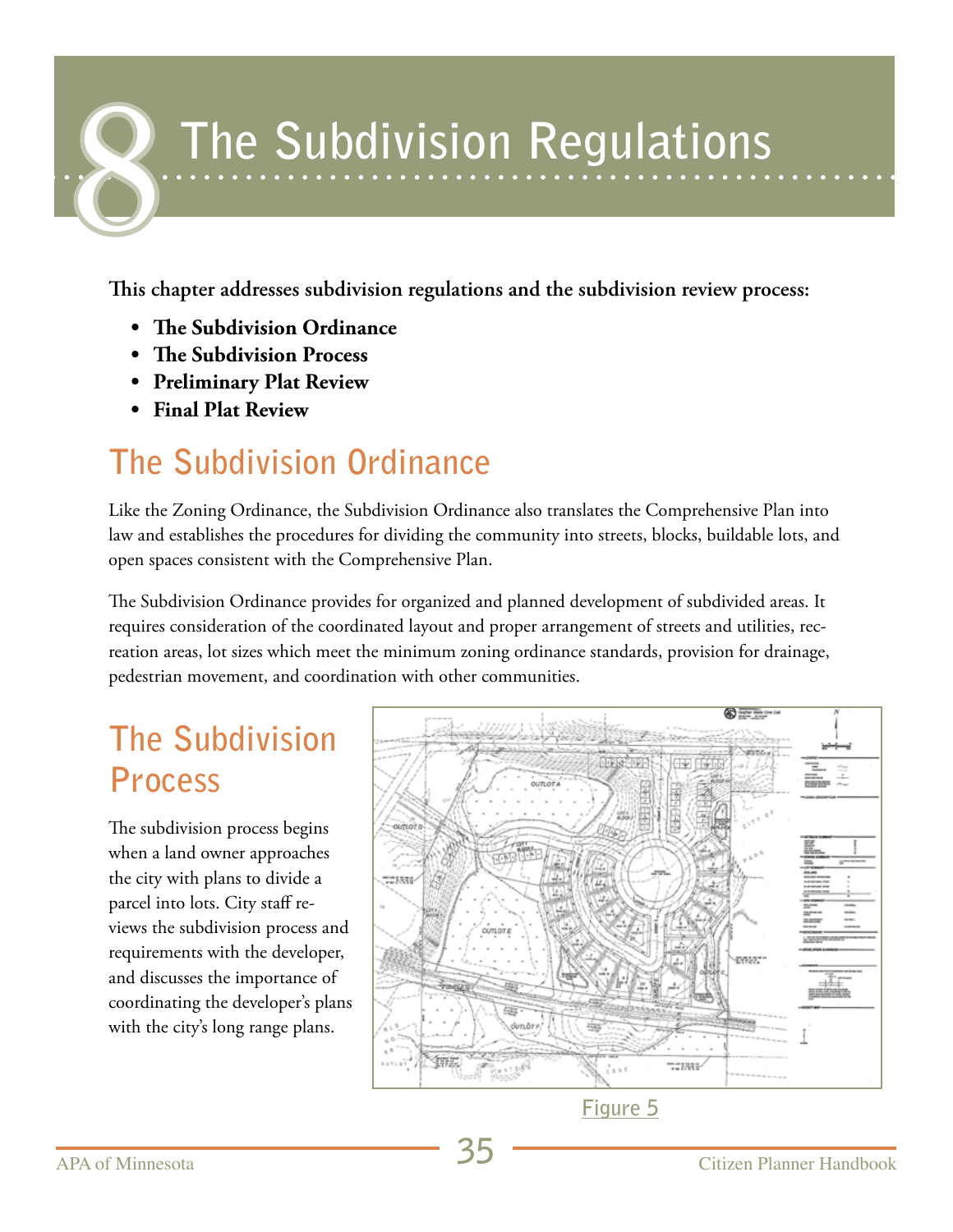#### **Preliminary Plat Review**

The next step involves the preparation of a document called the preliminary plat. The preliminary plat is a detailed plan showing how the land will be divided. It shows the location of streets and easements, water and sewer improvements, the size and shape of lots and blocks, open space, etc. The following checklist shows the types of information typically required on a preliminary plat. Figure 5 shows an example of a preliminary plat.

When the developer has prepared the plans with the required information, it is submitted to the city for review and consideration for approval. The Planning Commission should review the preliminary plat based on the considerations such as the following:

- 1. Is the proposed subdivision consistent with the Comprehensive Plan?
- 2. Are the proposed uses within the subdivision consistent with the Zoning Ordinance?
- 5. Is the proposed land use compatible with the surrounding land uses in the area?
- 4. Does the proposed development make the best use of views to and from the lots, is the layout suitable for the proposed use, and is the layout suitable for the topography of the land?
- 5. What are the needs of the community for parks and open space in the area?
- 6. Is the proposed development complementary to existing open space and natural areas, including lakes and wetlands?
- 7. Is the transportation system within the subdivision laid out in a safe and pleasant manner, and does it provide connections to existing public streets and provide for future continuation of public streets into undeveloped land?
- 8. Does the proposed subdivision conform to the street and block layout requirements of the Subdivision Ordinance?
- 9. What are the general economic impacts of the proposed subdivision?
- 10. What population changes will occur, and what are the impacts upon the existing public facilities including thoroughfares, school systems, and recreation services?
- 11. Are the proposed lots large enough to adequately provide for the proposed development, or might it be necessary in the future to grant variances for proposed buildings, due to lot peculiarities within the subdivision?
- 12. Are easements provided for all future public utility needs, and for access to other public areas?
- 13. Is an environmental assessment worksheet required by state law, and if so, what are the findings and are adequate measures taken to mitigate any significant issues?

A public hearing is also held on the preliminary plat to receive public comment plus comment from other communities, if appropriate, along with utility companies and the Department of Transportation or other road jurisdiction.

The Commission may approve the preliminary plat, suggest changes, or deny the plat. The Commis-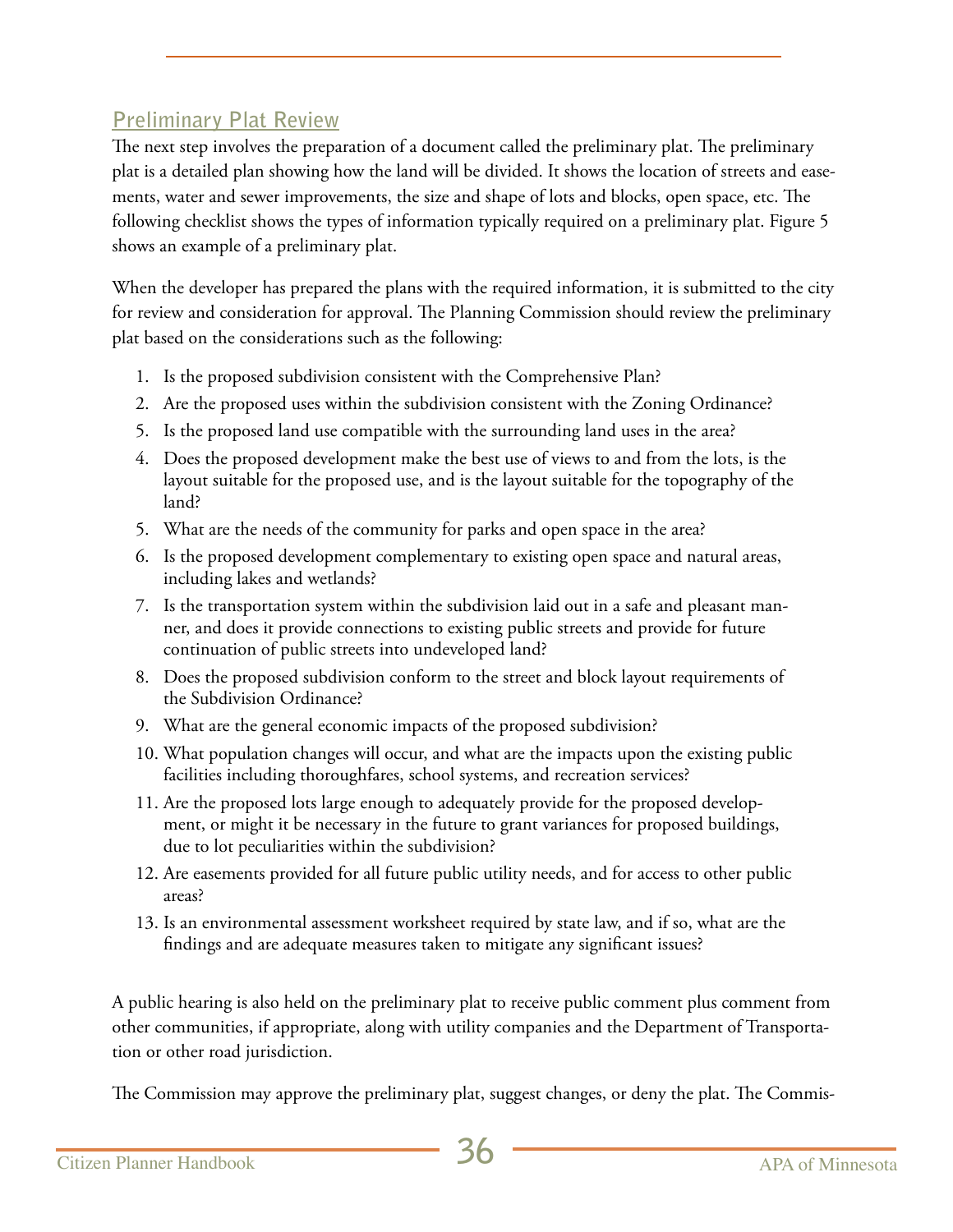#### **Preliminary Plat Checklist**

- $\Box$  Proposed name of subdivision, which shall not duplicate or resemble the pronunciation of any plat previously recorded in the County
- Location by section, town, range, or by other legal description
- Names and addresses of the owner, subdivider, surveyor, and designer
- Graphic scale, North point, date of preparation
- Boundary line of proposed subdivision and existing zoning classifications
- $\Box$  Total approximate acreage
- Location, widths, and names of all existing or previously platted streets or other public ways showing type, width, and condition of improvements if any, railroad and utility right-of-way, parks and other public open spaces, permanent buildings and structures, easements, and section and corporate lines within the tract, and to a distance of one hundred feet beyond the tract
- Location and size of existing sewers, water main culverts, or other underground facilities within the tract, and to a distance of one hundred feet beyond the tract. Such data as grades, invert elevations and locations of catch basins, manholes, and hydrants shall also be shown.
- Boundary lines of adjoining unsubdivided or subdivided land, within one hundred feet identifying by name and ownership
- Topographic data, including contours at vertical intervals of not more than two feet, except that contour lines shall be no more than one hundred feet apart. Watercourses, wetlands, wooded areas, rock outcrops, power transmission poles and lines, and other significant features shall also be shown.
- Layout of proposed streets, showing right-of-way widths and proposed names of streets. The name of any street previously used in the City or its environs shall not be used, unless the proposed street is an extension of an already named street, in which event the name shall be used.
- Location and widths of proposed alleys, pedestrian ways, and utility easements
- Typical cross-sections of proposed improvements upon streets and alleys, together with an indication of the proposed storm water runoff
- $\Box$  Approximate center line gradients of proposed streets and alleys, if any
- Location, size, and approximate gradient of proposed sewer lines and water mains
- $\Box$  Layout, numbers, and typical dimensions of lots
- Minimum front, rear, and side-street building setback lines, indicating dimensions
- Areas other than streets, alleys, pedestrian ways, and utility easements intended to be dedicated or reserved for public use, including the size of such area or areas in acres
- Statement of the proposed use of lots, stating type of residential buildings with number of proposed dwelling units, type of business or industry, so as to reveal the effect of development on traffic, fire hazards, or congestion of population
- **Q** Proposed protective covenants
- $\Box$  Provisions for water supply
- $\Box$  Provisions for sewage disposal, drainage, and flood control
- $\Box$  If any zoning changes are contemplated, the proposed zoning plan for the areas, including dimensions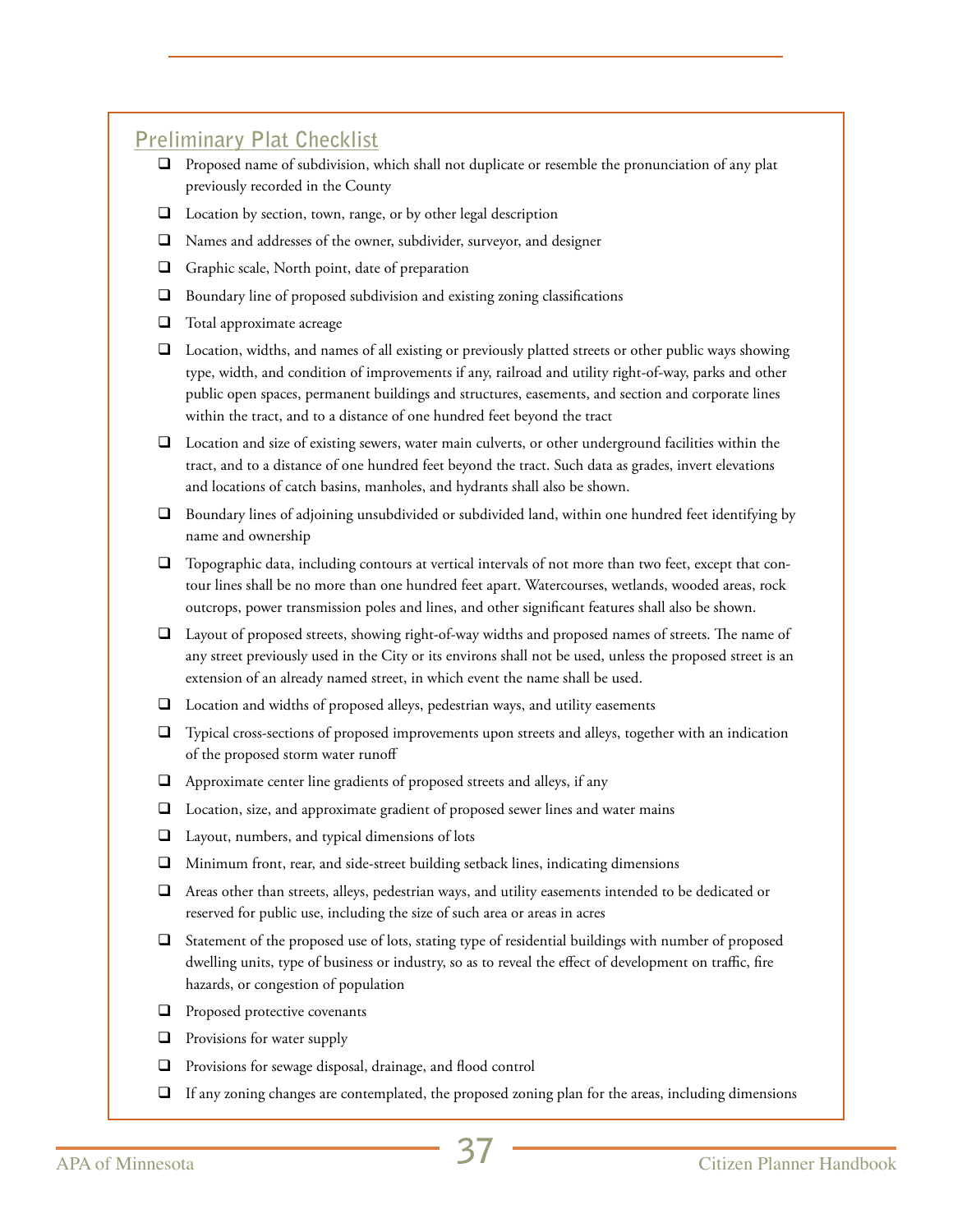sion's action is usually a recommendation to the governing body.

The city's approval of the preliminary plat gives the developer the assurance that the final plat will be accepted by the city if built to the standards approved in the preliminary plat.

#### **Final Plat Review**

During the next step of the process, a final plat is prepared. The final plat typically shows the following information:

- Accurate angular and lineal dimensions for all lines, angles, and curvatures used to describe boundaries, streets, alleys, easements, areas to be reserved for public use, and other important features. Dimensions of lot lines shall be shown in feet and hundredths.
- When lots are located on a curve, or when side lot lines are at angles other than 90 degrees, the width of the building setback line shall be shown.
- An identification system for all lots and blocks.
- True angles and distances to the nearest established street in lines or official monuments (not less than three), which shall be accurately described in the plat.
- Municipal, township, county, or section lines accurately tied to the lines of the subdivision by distances and angles.
- Radii, internal angles, points and curvatures, tangent bearings, and lengths of all arcs.
- • Accurate location of all survey monuments.
- Accurate outlines and legal description of any areas to be dedicated or reserved for public use, or for the exclusive use of property owners within the subdivision, with the purposes indicated therein.
- Certification by a registered surveyor in the form required by Minnesota Statutes.
- Execution by all owners of any interest in the land and any holders of a mortgage thereon of the certificate required by Minnesota Statutes, and which certificate shall include a dedication of the utility easements and any other public areas, in such form as shall be approved by the city attorney.
- Certifications showing that all taxes and special assessments currently due on the property to be subdivided have been paid in full.
- • Certification that all required improvements have been installed (streets, utilities, etc) or, at the city's discretion, contractual agreements between the developer and the city providing for these have been executed.

In order to receive approval of a final plat, the applicant must demonstrate compliance with the conditions and requirements of preliminary plat approval. Once the governing body has approved a final plat it is filed with the County Recorder, and only at that time do the parcels become recorded and saleable lots.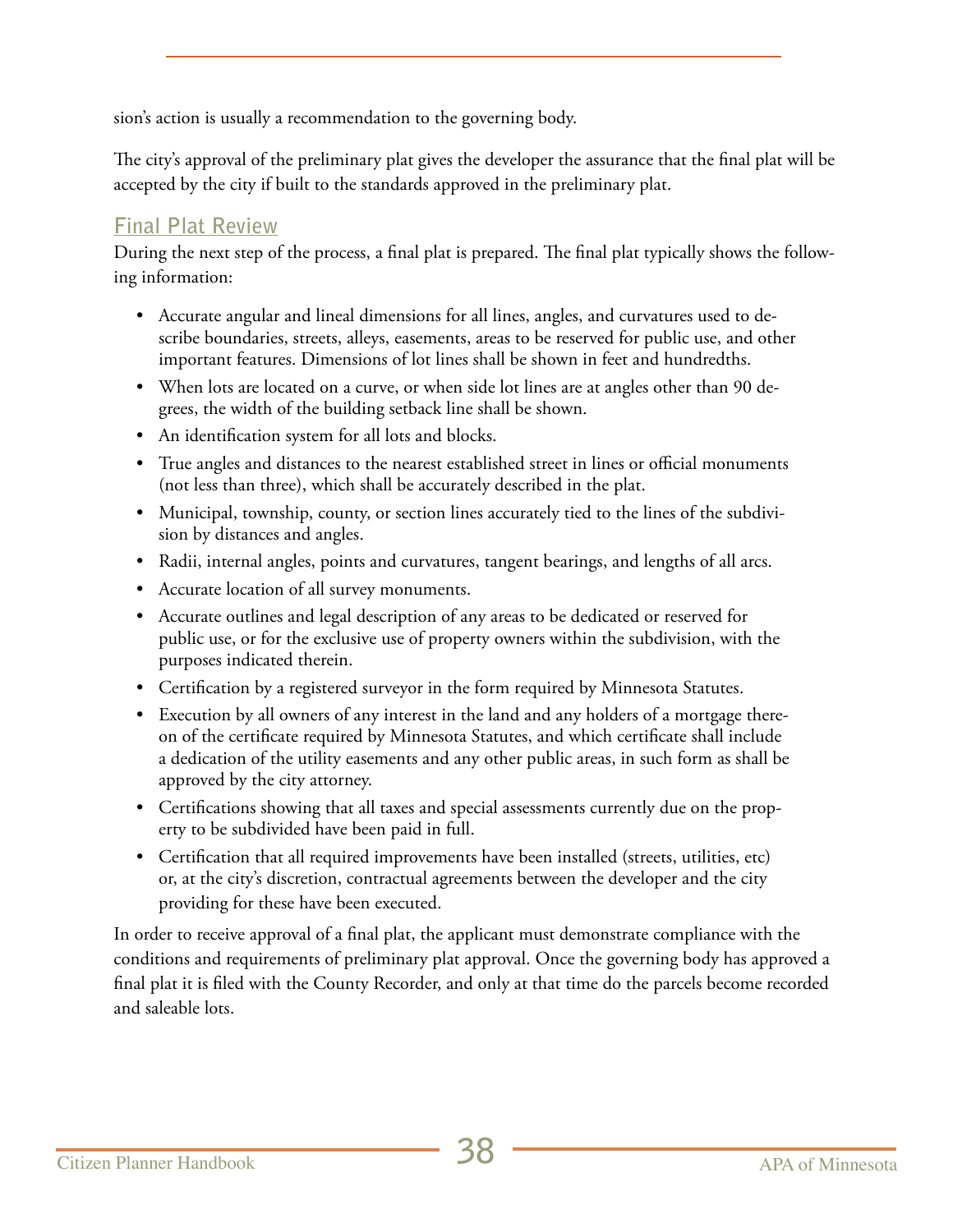## **The Meeting**

**This chapter covers typical items that may come up on a planning commission's agenda:**

- **• Agenda Action Items**
- **• Zoning Amendment (Text and Map)**
- **• Conditional/Special Use Permit**
- **• Subdivisions**
- **• Discussion Items**
- **• Commissioner Opportunities**
- **• Minutes and Documents**

The meeting agenda is the order of business and the required items of business for a given meeting. It includes general information about the meeting time and location, plus standard items such as roll call, approval of past meeting minutes, new and old business, reports, and so on. It will also include any special actions needed by the body. A sample agenda is provided below:

#### **AGENDA**

#### **PLANNING COMMISSION**

#### **COMMUNITY ROOM CITY HALL**

#### **12 Main Street Any City, MN 54000**

#### **October 13, 2010, 7:00 P.M.**

- 1. Roll Call
- 2. Approval of Minutes of 9/15/10
- 3. Review Petitions / Public Hearings
	- A. 5th Street Market Rezoning
	- B. Byingtime Salvage Yard CUP
- 4. Old Business
- 5. New Business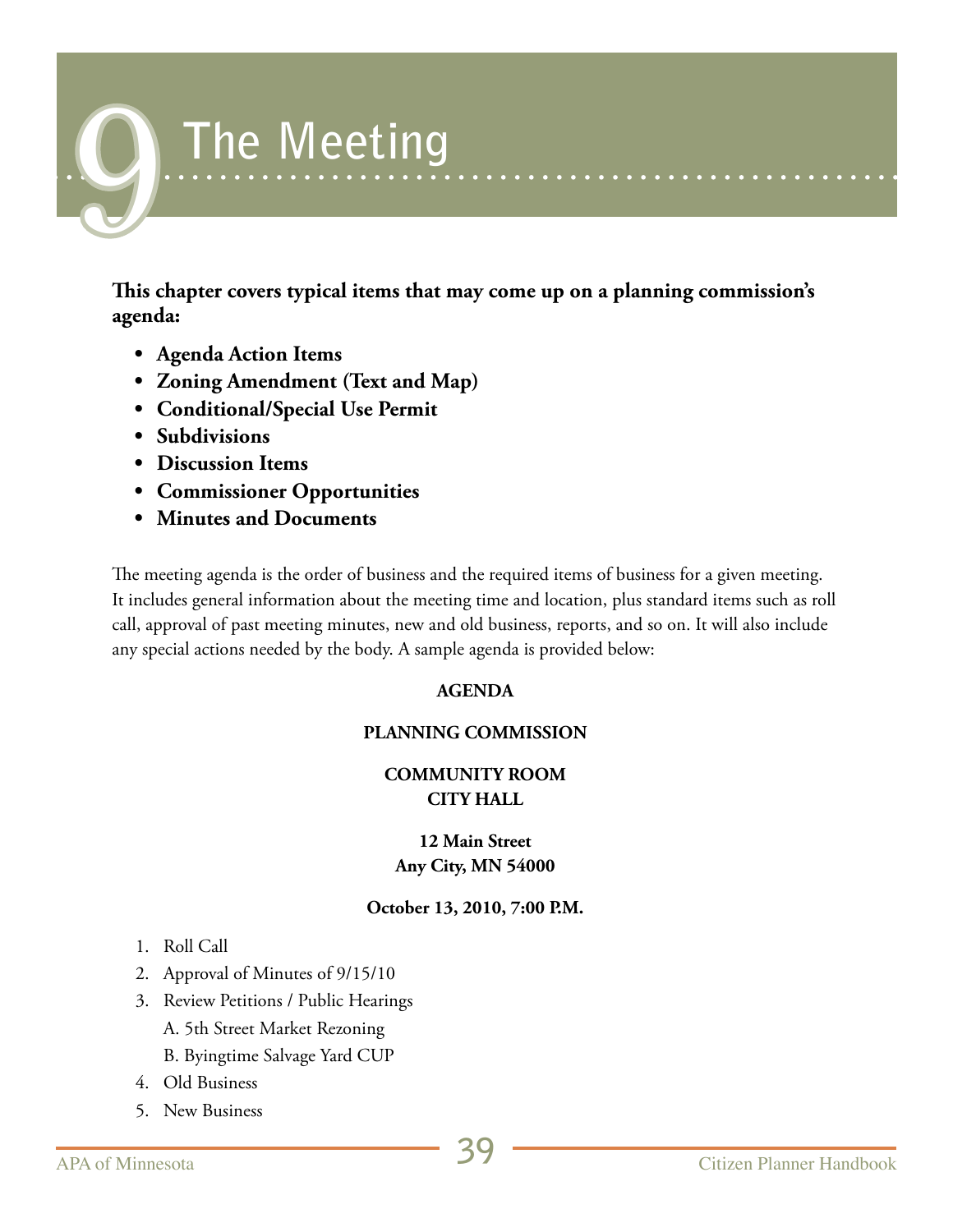- A. Discussion of Sign Regulations review
- B. Consider special meeting in November
- 6. Report of Chairperson
- 7. Planning Commissioner Items
- 8. Report of Staff
- 9. Communications
- 10. Miscellaneous
- 11. Adjournment

Additional items may be placed on an agenda by request to the Chairperson and a vote of the Commission. These additional items usually fall under new business.

## **Agenda Action Items**

Certain procedures, such as hearing notices, etc. are often necessary in order to place land use applications on the agenda. The following section discusses various planning issues and the procedures the planning commission should follow.

These items affect land use and require a public hearing, after which the Commission is expected to reach a decision. The primary purpose of a public hearing is to share information about proposed developments, plans, and ordinance amendments with the public, and to give citizens an opportunity to comment on the proposals. Public hearings must be advertised to the public at least ten days in advance of the hearing, and must follow proper procedures. Keep in mind that the 60-day rule must be followed when reviewing zoning applications (see Chapter 7).

## **Zoning Amendment (Text and Map)**

Amendments are changes in district boundaries on the zoning map or in the text of the zoning ordinance. Amendments are necessary in order to meet changing conditions within the community, and should be made only when the amendment is in the public interest and conforms to the Comprehensive Plan. Before recommending an amendment to the ordinance, the planning commission should consider the following conditions:

- A. Has there been a change in circumstance within the city, township, or county?
- B. Has an error been made in the original plan?
- C. Is the proposed change consistent with the land use map and the policies of the Comprehensive Plan?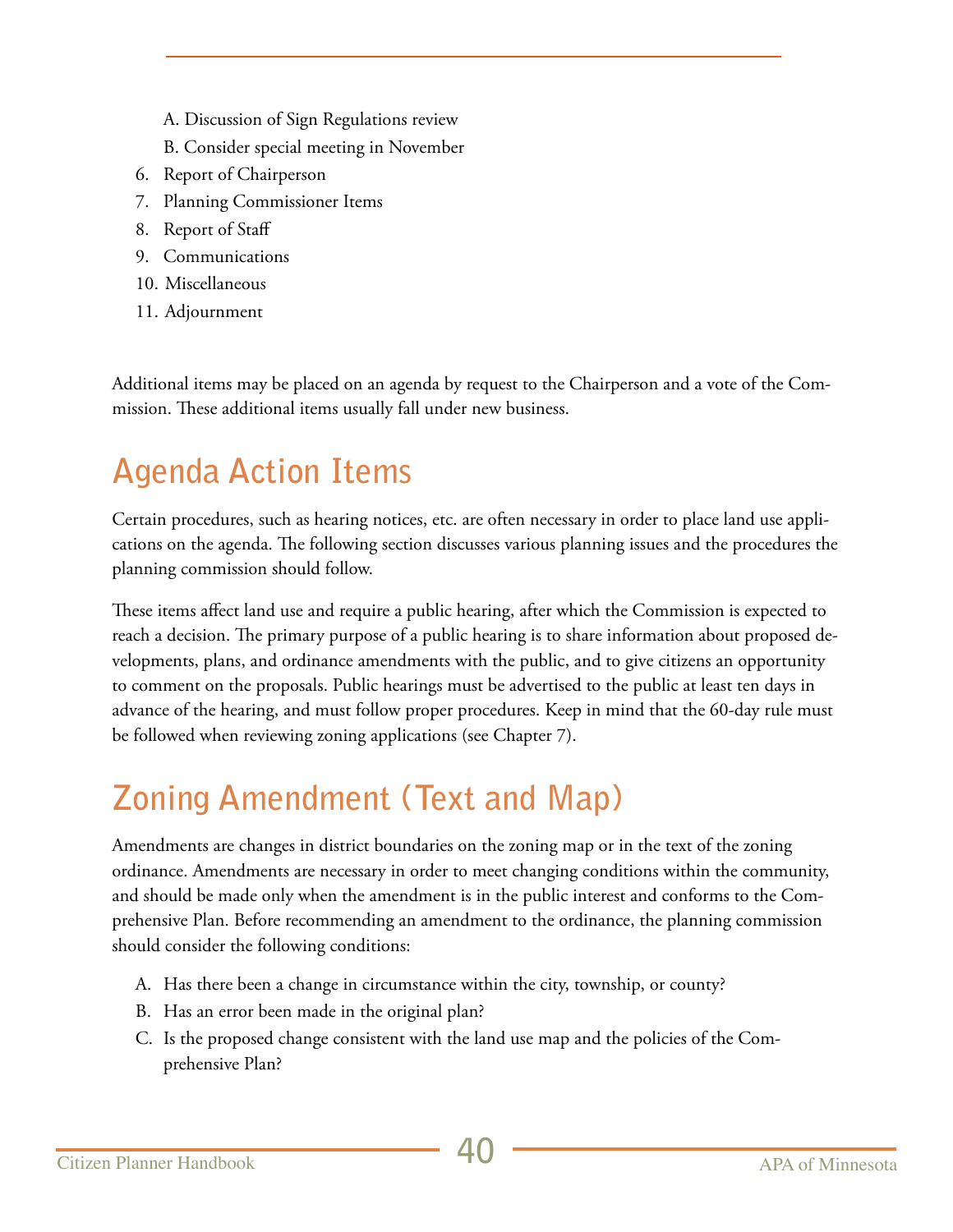In dealing with amendments, the Commission should determine if the request could have an impact on adjacent property values and would be compatible with surrounding land uses.

Usually, the Commission selects one of the following options:

- A. Recommend approval of the request
- B. Recommend denial of the request
- C. Table the request (tabling delays the request indefinitely and requires re-notification)
- D. Continue the public hearing to a specific date (done to provide additional time to obtain further information)
- E. Close the hearing and delay action without re-notification.

## **Conditional/Special Use Permit**

Conditional/special uses are those which may be appropriate or desirable but require special approval because they may need more detailed review for issues such as excessive height or bulk, traffic congestion, strain on essential public facilities and services, etc. Conditional/Special uses must be permitted within a zoning district if they meet specified standards and are not detrimental to the district. The ordinance spells out the standards which must be met in order to grant a Conditional/Special Use Permit. In approving a Conditional/Special use, specific conditions may be imposed to ensure that the standards are met.

The Commission selects one of the following options:

- A. Recommend approval of the request with conditions that are tied to the Comprehensive Plan
- B. Recommend denial of the request
- C. Table the request (tabling delays the request indefinitely and requires re-notification)
- D. Continue the public hearing to a specific date (done to provide additional time to obtain further information)
- E. Close the hearing and delay action without re-notification

## **Subdivisions**

A subdivision is the division of land into two or more lots. The Subdivision Ordinance outlines criteria for filing a subdivision application, the review process, design standards, parkland dedications, and basic improvements.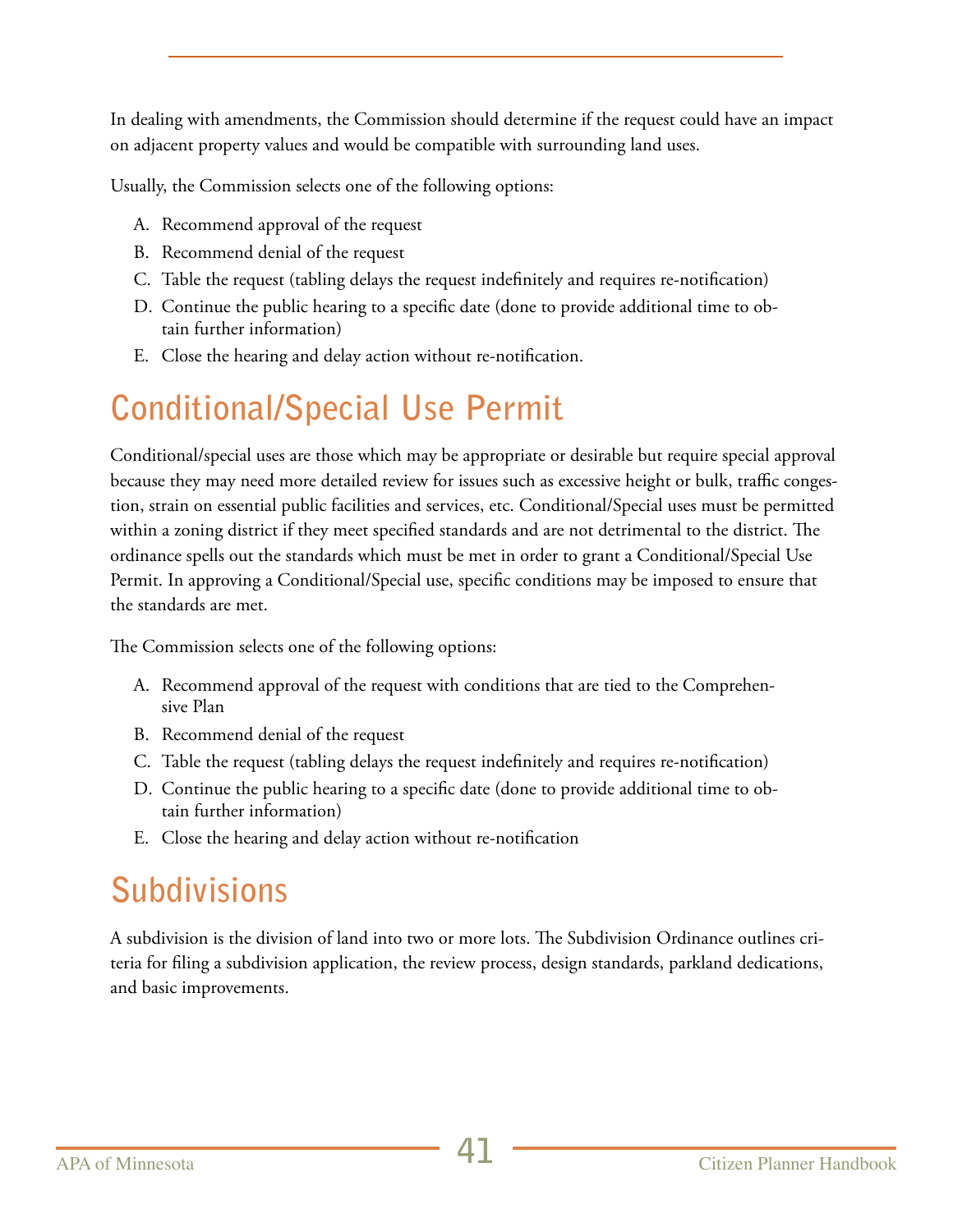Two types of subdivisions may be reviewed by the Commission.

- 1. Preliminary Plat: Initial drawings and/or maps of a proposed subdivision
- 2. Final Plat: Final drawings and/or maps of a subdivision previously reviewed as a preliminary plat

The Commission selects one of the following options:

- A. Recommend approval of the subdivision
- B. Recommend approval of the subdivision with conditions
- C. Recommend denial of the subdivision
- D. Table the subdivision (tabling delays the subdivision indefinitely and requires re-notification)
- E. Continue the public hearing to a specific date (done to provide additional time to obtain further information)

## **Discussion Items**

No action is anticipated on discussion items, and a public hearing is not required. These items can include: sample ordinances, community needs, capital improvements, review of studies, training programs, etc. These items may fall under the agenda heading of New Business, Staff Reports, Communications, or Miscellaneous.

## **Commissioner Opportunities**

The agenda may also provide for a report from the chairperson and planning commissioners' items. This provides an opportunity to discuss personal interests and concerns without mixing these interests into other agenda items. Through this procedure, commissioners can be adequately heard, communication can take place, and there will be due process within the Commission.

### **Minutes and Documents**

The primary planning commission documents include reports from staff or consultants; plans and documents submitted by applicants; documents, statementss or exhibits submitted at public hearings; and resolutions adopted by the Commission.

Official records of the Commission, such as minutes and findings, should be maintained in bound books, and an archives file is also desirable.

There should also be a permanent case file maintained for each applicant for each item brought before the Commission. The case file should include: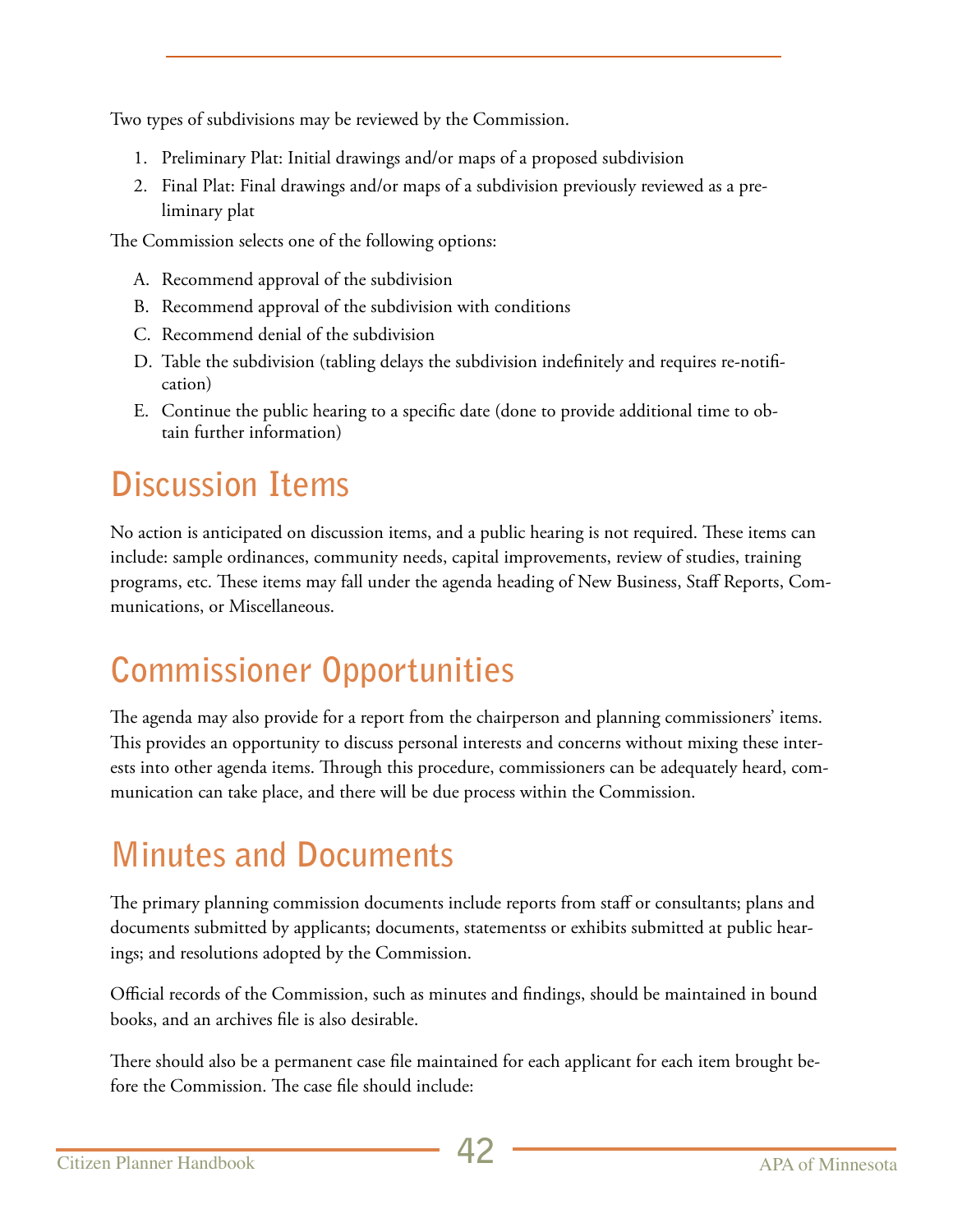- A. Application
- B. Plans and documents submitted by the applicant
- C. Hearing notice and copy of published notice, including a list of persons to whom hearing notices were sent
- D. Staff reports
- E. Materials submitted at the hearing
- F. Reports from other agencies
- G. Minutes
- H. Resolutions
- I. Action by the governing body
- J. Staff correspondence

The minutes of planning commission meetings should follow the same format as the agenda, and should include:

- A. Attendance
- B. Reference to staff reports
- C. Relevant discussion during public hearings
- D. Motions and seconds
- E. Conditions applicable to motions
- F. Voting record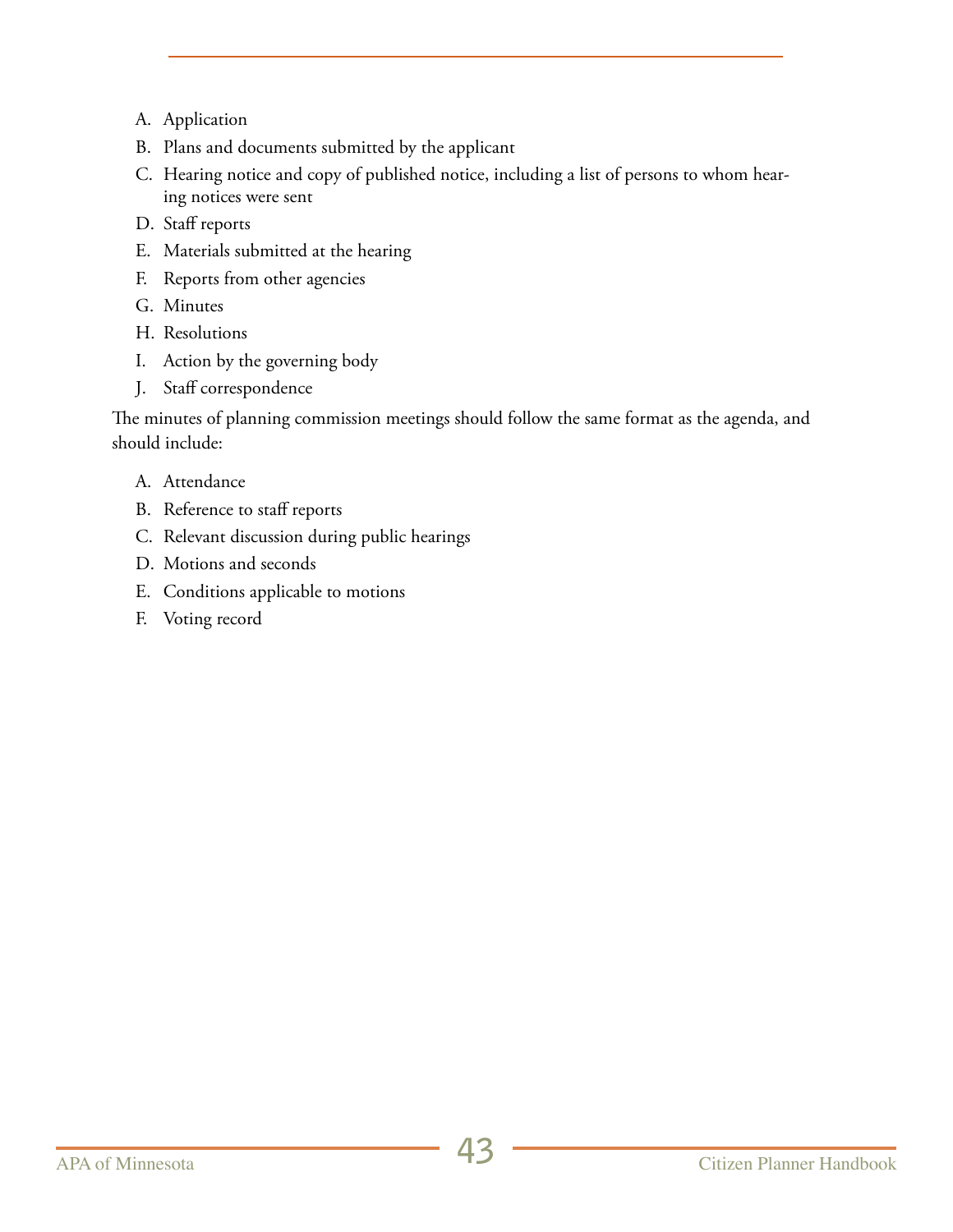# Due Process **& Public Hearings**

**The purpose for holding a public hearing is to ensure due process. Due process ensures that all persons appearing before the planning commission will be treated equally and given the same opportunities. Due process encourages objective decision-making by providing all interested persons a notice and an opportunity to be heard.**

Land use issues are frequently contested, and the outcome is often decided based on whether or not the planning commission provided participants due process.

Public hearings must treat all interested participants fairly and equally, provide complete disclosure of what is being proposed to all parties, and provide the applicant and all citizens with the right to have their views and arguments heard. After the hearing, the planning commission must adopt adequate findings of fact to ensure that a court does not overturn the decision.

Due process requires:

- 1. Adequate notice of public hearings sent to persons within a specified distance of the affected property (as outlined in state statute) and published in the official newspaper of the city/township/county
- 2. The opportunity to be heard see Guidelines for Conducting a Public Hearing
- 3. Findings of fact be adopted to support decision
- 4. No conflict of interest on the part of planning commissioners
- 5. Prompt decisions
- 6. Records of the proceedings (minutes of the meeting)

Provided below is a suggested guide for conducting public hearings. Following a procedure such as this one can help to make hearings more manageable and ensure that those in attendance have an adequate opportunity to address the commission.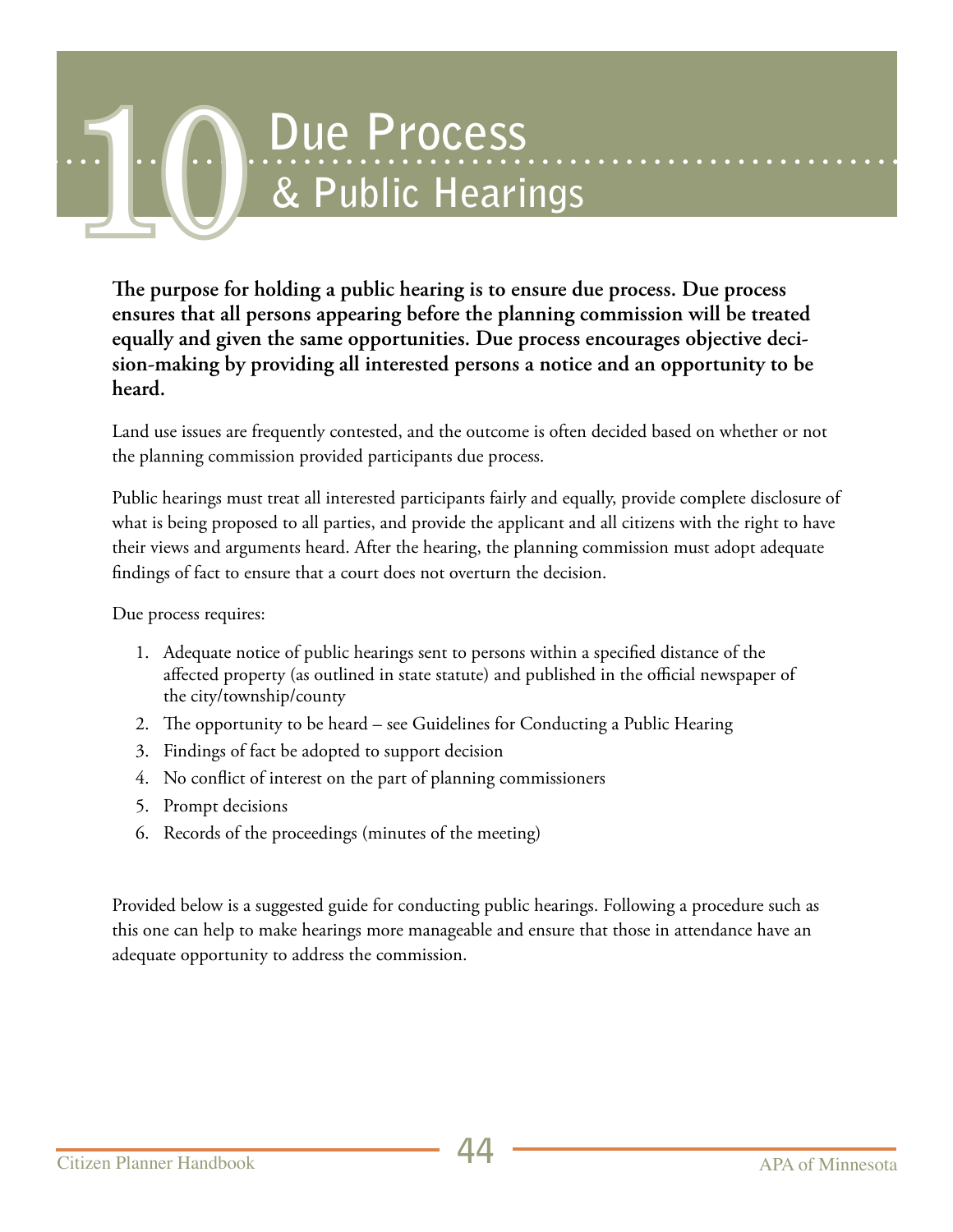#### **Guidelines for Conducting a Public Hearing**

- 1. Everyone who wishes to speak will be allowed to do so.
- 2. All statements and questions shall be directed to the Chairperson.
- 3. All statements should be as factual as possible.
- 4. Please refrain from repeating what has already been said.
- 5. Do not involve personalities.
- 6. Before speaking, state your name and address for the recorder.
- 7. The planning commission reserves the right to question any speaker.
- 8. Staff shall be permitted to ask questions to clarify motions or items brought out at the hearing.
- 9. Staff will furnish the planning commission with all pertinent information concerning the request.
- 10. The applicant and/or his or her representative will then comment on the request.
- 11. The public will provide comments on the request. The applicant will then have an opportunity to answer questions.
- 12. All other testimony such as maps, drawings, photos, and soil information will be made part of the hearing record.
- 13. After the close of the public hearing, no additional testimony may be offered, except those comments in response to questions from the Commission.

It is recommended that a copy of the hearing procedures be posted or distributed to the public prior to the start of the hearing. Doing so helps those in attendance prepare their statements and understand how the process will work.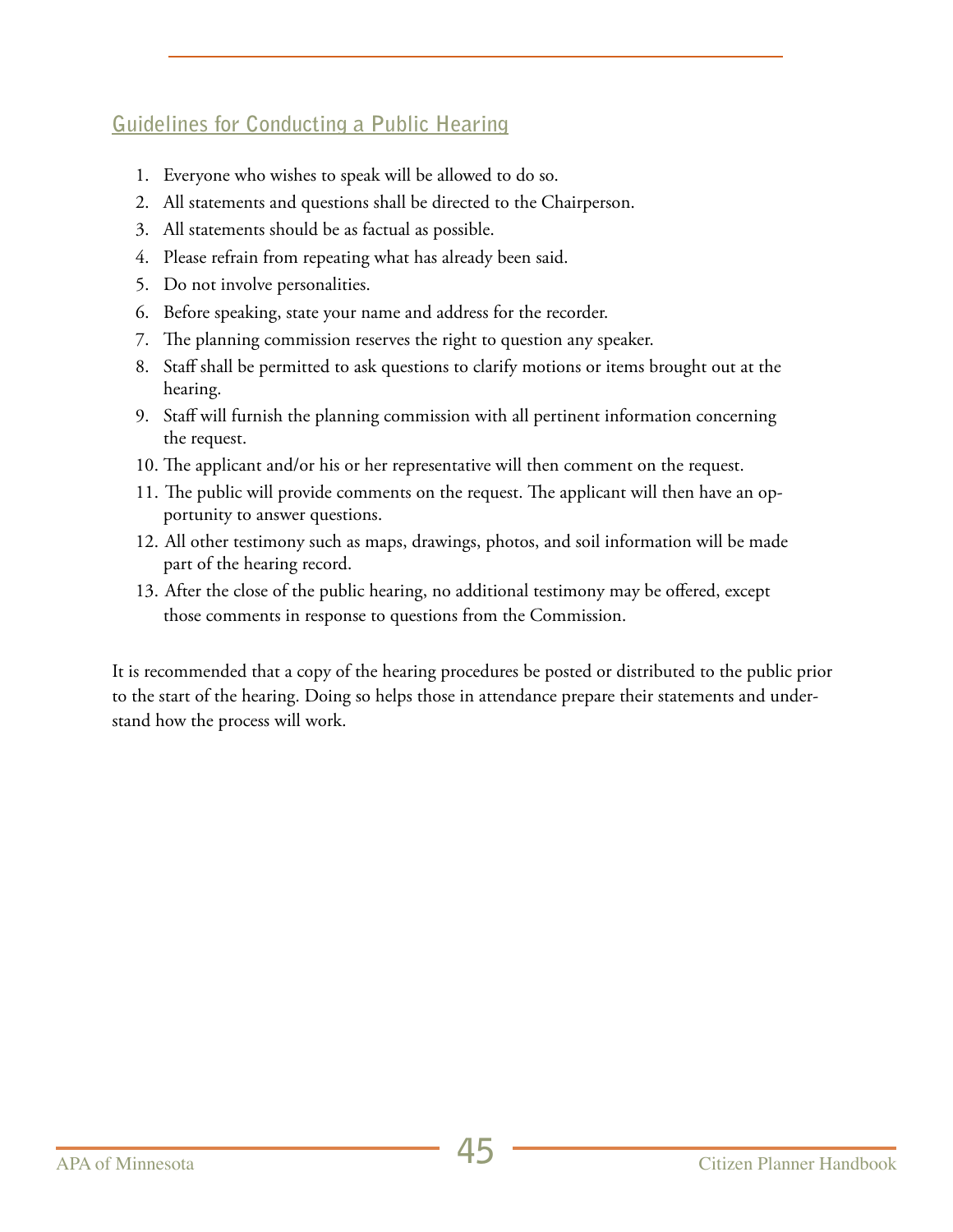# **Findings of Fact**

**This chapter covers findings of fact, including the following:** 

- **• When are Findings Needed?**
- **• Valid Findings**
- **• Legal Considerations**

The planning commission's decisions must be based on facts submitted at the public hearing and recorded in the minutes. Planning commissioners must always remember that any matter before them could be litigated.

The standard by which the planning commission reviews an agenda item depends on whether it is acting in a legislative or quasi-judicial capacity.

When reviewing a zoning ordinance text amendment or rezoning request, the planning commission is acting under its legislative authority. When operating under this authority, the planning commission's decision is judged on whether it is constitutional, rational, and related to protecting the public health, safety, and welfare of the community. Courts refer to this as the rational-basis standard.

The planning commission is acting in a quasi-judicial capacity when it reviews a variance, conditional use permit, or other similar request. When operating under this authority, the planning commission must apply the facts of the request to the applicable standards in the ordinance. If the request complies with the standards set forth in the ordinance, the planning commission must approve it or recommend approval, depending on the application. If the planning commission denies a request, the reasons must relate to the request's failure to comply with ordinance standards. If the planning commission's decision is challenged, a court will consider whether it cited legally and factually sufficient reasons or whether the decision was arbitrary.

## **When Are Findings Needed?**

The planning commission should adopt Findings of Fact when making a decision or recommendation on a land use application. Under the 60-day rule, the planning commission must cite reasons for denying a "written request related to zoning." (See Chapter 7 for more information on the 60-day rule.)

Findings of fact enable a court to sustain a zoning decision. Generally speaking, a decision will be upheld if the findings of fact demonstrate a rational and legally sufficient basis for decision that is not arbitrary and capricious.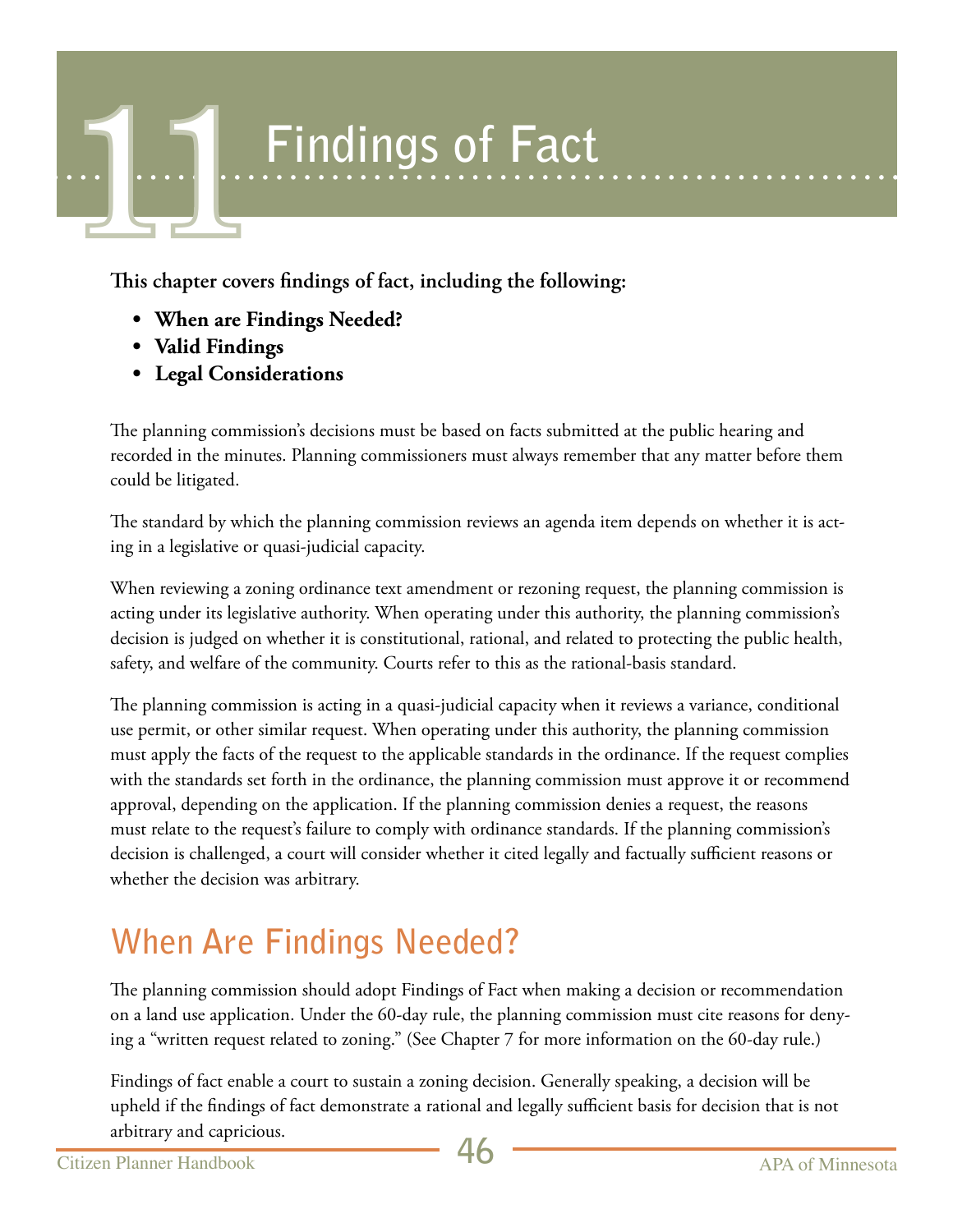## **Valid Findings**

Valid findings include:

- A. The proposed use is consistent with the Comprehensive Plan, and it will not impede the normal and orderly development and improvement of surrounding vacant property.
- B. The proposed change is consistent with the future or planned land use map.
- C. The proposed zone change is appropriate because an error was made when drawing the original boundaries on the zoning map.
- D. The proposed use will not endanger, injure, or detrimentally affect the use and enjoyment of other property in the immediate vicinity.
- E. With the conditions placed upon it, the proposed project will not contaminate groundwater.
- F. The applicant has established that there are practical difficulties in complying with the zoning ordinance.
- G. Neighbors made numerous comments during the public hearing that the streets in the vicinity are congested and the addition of the proposed use would exacerbate traffic congestion.

The following reasons are not valid bases for findings:

- A. The proposed use is better than what is there now.
- B. The property is vacant now (weed patch, dust blowing, etc.) and this use will improve it.
- C. You can't keep a landowner from using his/her land.
- D. This proposal will bring in more revenue to the city.
- E. The owner can't sell or lease it with the present zoning.
- F. The owner can get more money for the property if it's rezoned.
- G. The neighbors do not like the proposal.

## **Legal Issues**

Without adequate findings of fact, a local government's decision could be overturned or sent back for reconsideration. Courts generally consider the following:

- 1. Is the law clear in its requirements and expectations for the zoning request?
- 2. Do the findings of fact represent testimony and information considered at the public hearing?
- 3. Is there a reasonable connection between the findings of fact, the ordinance(s), and the local government's decision?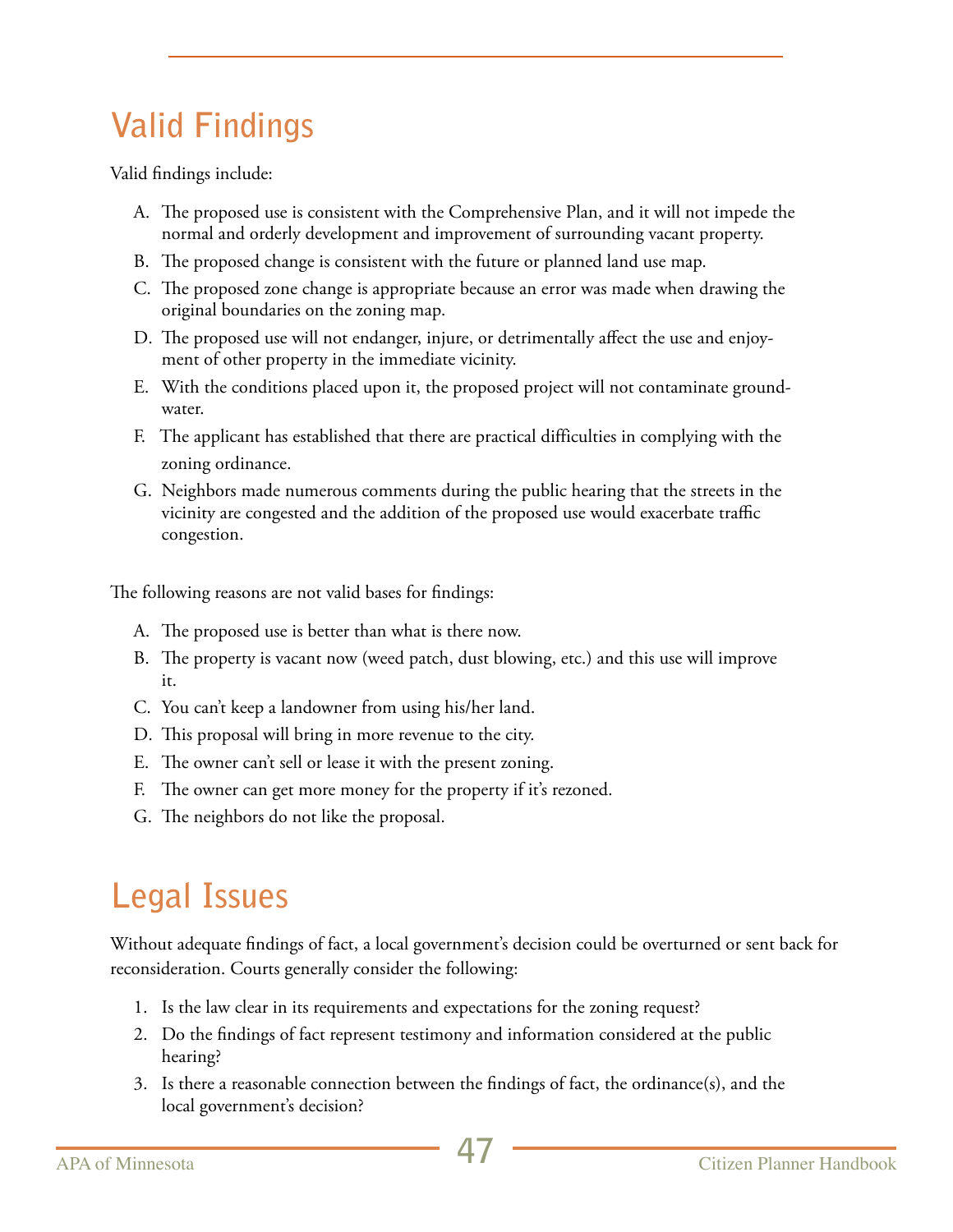

## **Robert's Rules of Order**

**Planning Commission proceedings are sometimes conducted in accordance with Robert's Rules of Order to provide for standard procedures, avoid confusion, ensure a fair hearing for everyone, and to protect citizens' rights.**

#### **Order of Business**

- 1. Call to order: The Chairperson says, "The meeting will please come to order."
- 2. Establish a quorum: In order to conduct business legally, a certain number of commissioners must be present. The number for a quorum is stated in the city/county/township ordinance.
- 3. Approval of Agenda: The meeting agenda is approved, either as presented or as amended.
- 4. Minutes: The minutes of the previous meeting are approved, either as presented, or as amended.
- 5. Agenda Items: The Commission works through its agenda of public hearing items, discussion items, training, information, etc.
- 6. Announcements: Announcements are made.
- 7. Adjournment: The meeting ends by a vote.

#### **How to Make a Motion**

- 1. To obtain the floor, a commissioner says, "Mr./Madam Chairperson." The Chairperson recognizes the speaker by name.
- 2. To make a motion, say, "I move that we...".
- 3. To obtain a second, wait for another commissioner to say, "I second the motion."
- 4. The Chairperson then says, "It is moved and seconded that we..." He/she then says, "Is there any discussion?" Discussion may now occur. (At this point, your motion has become property of the entire Commission, and you cannot change it without the consent of the Commission.)
- 5. The Chairperson then asks, "Are you ready for the question?" If yes, he/she says, "All in favor of the motion say "aye." Then, "All opposed, say "no."
- 6. If a majority of the commissioners vote in favor of the motion, the Chairperson says, "The motion carries." If a majority are opposed, he/she says "The motion is lost (fails)."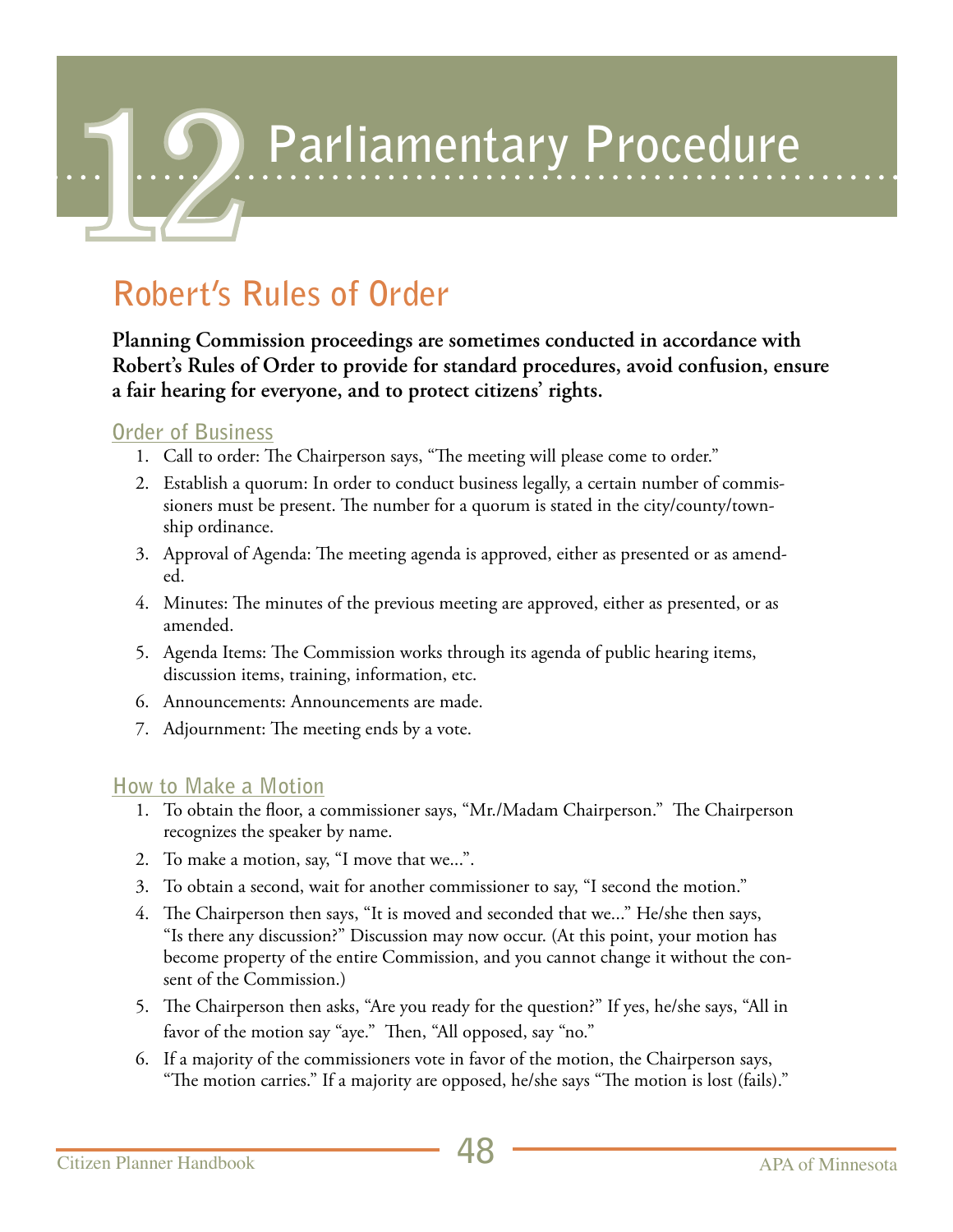- 7. To withdraw a motion: Before it has been repeated by the Chairperson, the maker of a motion may withdraw it. After it has been repeated by the Chairperson, the maker may withdraw it, if no one objects. motion may withdraw it. After it has been repeated by the Chairperson, the maker may withdraw it, if no one objects.
	- 8. To amend a motion before a vote has been taken, a motion may be amended by saying, "I move to amend the motion by…" The Commission then votes on the amendment before discussing and voting on the original motion.
	- 9. To end debate and call for a vote on the motion say, "I move the previous question." After the motion is seconded, the Chairperson says, "Shall the main question be now put?" No discussion is allowed on this motion, and it requires a 2/3 vote to carry. If the motion carries, all debate instantly stops and the Chairperson calls for a vote on the previous question/motion.
	- 10.To complain about conditions such as heat, noise, etc., say, "I raise a question of privilege." This is a device that permits a commissioner to bring up an urgent matter for consideration immediately. You may interrupt a speaker with this device; you do not need a second; there is no debate, and no vote is taken.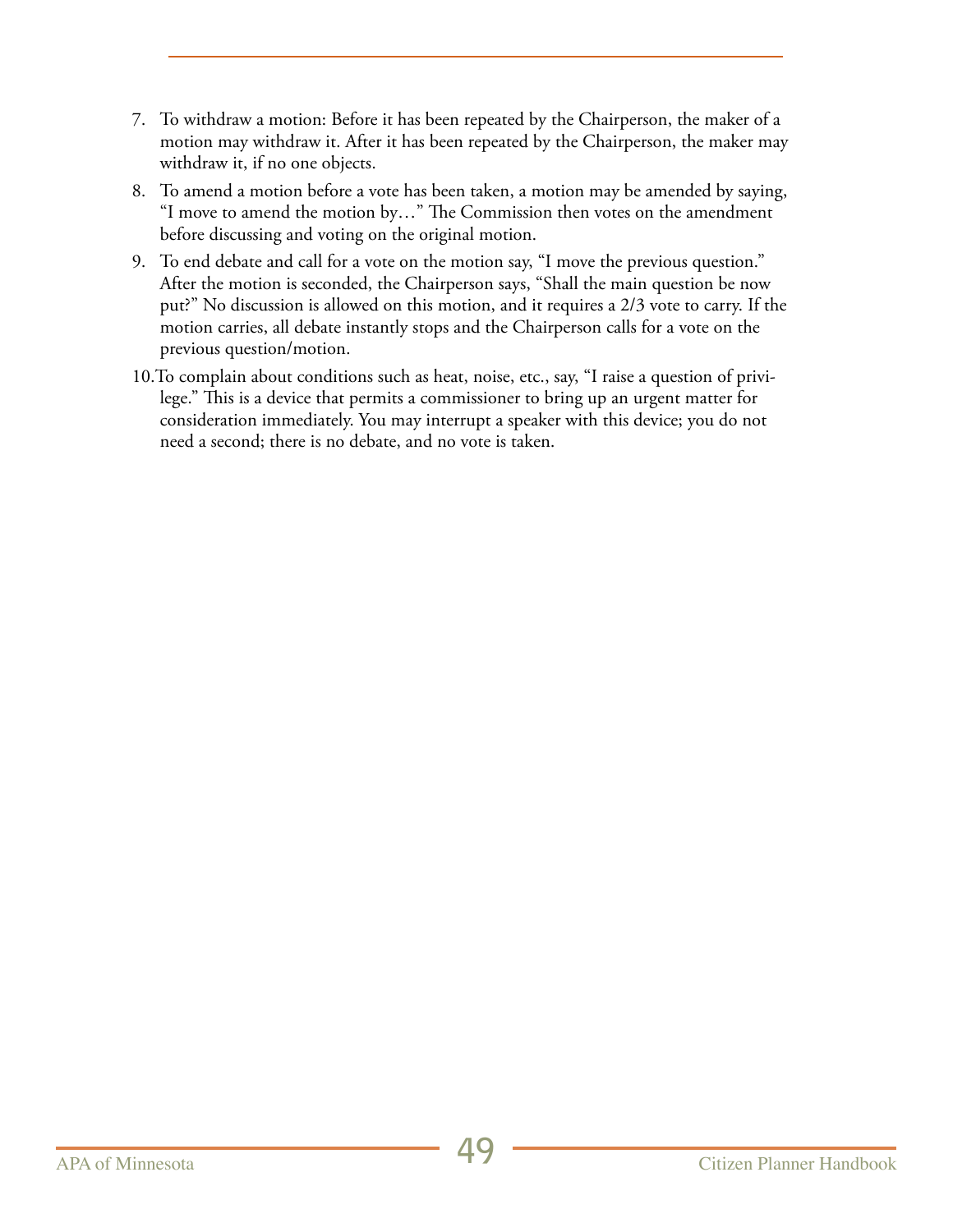

The field of planning is not static – it is continually evolving in response to changes in the environment, in federal and state legislation, and in society as a whole. Among the new ideas that have influenced planning and land development in the last few decades are:

### **Sustainable Development**

Sustainable development is a philosophy that can be applied to business, government, and individuals. Under Minnesota Statutes Section 4A.07, Subd. 1(b), sustainable development is defined as, "development that maintains or enhances economic opportunity and community well-being while protecting and restoring the natural environment upon which people and economies depend. Sustainable development meets the needs of the present without compromising the ability of future generations to meet their own needs."

The State of Minnesota encourages communities to include sustainable development principles in their planning efforts. The following are typical goals for sustainable development:

- Provide a high quality of life for present and future generations.
- Do this without exceeding the environment's ability to recycle wastes, provide resources and support a rich diversity of life.
- Meet current needs while leaving future generations as many options for resource use and development as possible.

A good source of assistance for Minnesota communities interested in sustainable development is GreenStep Cities, a program of the Minnesota Pollution Control Agency. Minnesota GreenStep Cities is a voluntary challenge, assistance and recognition program to help cities achieve their sustainability goals through implementation of 28 best practices. Each best practice can be implemented by completing one or more specific actions from a list of four to eight actions. These actions are tailored to all Minnesota cities, focus on cost savings and energy use reduction, and encourage innovation. See http://greenstep.pca.state.mn.us/.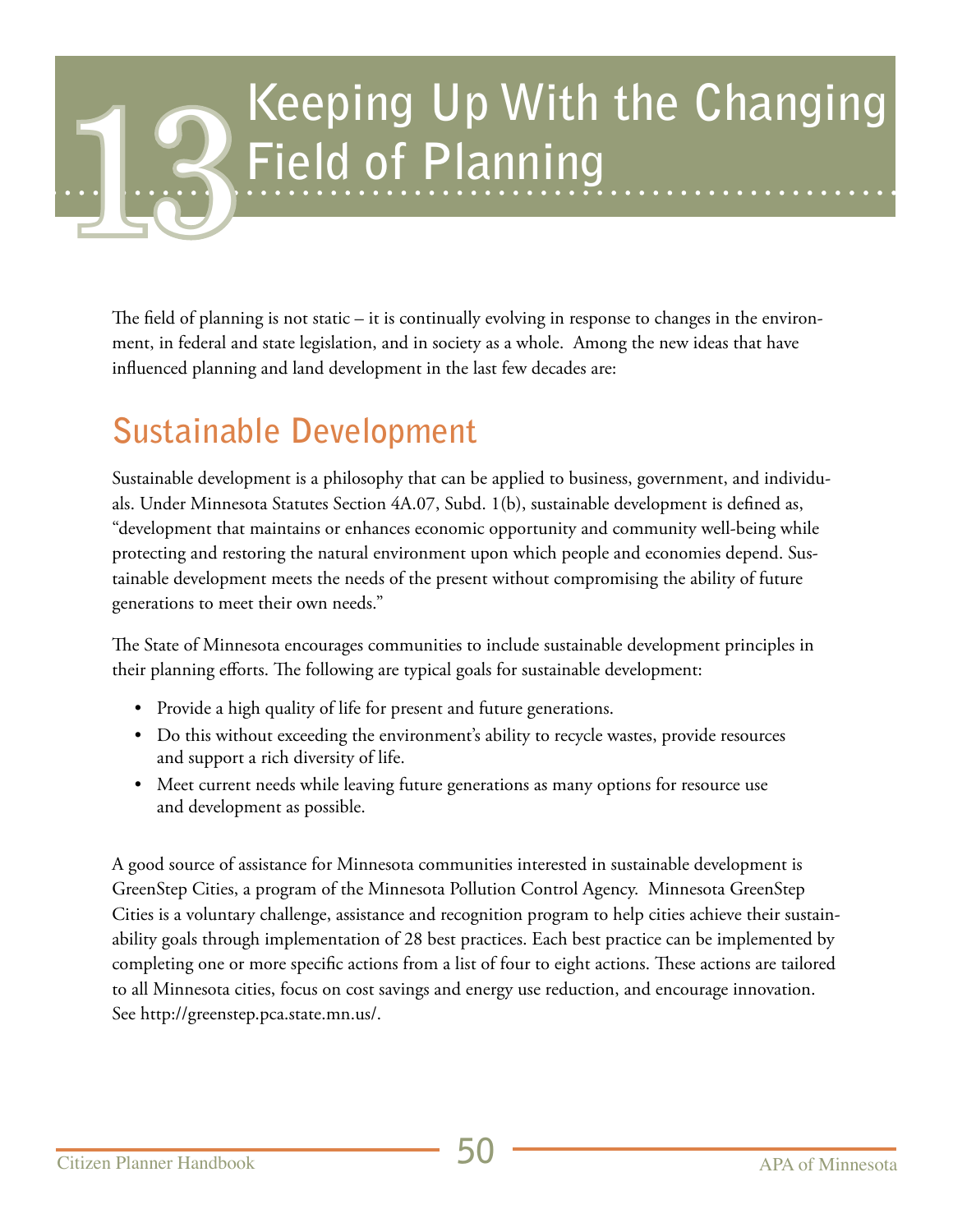## **Smart Growth**

The philosophy of "smart growth" focuses on creating compact, walkable neighborhoods that provide a variety of housing and transportation choices, in contrast to "sprawl" development patterns. Smart growth concepts have been widely advocated and adopted in many communities. The U.S. Environmental Protection Agency offers a broad range of resources on smart growth, including the following ten smart growth principles:

- 1. Mix land uses
- 2. Take advantage of compact building design
- 3. Create a range of housing opportunities and choices
- 4. Create walkable neighborhoods
- 5. Foster distinctive, attractive communities with a strong sense of place
- 6. Preserve open space, farmland, natural beauty, and critical environmental areas
- 7. Strengthen and direct development towards existing communities
- 8. Provide a variety of transportation choices
- 9. Make development decisions predictable, fair, and cost effective
- 10. Encourage community and stakeholder collaboration in development decisions

See www.epa.gov/smartgrowth/about\_sg.htm.

## **New Urbanism**

The philosophy of New Urbanism is similar to that of smart growth. However, New Urbanist planners, architects and urban designers place a greater emphasis on design of neighborhoods, districts and corridors, using traditional town and city planning techniques. According to the Congress for the New Urbanism (CNU), "New Urbanism recognizes walkable, human-scaled neighborhoods as the building blocks of sustainable communities and regions." The CNU concentrates on issues such as design of human-scaled streets, thoroughfares and shared public space, and the promotion of zoning and other codes that foster mixed use rather than sprawl. See www.cnu.org.

## **Form-Based Codes**

Form-based codes are a recent outgrowth of New Urbanism. These codes tend to focus on building form and placement, rather than the uses within buildings. By emphasizing the relationships among buildings, and between buildings and streets or public spaces, it becomes feasible to combine a broader range of land uses, from housing to offices, shops and workshops, that are typically kept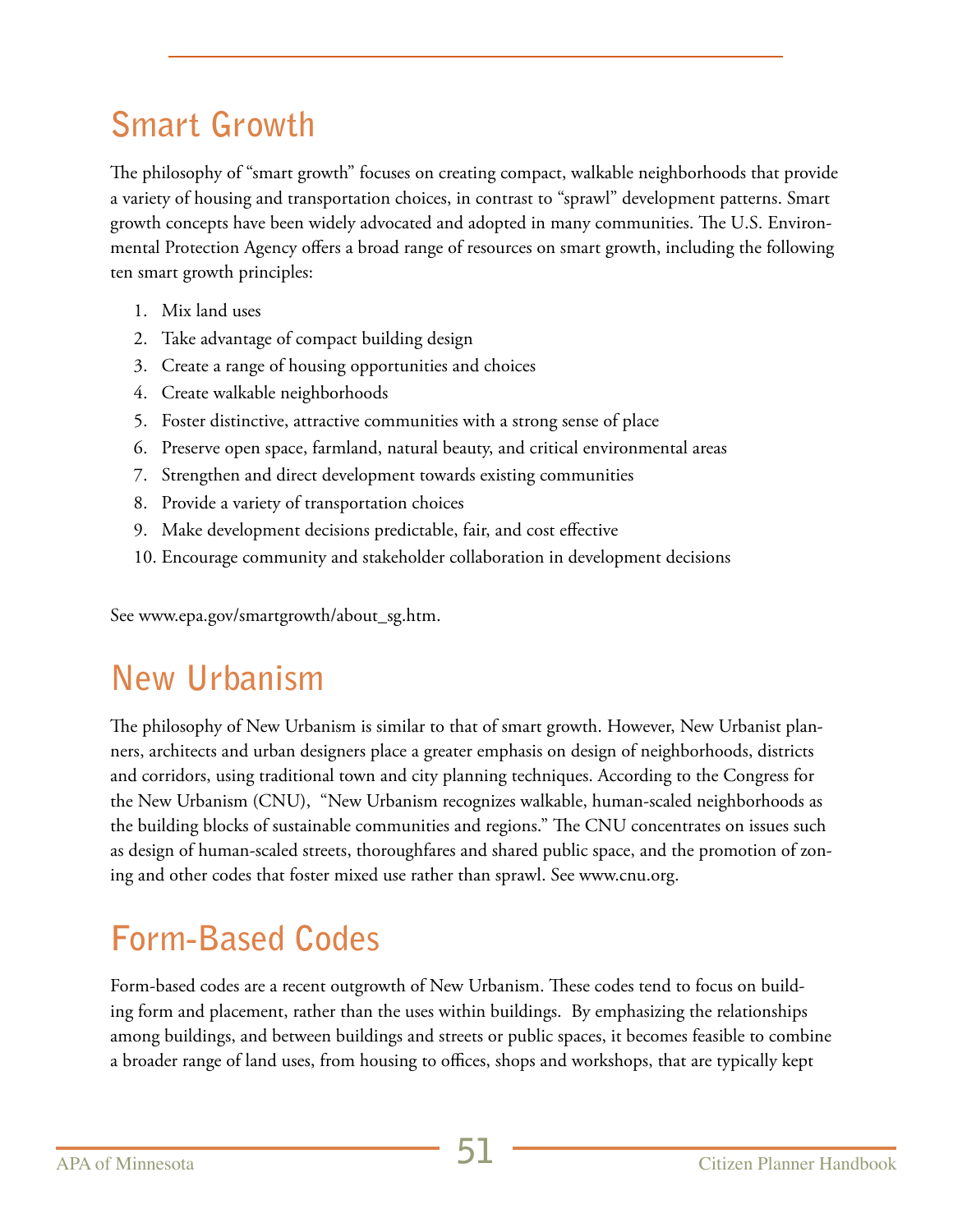separate under conventional zoning codes. Some proponents of form-based codes tend to demonize conventional zoning, but their approaches are still worth considering as a way to focus attention on urban form. For more information, see the Form-Based Codes Institute website, www.formbasedcodes.org.

## **Planning and Healthy Communities**

There is growing interest in the planning field in how land use and transportation planning affect public health. For example, how do street designs affect individual behaviors such as walking or biking? How do development patterns affect these same transportation choices? How does the availability, or lack, of affordable and healthy food affect public health, especially in disadvantaged communities? The local foods movement, as well as public health initiatives such as Active Living Minnesota, are making new connections between planning, food production, and community health. See http://www.activelivingbydesign.org/category/initiatives/active-living-minnesota for information about programs in several Minnesota communities.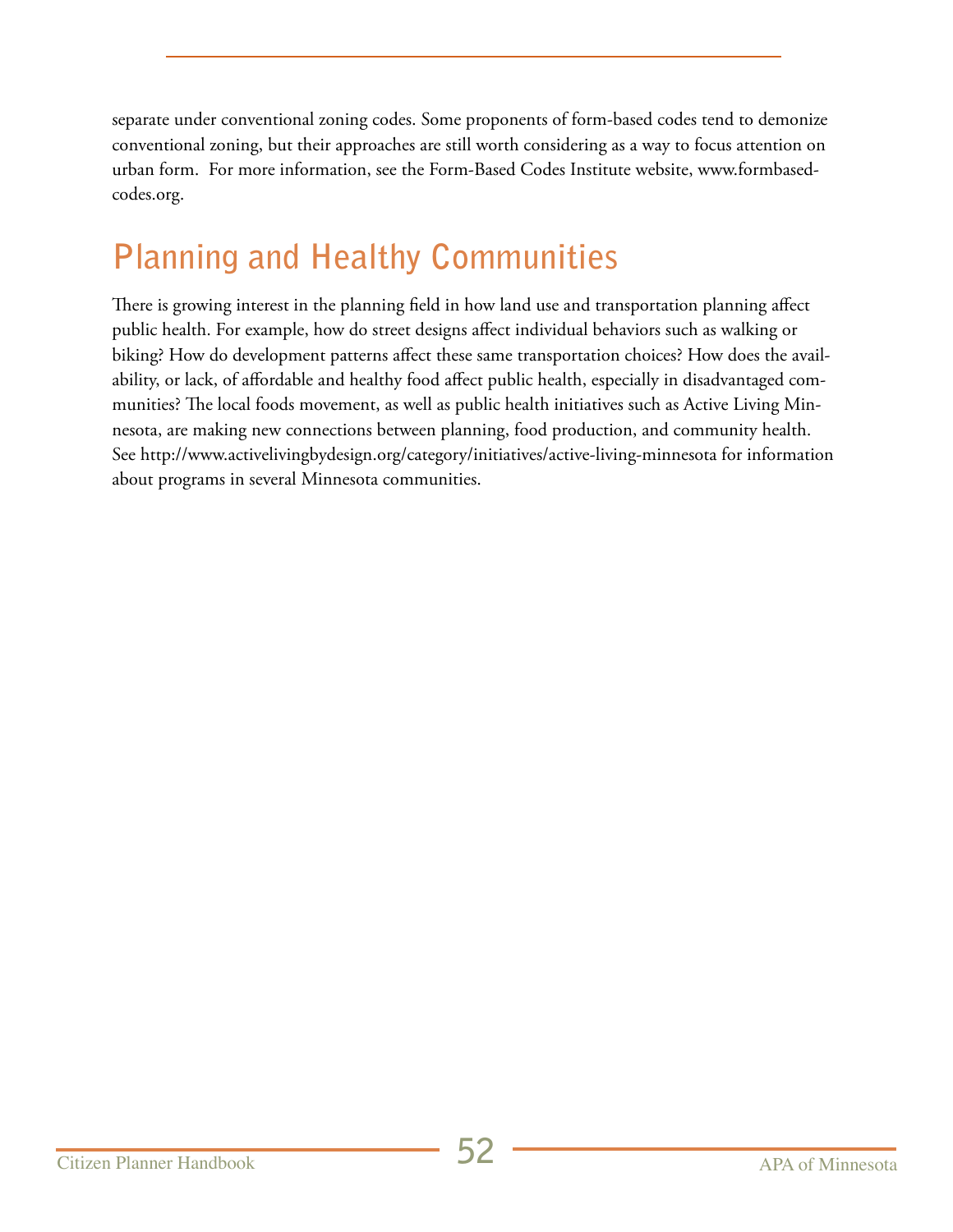

**One of the most critical components of any planning discussion or planning document is the definitions of the terminology that is used. When those involved in the process have a shared understanding of the terms being used, communication around those terms can be more productive.**

**The purpose of this chapter is two-fold: first to provide definitions of some commonly used terms, and second, to provide examples of how zoning terms may vary in how they are defined from community to community.**

## **Commonly Used Terms**

ACCESSORY USE: an activity or structure that is incidental or secondary to the principal use or structure on the same site.

AQUIFER: a geologic formation which stores and transmits groundwater to wells and springs.

BUFFER: a strip of land, usually landscaped, located between two different, and in most cases, incompatible land uses.

BUILDABLE AREA: the space remaining on a lot after the setbacks have been met.

CARRYING CAPACITY: the intensity of use which a parcel of land can accommodate without incurring environmental damage.

CLUSTER DEVELOPMENT, CONSERVATION DESIGN: a subdivision plan which places housing units into compact groupings, while providing a network of commonly owned or dedicated open space.

COLLECTOR STREET: a street which carries traffic from local streets to arterials.

COMPREHENSIVE PLAN: a document consisting of a map, identifying land uses and their intensity, text, which contains background information, goals, policies, and a plan for implementation.

CONFLICT OF INTEREST: any direct contractual, pecuniary or other beneficial interest in the outcome of a matter before the Commission.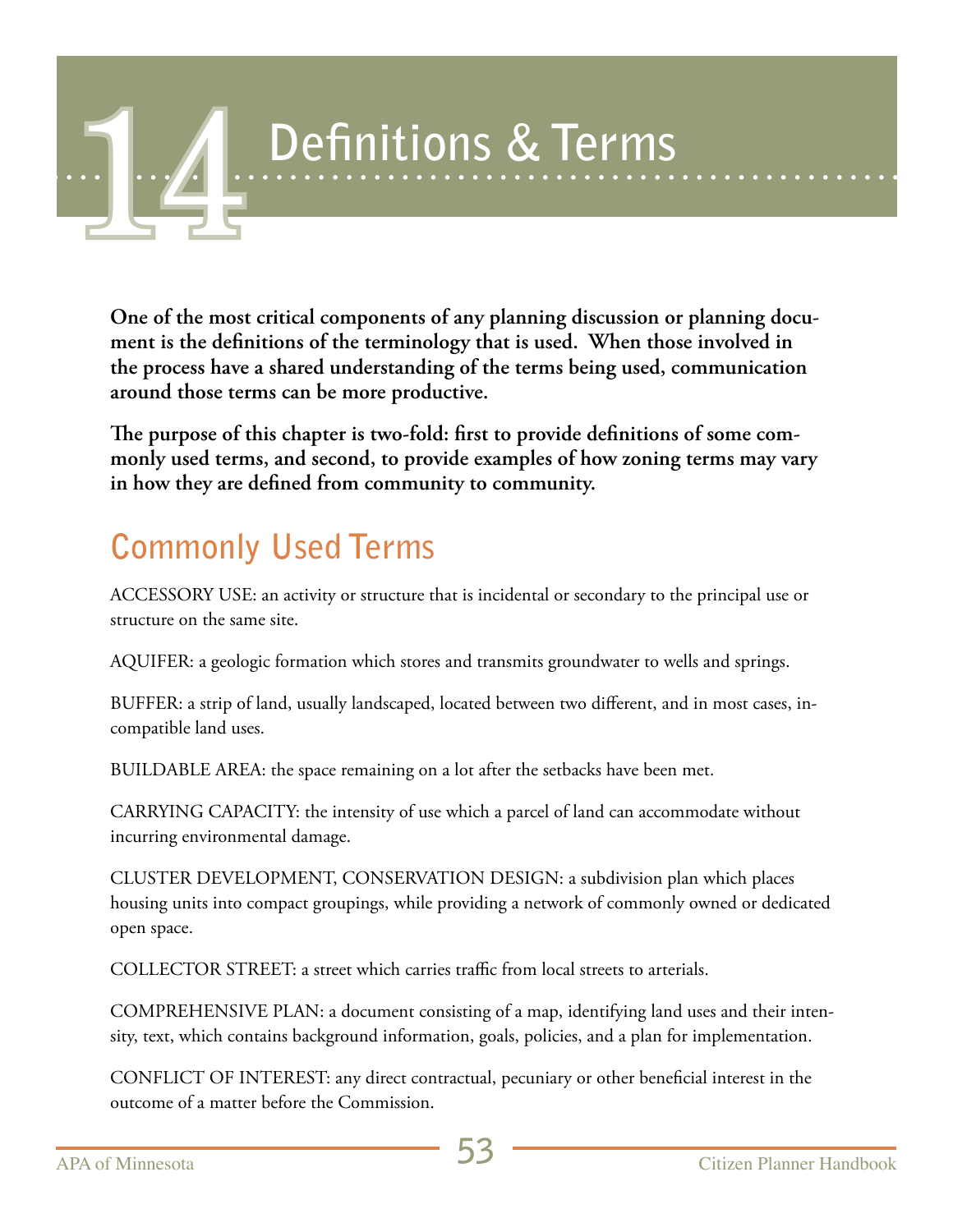DEDICATION: private land which the owner turns over for public use, such as: parks, roads, etc.

DENSITY: the average number of dwelling units per unit of land (acre).

DOWN ZONING: changing a district from a higher to a lower use, e.g. from commercial to residential use.

EASEMENT: a limited right to use property owned by someone else for such purposes as utility facilities or drainage.

ENVIRONMENTAL ASSESSMENT WORKSHEET (EAW): a brief assessment of a project to determine potential significant environmental effects and the need for Environmental Impact Statement.

ENVIRONMENTAL IMPACT STATEMENT (EIS): an analysis and evaluation of the potential effects of a project on the environment.

FLOOD PLAIN: the area adjoining a watercourse which has been, or may be, covered by flood waters.

GREEN ACRES LAW: a state law authorizing a system of deferred taxes for land defined as agricultural land.

HIGHEST AND BEST USE: the use of property that will bring its owner maximum profit. It is a real estate concern which does not take into account the impacts of such use on other properties. Zoning regulations may limit the use of a property in order to minimize negative impacts to other properties or to the general public. Such limits may provide the property owner less than maximum profit, thus providing less than highest and best use.

IMPERVIOUS SURFACE: any material which reduces or prevents the infiltration of stormwater.

IMPROVED LAND: land that has been improved with facilities such as sewers, water lines or roads.

INFRASTRUCTURE: the basic framework of improvements and facilities on which continuance and growth of a community depends, such as roads, water and sanitary sewer lines, storm sewers, communication, systems, schools, etc.

LANDLOCKED: a parcel of land which does not have frontage on a public street or right of way.

LAND USE PLAN: that part of a Comprehensive Plan which deals with the relationship between the different land uses, and serves as a guide to decisions regarding zoning and development.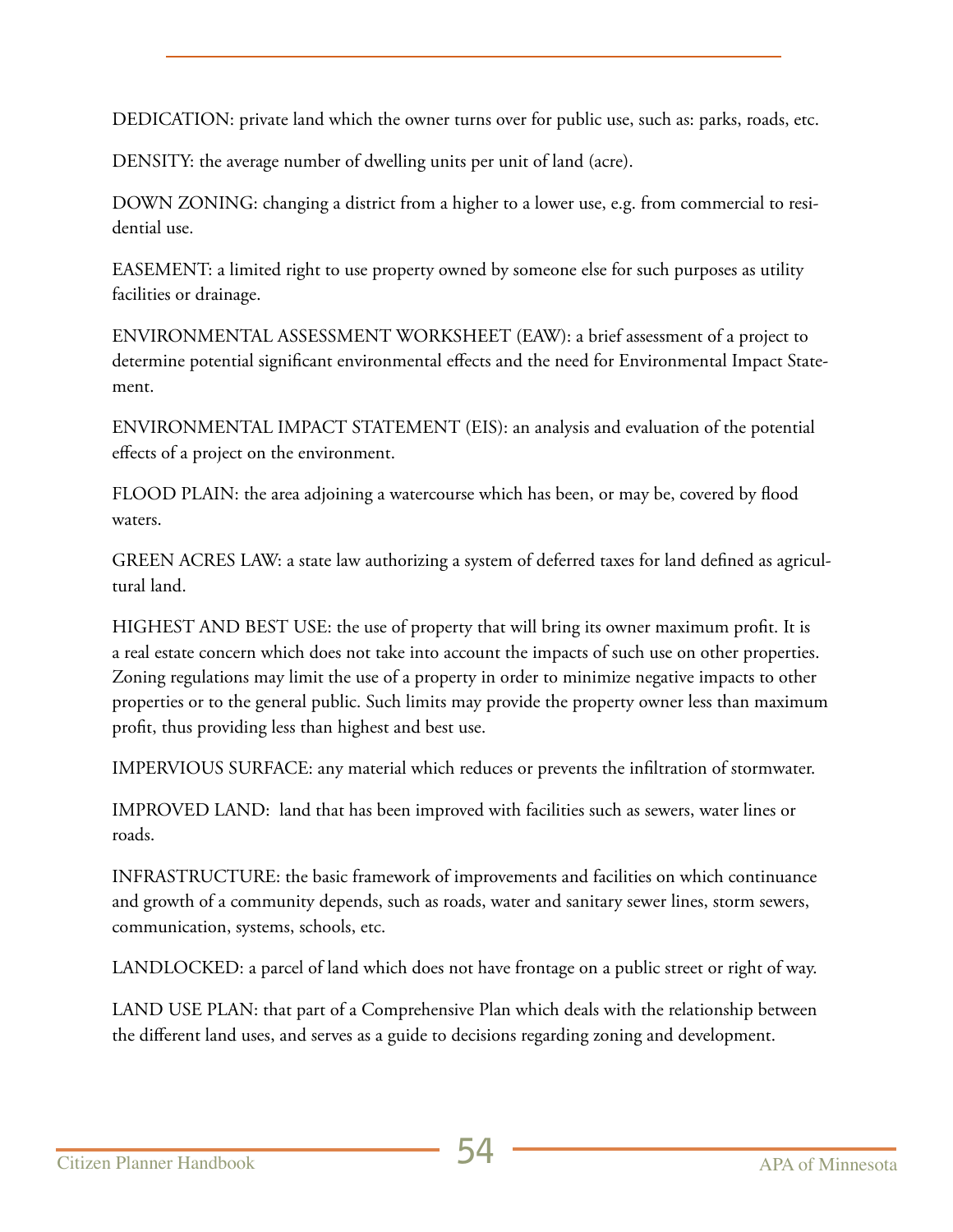METES AND BOUNDS: a system of describing and identifying land by measures (metes) and direction (bounds) from an identifiable point of reference such as a monument or marker, or other permanent features.

NONCONFORMING STRUCTURE OR USE: a use of a land or structure lawfully existing before the adoption of a zoning ordinance, or the amendment of the zoning ordinance, making the use or structure inconsistent with the current official controls as written.

OFFICIAL MAP: a map which displays the public improvements plan adopted by the governing body.

PERFORMANCE STANDARDS: regulations which provide specific criteria governing the operation of a land use.

PERCOLATION (PERC) TEST: a measurement of the rate of seepage of water in soil to determine the suitability of different soils for development, especially for septic tanks and drainfields.

PLAT: a map or drawing which graphically delineates the boundary of a land parcel for identification and record of title. A recorded legal document with the County Recorder.

QUORUM: the number of commissioners that must be present to legally conduct business.

SETBACK: the minimum horizontal distance between a structure and a lot line, road, highway or high water mark.

SPOT ZONING: rezoning of a small area for higher intensity use than the surrounding land, not in accordance with the Comprehensive Plan.

TAKING: a Zoning Ordinance may be found to be unreasonable, discriminatory or confiscatory if it "takes" property without due process of law or denies equal protection of the laws. Such an ordinance violates the 14th Amendment to the Constitution of the United States, as well as the Minnesota Constitution. A land owner must be paid compensation for a taking.

WATERSHED: the area drained by a river, stream, lake or other body of water.

WETLANDS: low-lying, waterlogged or shallow water lands such as bogs, swamps and marshes which play an important role in the hydrologic cycle and also serve as wildlife habitat.

ZERO LOT LINE: the location of a building on a lot in such a manner that one or more of the building's sides lies directly on a lot line.

ZONING: the practice of designating permitted uses of land and standards for development based on mapped zones which separate one set of land uses from another.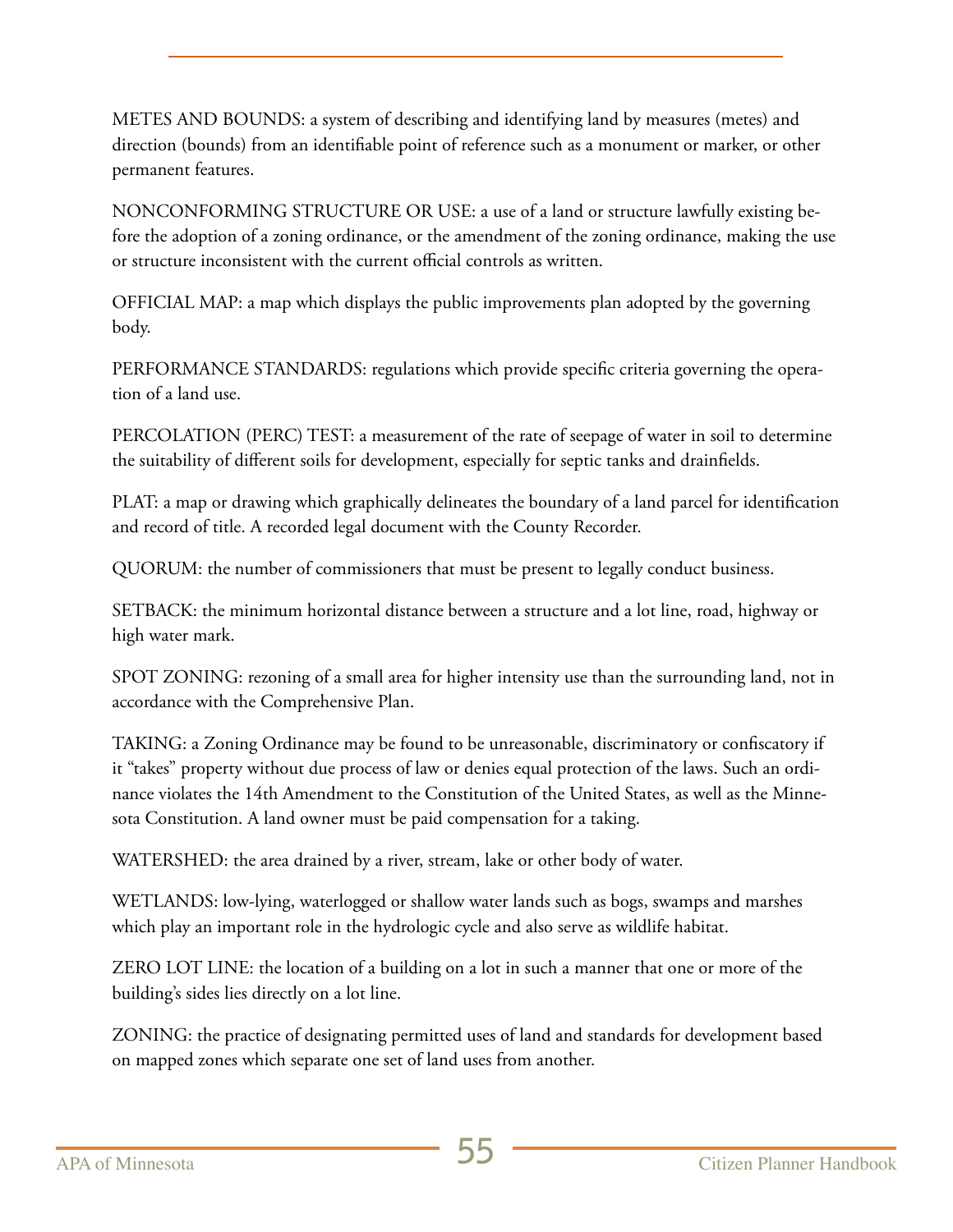## **Zoning Definition Comparisons**

The definition of terms in the zoning ordinance plays a key role in interpreting provisions and requirements. The following examples show how what may seem to be commonly understood terms can take on a different and often more specific meaning in the zoning ordinance.

#### **Lot**

**Webster's New Collegiate Dictionary:** A portion of land; a measured parcel of land having fixed boundaries and designated on a plat or survey.

**From a County Ordinance:** For zoning purposes, as covered by this ordinance, a lot is a parcel of land designated by plat, metes and bounds, registered land survey, auditors subdivision or other accepted means and separate from other parcels or portions by said description and of at least sufficient size to meet minimum zoning requirements for use, coverage, and area, and to provide such yards and other open spaces as are herein required. Such lot shall have frontage or access on a public street or road or body of water.

**From a City Ordinance:** Land occupied or to be occupied by a building, land use or group of buildings together with such open spaces or yards as are required by this ordinance and having its principal frontage on a public street.

#### **Family**

**Webster's New Collegiate Dictionary:** a group of individuals living under one roof and usually under one head.

**A County Ordinance:** One or more persons occupying a single housekeeping unit and using common cooking facilities.

**A City Ordinance:** An individual, or two (2) or more persons related by blood, marriage or adoption, or a group of not more than four (4) persons not so related, living together as a single housekeeping unit using common cooking and kitchen facilities.

#### **Sign**

**Webster's New Collegiate Dictionary:** A lettered board or other display used to identify or advertise a place of business.

**A County Ordinance:** Any written announcement, declaration, demonstration, display, illustration, insignia or illumination used to advertise or promote the interest of any person, when the same is displayed or placed out-of-doors in view of the general public and shall include every detached sign.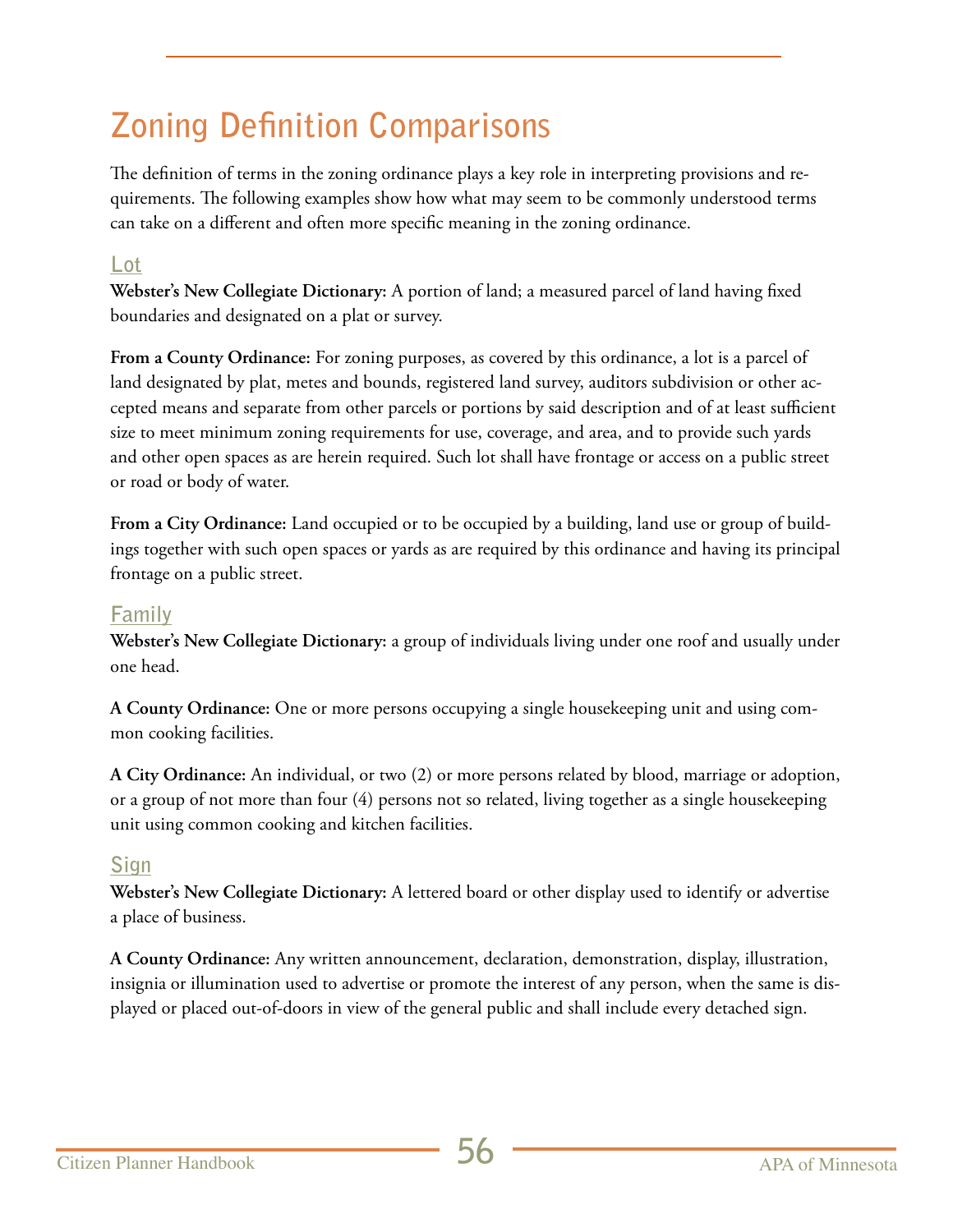**A City Ordinance:** Any letter, work, symbol, model, printed, projected, or affixed device, poster, picture, reading matter, or other representation in the nature of an advertisement, announcement, direction, or informative device including structural and component parts, that is located outdoors and is larger than one (1) square foot in area.

The American Planning Association has compiled a good listing of zoning definitions in a report titled *Planners Dictionary* (PAS 521/522) (available from APA, at www.planning.org/apastore).